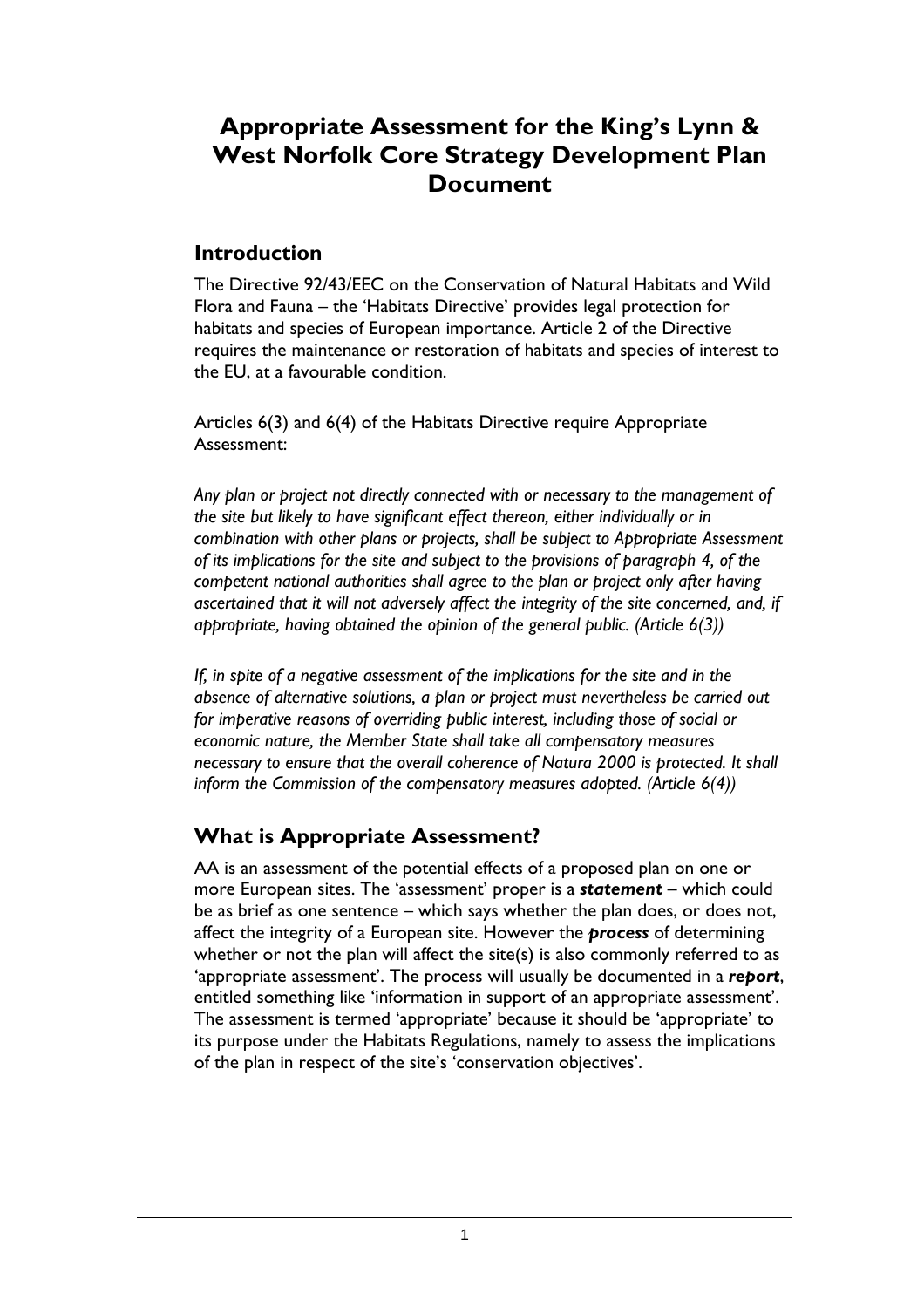# **Stages in the AA process (based on European Commission, 2001)**

## **Stage 1: Screening**

Determining whether the plan is likely to have a significant effect on European sites.

Determines whether or not full Appropriate Assessment is needed. The European Court of Justice Judgement ensures that land use plans may be subject to Appropriate Assessment where they might have a significant effect on a European site. Land use plans include RSSs, LDDs, and alterations or replacements of 'old style' land use plans. Screening focuses on avoidance and mitigation of impacts.

### **Stage 2: Appropriate Assessment**

Determine whether, in view of the sites conservation objectives, the plan would have an adverse effect on the integrity of the site.

Fine-tune the plan as it emerges to ensure that significant effects on European sites are avoided. This will render Stages 3 and 4 unnecessary – important since these are complex, expensive and not in keeping with the spirit of the Habitats Directive.

# **Stage 3: Assessment of Alternative Solutions**

Where the plan is assessed as having an adverse effect on the integrity of a site, there should be an examination of alternatives.

Alternatives that avoid adverse effects on European sites should be considered from the earliest stage.

## **Stage 4: Assessment where no alternative solutions remain and where adverse impacts remain**

Compensation measures are required for any remaining adverse effects, and are permitted only where the plan would be necessary for imperative reasons of overriding public interest (IROPI)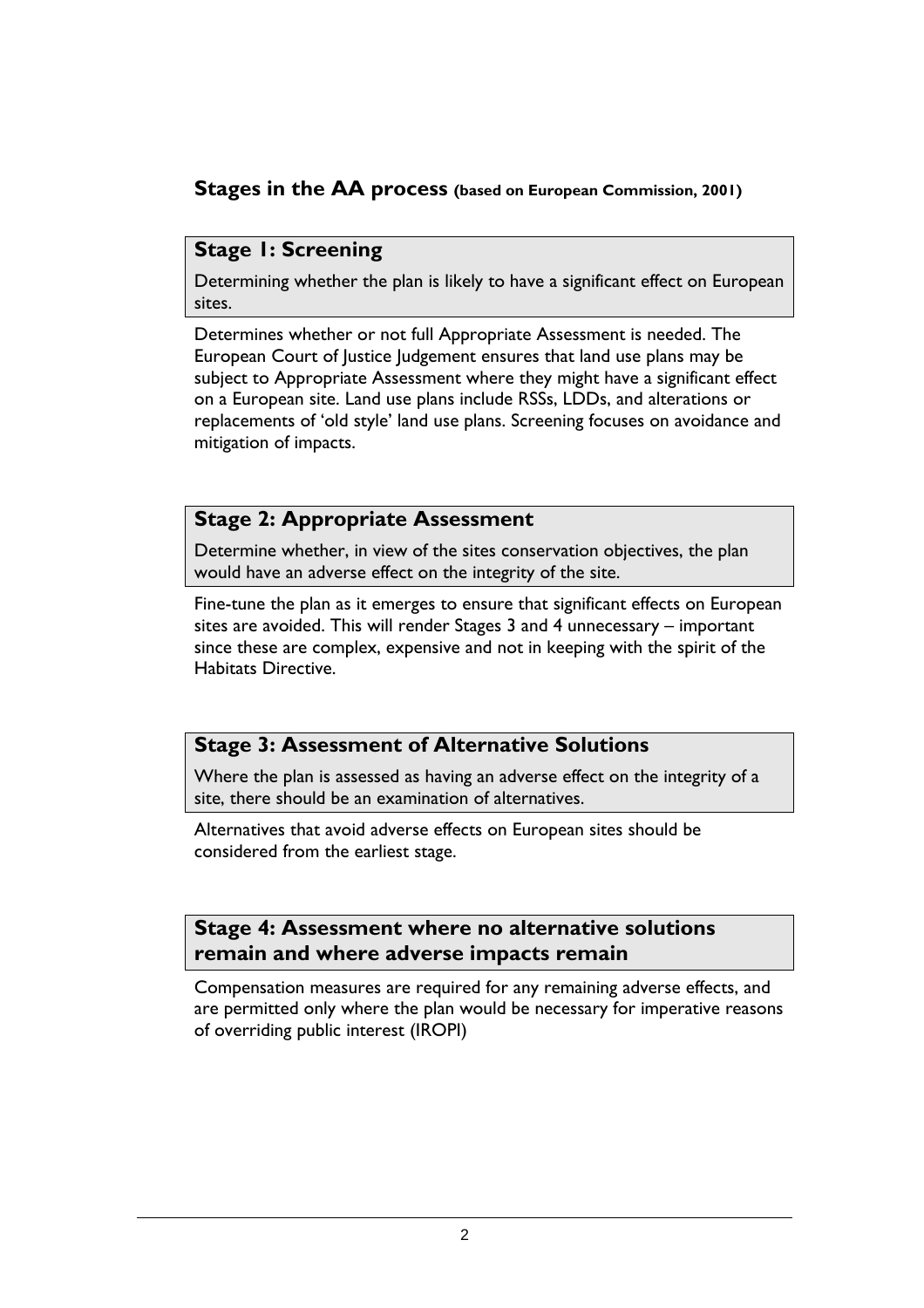# **Summary of AA Stages**



**Table 1**: Relationship between this approach, European Commission guidance and the relevant articles of the Habitats Directive

| <b>AA Approach</b>                                                    | EC (2001)  | <b>Habitats Directive</b> |
|-----------------------------------------------------------------------|------------|---------------------------|
| <b>Stage A</b> – Site Analysis                                        |            |                           |
| <b>Stage B</b> $-$ Analysis of trends and<br>other plans and projects |            |                           |
| <b>Stage C</b> – Plan analysis                                        | Stages 1-2 | Article 6(3)              |
| <b>Stage D</b> - Assessment and<br>mitigation                         |            |                           |
| <b>Stage E</b> - Alternatives                                         | Stage 3    |                           |
| <b>Stage F</b> $-$ The IROPI test and<br>compensation                 | Stage 4    | Article 6(4)              |

# **Stage A Site Analysis**

## **Determining the European Site(s) to analyse**

The following European Sites are designated within or adjacent to the Borough of King's Lynn and West Norfolk.

 The Wash The Ouse Washes Norfolk Valley Fens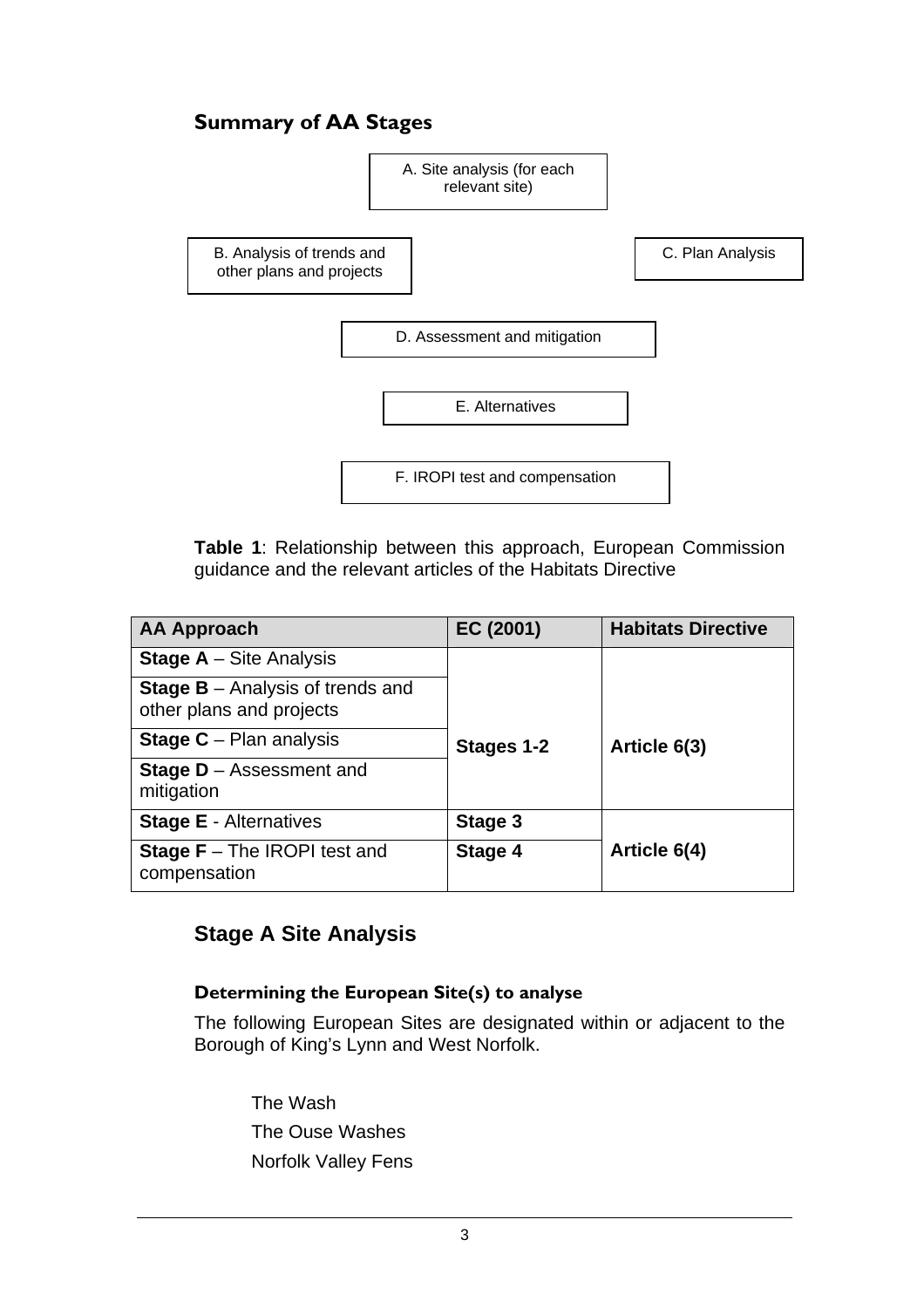Roydon Common and Dersingham Bog Breckland North Norfolk Coast

The locations of these sites are illustrated on the following location plan (Figure 1).

**Figure 1**: Indicative location of European Sites within King's Lynn & West Norfolk This map will need to be adjusted as Norfolk Valley Fens, Breckland Forest and Ouse Washes are shown in the wrong locations.

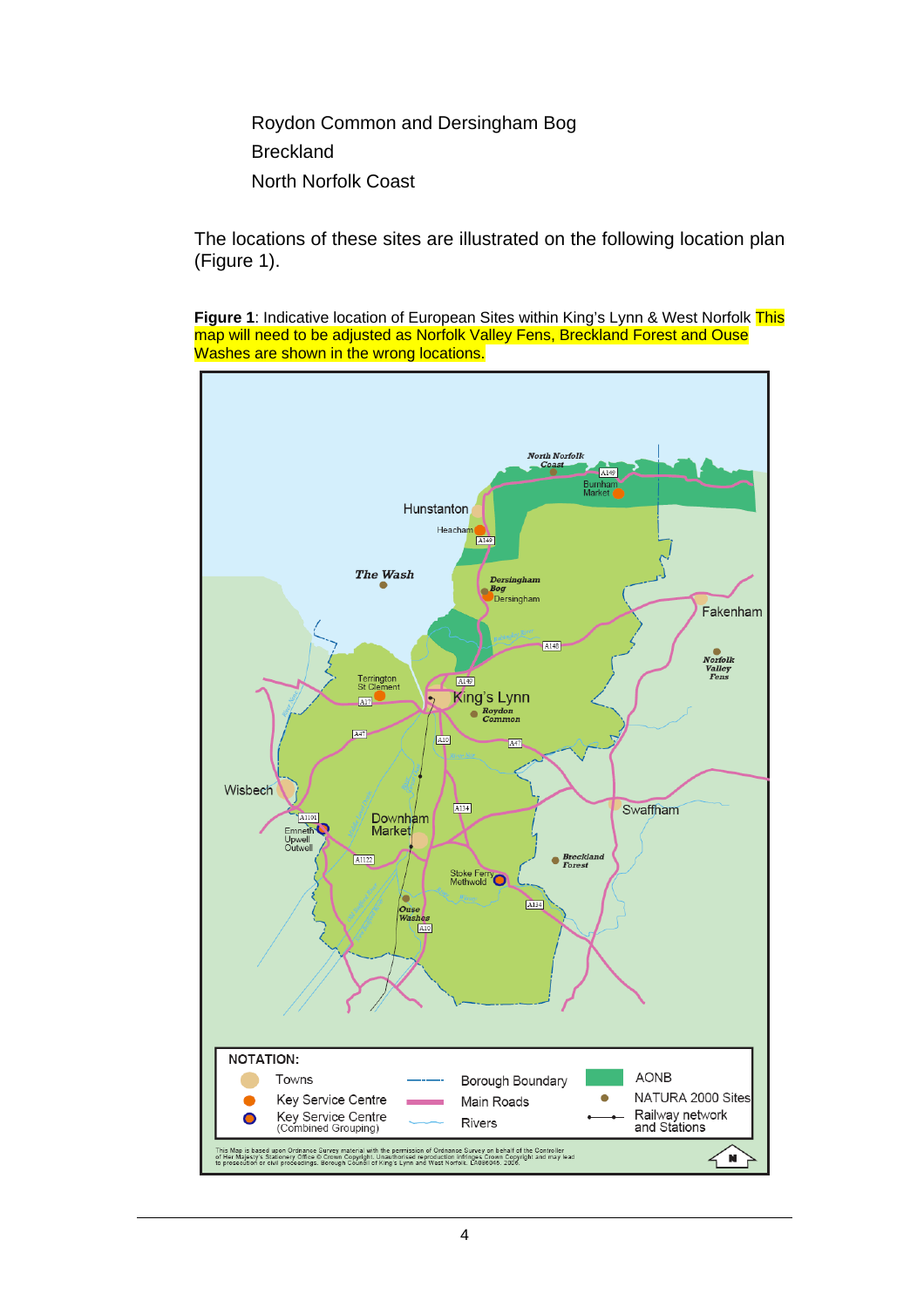#### **Roydon Common and Dersingham Bog SAC**

| Site Condition |                 |        |                              |
|----------------|-----------------|--------|------------------------------|
| 37.74%         | Area Favourable | 62.26% | Area unfavourable recovering |

#### *Determining reasons for designation*

Dersingham Bog was designated on 12 September 1995 and is located in north west Norfolk, 10km north-east of King's Lynn and 2km east of The Wash. Dersingham Bog covers approximately 158ha and is East Anglia's largest remaining example of a pure acid valley mire, and supports extensive bog, wet heath and transition communities over peat. These are sustained by groundwater, fed via springs and seepage, from the underlying greensand, which in places has caused the development of iron pans. The site supports internationally important plant communities, and has an important assemblage of birds and nine British Red Data Book invertebrates.

Roydon Common was designated on 5 March 1993 and is located in west Norfolk, 4km north-east of King's Lynn and 9km south-east of the eastern shore of the Wash. Roydon Common is an area of lowland mixed valley mire surrounded by heathland. It sits on the Cretaceous greensand of west Norfolk, within a broad south-west facing valley basin.

The site was designated as it is the most extensive example of valley mire-heathland biotope within East Anglia. It is a mixed valley mire holding vegetation communities which reflect the influence of both base-poor and base-rich water. The vegetation communities also have a restricted distribution within Britain. The site supports a number of acidophilic invertebrates outside their normal geographic range with six British Red Data Book invertebrates. In addition numerous nationally rare and scarce flora and fauna are identified on the site.

The entire SAC lies within the Borough.

| Roydon<br><b>Common and</b><br>Dersingham<br><b>Bog SAC</b> | <b>Qualifying Features</b>                                      | Key environmental features<br>that support site integrity                                          |
|-------------------------------------------------------------|-----------------------------------------------------------------|----------------------------------------------------------------------------------------------------|
| <b>SACI</b>                                                 | 4010 Northern Atlantic wet<br>heath with Erica tetralix         | Groundwater fed via springs and<br>seepage from underlying strata,<br>soil conditions, topography. |
| SAC <sub>2</sub>                                            | 7150 Depressions on peat<br>substrates of the<br>Rhynchosporion | Groundwater fed via springs and<br>seepage from underlying strata,<br>soil conditions, topography. |
| SAC <sub>3</sub>                                            | 4030 European dry heaths                                        | Soil conditions, low nutrient<br>input                                                             |

#### **Site's European Qualifying Features**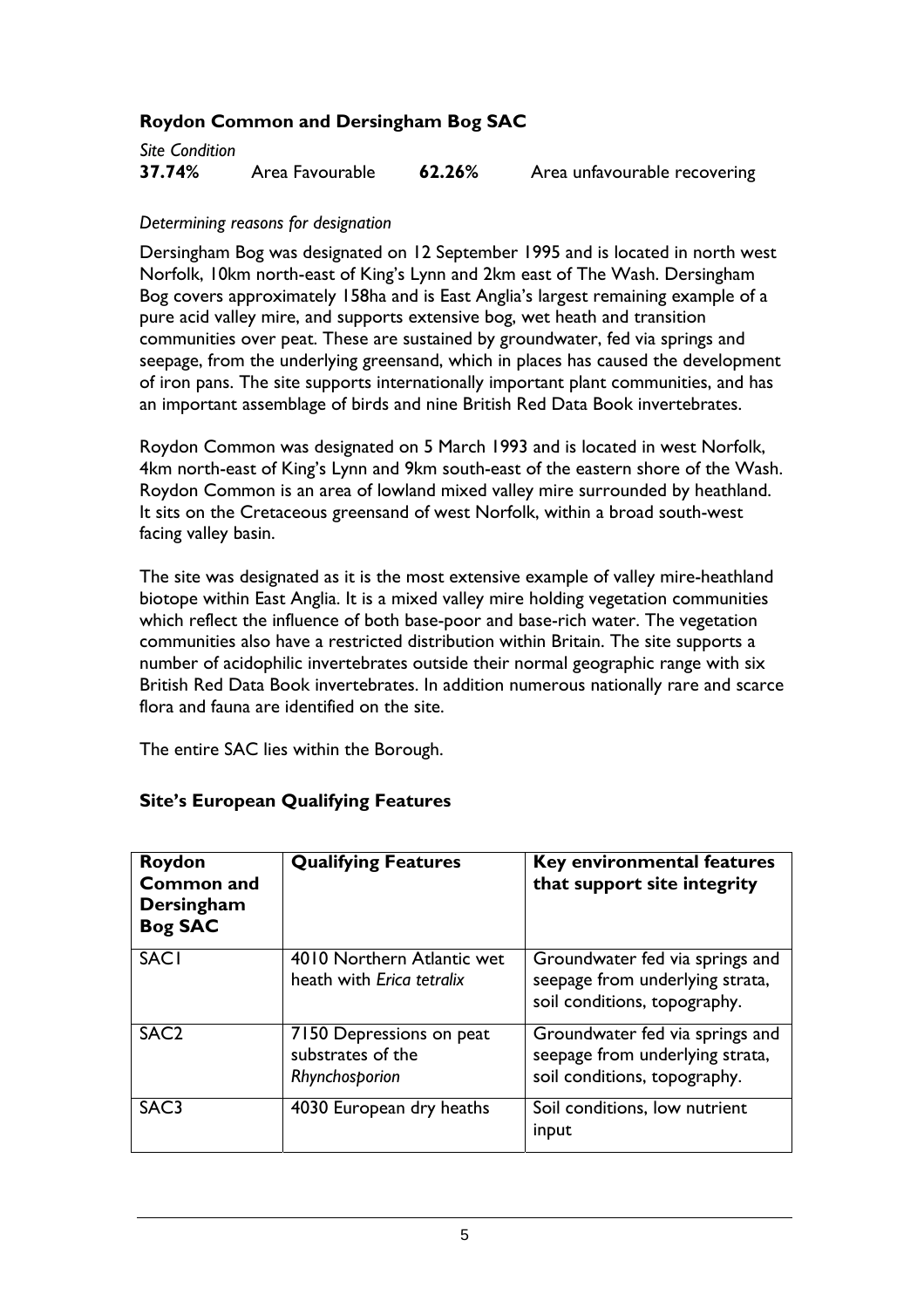#### **Site Vulnerability**

The groundwater is often susceptible to contamination by agricultural fertilisers, or by pollution leaking from landfill sites. Excessive spread of reed, reed canary grass, or reed sweet grass is likely to be an indication of worsening water quality, the cause of which should be investigated and addressed to maintain the characteristic fen communities.

Drainage schemes should not intercept the sources of ground and surface water to the valley mire. It is important for the watercourses of the valley mire not to receive run-off from fertilised land or surface water from farmyards. The bed of the watercourse should not be lowered, nor should its water level be artificially raised, other than as part of a well thought-out conservation scheme.

Heavy grazing should be avoided on wet heath as it can lead to a decline in characteristic dwarf shrub cover in favour of grass and sedge species, as well as excessive poaching and erosion of the underlying peat. Inappropriate burning can be very damaging to both plant and animal communities. Many of the habitats present are vulnerable to neglect.

The habitats within this site are highly sensitive to inorganic fertilisers and pesticides, applications of which should be avoided both within the site itself and in adjacent surrounding areas. Herbicides may be useful in targeting certain invasive species, but should be used with extreme care. Access to this site, and any recreational activities within, may also need to be controlled.

## **North Norfolk Coast SAC/ SPA**

*Site Condition* 

**96.62%** Area favourable **1.93%** Area unfavourable recovering **1.46%** Area unfavourable no change

#### *Determining reasons for designation*

The North Norfolk Coast is a low-lying barrier coast which extends for 40km, covering approximately 7862ha and encompasses a variety of habitats including intertidal sands and muds, saltmarshes, shingle and sand dunes, together with area of land-claimed freshwater grazing marsh and reedbed. Both freshwater and marine habitats support internationally important numbers of wildfowl in winter and several nationally rare breeding birds. The sandflats, sand dune, saltmarsh, shingle and saline lagoon habitats are of international importance for their fauna, flora and geomorphology.

The justification for designation is that the site is one of the largest expanses of undeveloped coastal habitat of its type in Europe. It is a particularly good example of a marshland coast with intertidal sand and mud, saltmarshes, shingle banks and sand dunes. There are also a series of brackish-water lagoons and extensive area of freshwater grazing marsh and reed beds.

The site also supports at least three British Red Data Book and nine nationally scarce vascular plants, one British Red Data Book lichen and 38 British Red Data Book invertebrates.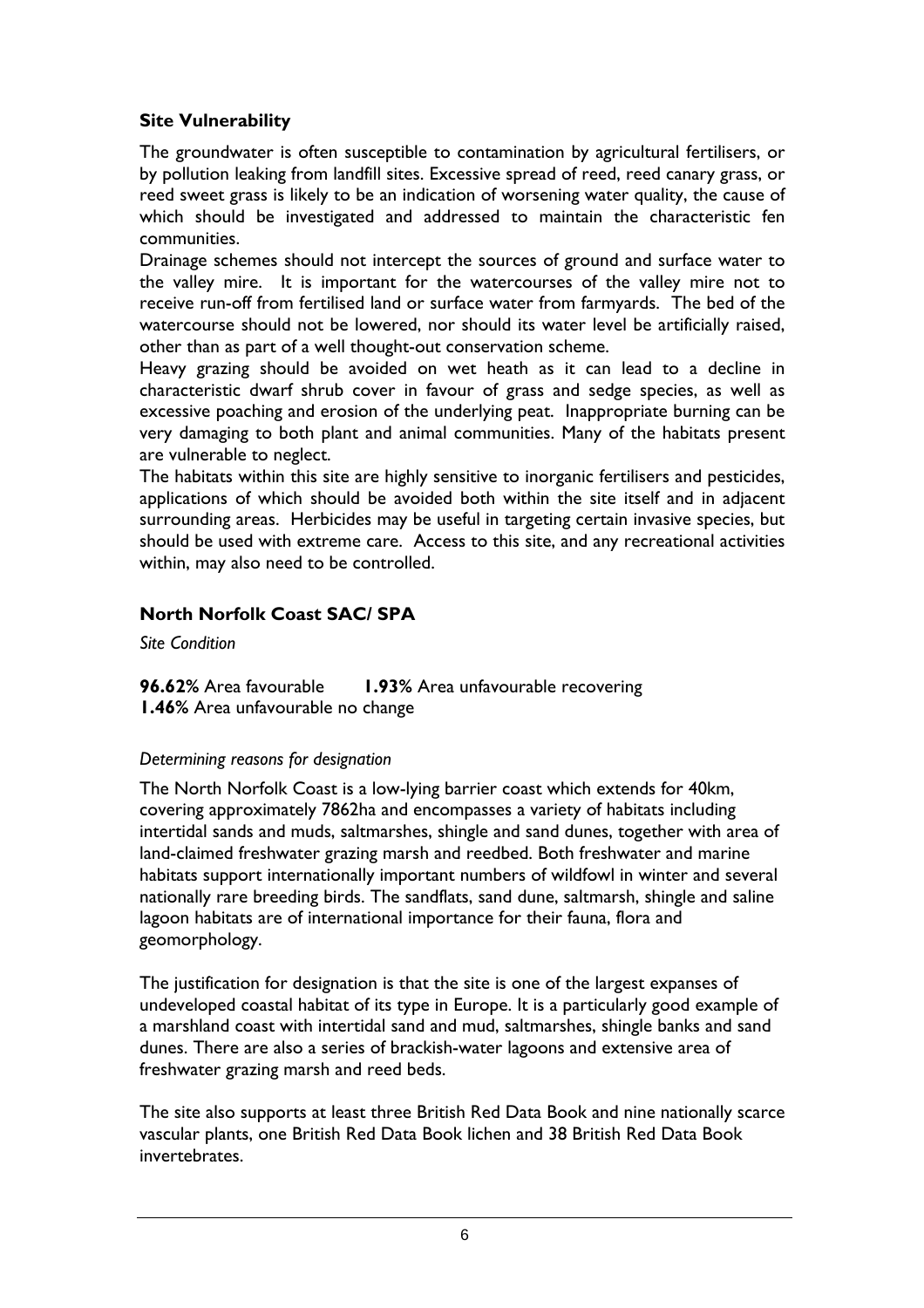Part of the SAC/ SPA lies within the Borough, the remainder lies within North Norfolk district.

|  |  | <b>Site's European Qualifying Features</b> |  |
|--|--|--------------------------------------------|--|
|--|--|--------------------------------------------|--|

| <b>North</b><br><b>Norfolk Coast</b><br><b>SAC/SPA</b> | <b>Qualifying Features</b>                                                                                                                                                                | Key environmental features<br>that support site integrity                                              |
|--------------------------------------------------------|-------------------------------------------------------------------------------------------------------------------------------------------------------------------------------------------|--------------------------------------------------------------------------------------------------------|
| <b>SACI</b>                                            | 1150 Coastal Lagoons                                                                                                                                                                      | Topography, salinity, drainage                                                                         |
| SAC <sub>2</sub>                                       | 1220 Perennial vegetation of<br>stony banks                                                                                                                                               | Coastal processes, relative<br>tranquillity                                                            |
| SAC <sub>3</sub>                                       | 1420 Mediterranean and<br>thermo-Atlantic halophilous<br>scrubs                                                                                                                           | Coastal processes                                                                                      |
| SAC4                                                   | 2110 Embryonic shifting dunes                                                                                                                                                             | Coastal processes                                                                                      |
| SAC5                                                   | 2120 Shifting dunes along the<br>shoreline with Ammophila<br>arenaria ("white dunes")                                                                                                     | Coastal processes                                                                                      |
| SAC <sub>6</sub>                                       | 2130 Fixed dunes with<br>herbaceous vegetation ("grey<br>dunes")                                                                                                                          | Coastal processes, relative<br>tranquillity.                                                           |
| SAC7                                                   | 2190 Humid dune slacks                                                                                                                                                                    | Topography, rainfall, drainage                                                                         |
| SAC <sub>8</sub>                                       | 1355 Otter                                                                                                                                                                                | Extent of site, mosaic of<br>habitats, habitat structure,<br>relative tranquillity.                    |
| SAC9                                                   | 1395 Petalwort                                                                                                                                                                            | Soil conditions, hydrology,<br>habitat structure                                                       |
| <b>SPA1</b>                                            | Breeding populations: avocet,<br>bittern, marsh harrier, little<br>tern, common tern,<br>mediterranean gull, roseate<br>tern, sandwich tern, redshank,<br>ringed plover.                  | Coastal processes, extent of<br>site, mosaic of habitats, habitat<br>structure, relative tranquillity. |
| SPA <sub>2</sub>                                       | Wintering populations: avocet,<br>pink-footed goose, dark-bellied<br>brent goose, wigeon, knot, hen<br>harrier, bar-tailed godwit,<br>bittern, golden plover, ruff,<br>pintail, redshank. | Coastal processes, extent of<br>site, mosaic of habitats, habitat<br>structure, relative tranquillity. |
| SPA3                                                   | Migrant populations; ringed<br>plover                                                                                                                                                     | Coastal processes, extent of<br>site, mosaic of habitats, habitat<br>structure, relative tranquillity. |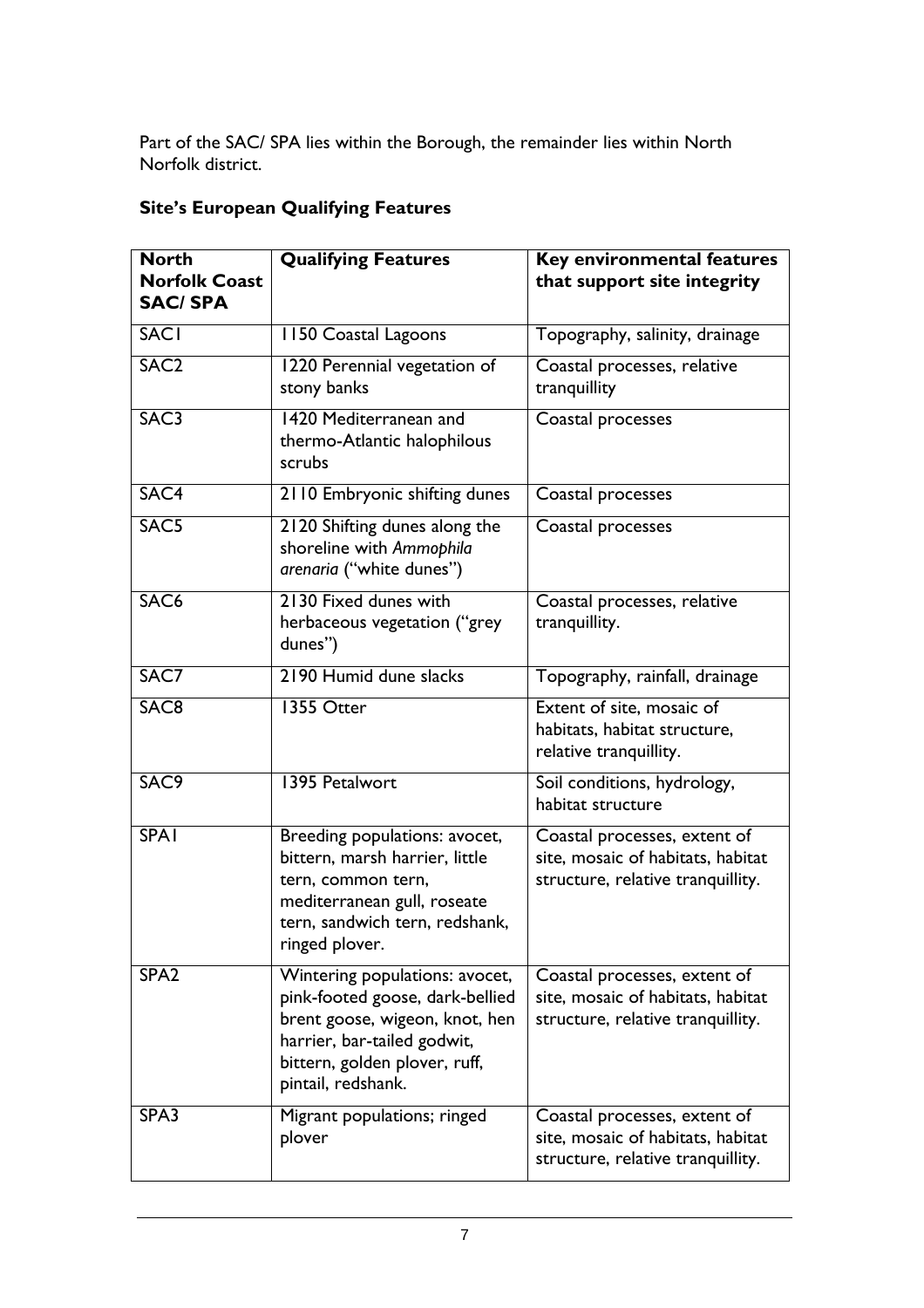| SPA4 | Wetland bird assemblage (in                                                                                                   | Coastal processes, extent of                                           |
|------|-------------------------------------------------------------------------------------------------------------------------------|------------------------------------------------------------------------|
|      | addition to the overwintering<br>and migratory species above):<br>Common scoter, Cormorant,<br>shelduck, white-fronted goose, | site, mosaic of habitats, habitat<br>structure, relative tranquillity. |
|      | dunlin, gadwall, teal, shoveler,<br>velvet scoter, oystercatcher,<br>grey plover, lapwing, sanderling                         |                                                                        |
|      |                                                                                                                               |                                                                        |

### **Site Vulnerability**

Water quality, and any direct and/or diffuse inputs from the surrounding land, can have a profound effect upon the productivity of lagoons and well-being of specialist species. Saline lagoons can show extreme reactions to a build up of some types of nutrients and therefore it may be necessary to actively manage inputs, especially where in close proximity to farmland.

The birds that use mud and sandflats for feeding and roosting are vulnerable to disturbance from human activities, for example, bait digging, dog walking and wildfowling. These activities can lead to reduced time spent feeding, or individuals being restricted to areas with a poor food supply. Disturbance should therefore be minimised, especially at times when bird populations may be stressed, such as during severe winter weather.

The location and extent of mud or sandflats is dependent on the extent to which the estuary or coast where they occur is constrained from responding to sea level rise and changing sediment regimes. Management needs to create space to enable landward roll-back to take place in response to sea-level rise, and should also allow the system to be dynamic and retain the flexibility to respond to associated changes such as the movement of physical features within the system, e.g. migrating subtidal sandbanks.

There are a number of factors that are contributing to saltmarsh change that management may need to take into consideration. These include coastal erosion as a result of coastal flood-defence works, rising sea-levels, variations in sediment deposition, and land claim for development.

A key management requirement is to avoid or minimise surface disturbance, especially in the more open communities. Many of the vegetation types and species associated with shingle are fragile and vulnerable to damage from trampling. This breaks up the fine humus that develops in the upper layers of the shingle that is vital for the plants to survive. Where recreational pressures are significant enough to result in the loss of vegetation cover, or prevent its recovery, it may be necessary to take steps to manage access. Disturbance of areas important for breeding birds should be minimised during the breeding season.

Many of the vegetation types supported by sand dunes are fragile and vulnerable to erosion from heavy trampling. Where recreational pressures are significant enough to result in the loss of vegetation cover and prevent recovery, it may be necessary to take steps to manage access by putting boardwalks in or controlling activities in vulnerable areas such as the foredunes. It may also be necessary to manage access to limit the impacts of disturbance on breeding birds. Where recreation pressure is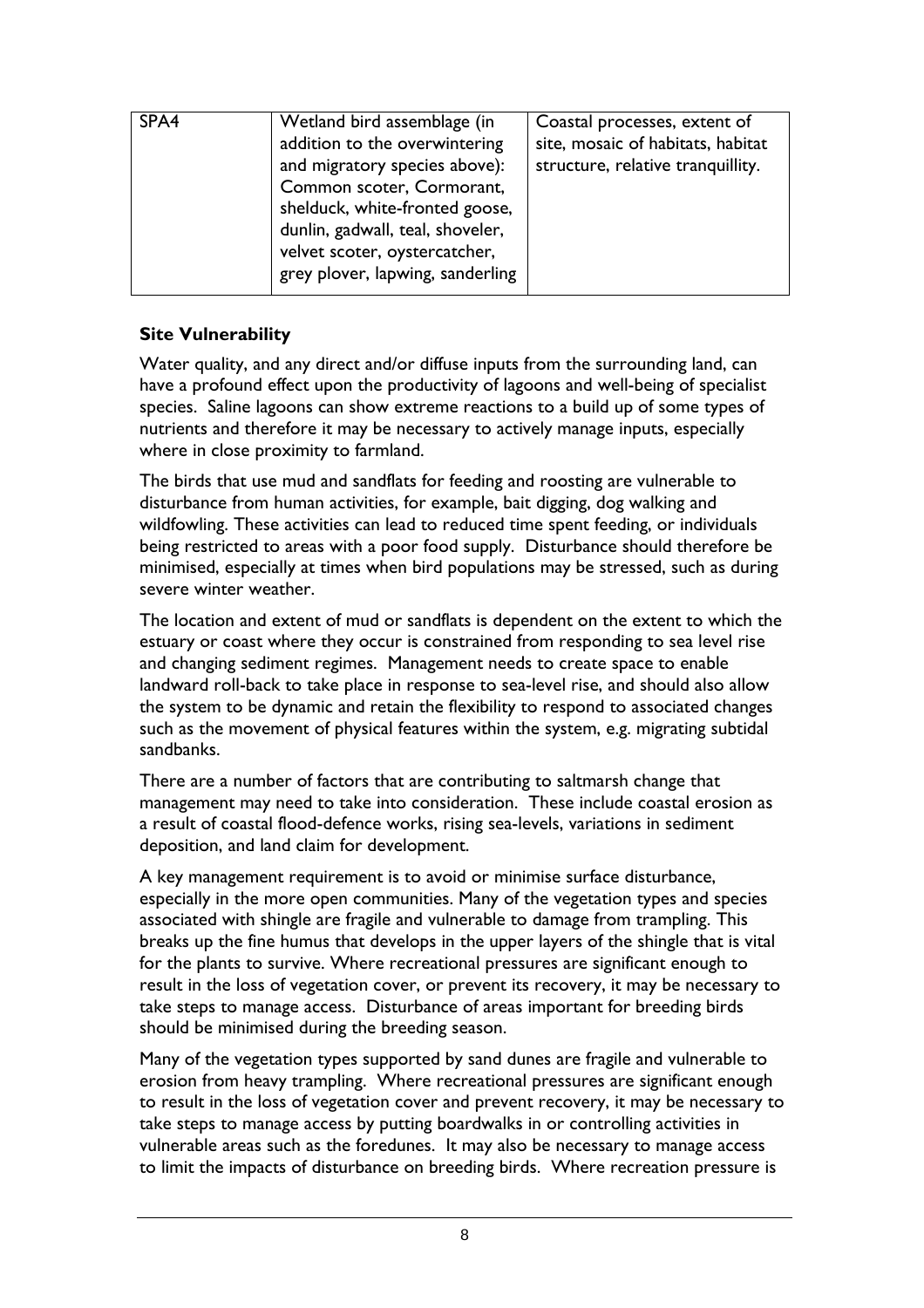not severe, the impact of trampling can help to retain diversity on some sites – sandy tracks break up the vegetation sward and provide areas of bare sand thus increasing the diversity of habitats available.

The habitats within this site are highly sensitive to inorganic fertilisers and pesticides, applications of which should be avoided both within the site itself and in adjacent surrounding areas. Herbicides may be useful in targeting certain invasive species, but should be used with extreme care. Access to this site, and any recreational activities within, may also need to be controlled.

#### **Breckland SPA**

*Site Condition*  **100.00%** Area Favourable

#### *Determining reasons for designation*

The Breckland of Norfolk and Suffolk lies in the heart of East Anglia on largely sandy soils of glacial origin. In the  $19<sup>th</sup>$  century the area was termed a sandy waste, with small patches of arable cultivation that were soon abandoned. The continental climate, with low rainfall and free-draining soils, has led to the development of dry heath and grassland communities. Much of Breckland was planted with conifers through the  $20<sup>th</sup>$  century, and elsewhere arable farming is the predominant land use. The remnants of dry heath and grassland that have survived these changes support heathland breeding birds, where grazing by sheep and rabbits is sufficiently intensive to create short turf and open ground. These species have also adapted to live in forestry and arable habitats. Woodlark and nightjar breed in recently felled areas within the conifer plantations, while stone curlew establishes nests on open ground provided by arable cultivation in the spring.

Only a small proportion of the Breckland SPA lies within the Borough. The remainder lies within Breckland district and Forest Heath district.

| <b>Breckland</b><br><b>SPA</b> | <b>Qualifying Features</b>                             | Key environmental features that<br>support site integrity                                                                                  |
|--------------------------------|--------------------------------------------------------|--------------------------------------------------------------------------------------------------------------------------------------------|
| <b>SPA1</b>                    | Breeding birds; stone<br>curlew, woodlark,<br>nightjar | Stone curlew – soil conditions,<br>agriculture, grass heath. Woodlark<br>and nightjar - clear-felled forestry<br>plantations, grass heath. |

#### **Site's European Qualifying Features**

#### **Site Vulnerability**

Both Breckland Forest and Farmland are heavily managed habitats and the species using them are subject to changes in management.

Stone curlew in particular is vulnerable to human disturbance, including recreation.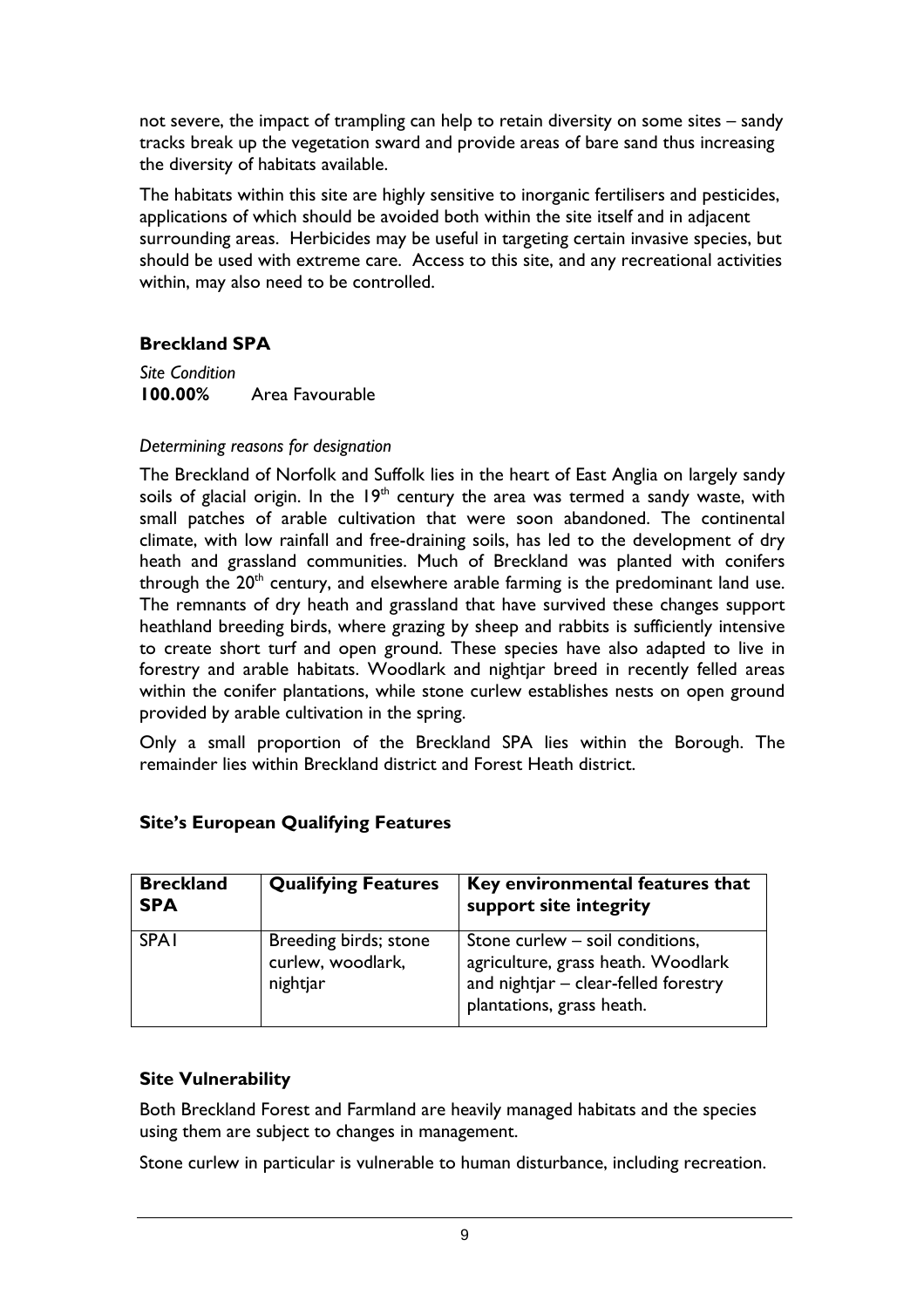#### **The Ouse Washes**

*Site Condition* 

#### **100.00%** Area Favourable

#### *Determining Reasons for Designation*

The Ouse Washes SAC represent spined loach populations within the River Ouse catchment. The Counter Drain, with its clear water and abundant macrophytes, is particularly important, and a healthy population of spined loach is known to occur.

The Ouse Washes are located in Eastern England on one of the major tributary rivers of the Wash. It is an extensive area of seasonally flooding wet grassland ("washland") lying between the Old and New Bedford Rivers, and acts as a floodwater storage system during winter months. The cycle of winter storage of floodwaters from the river and traditional summer grazing by cattle, as well as hay production, have given rise to a mosaic of rough grassland and wet pasture, with a diverse and rich ditch fauna and flora. The washlands support both breeding and wintering waterbirds. In summer, there are important breeding numbers of several wader species, as well as spotted crake. In winter, the site holds very large numbers of swans, ducks and waders. During severe winter weather elsewhere, the Ouse Washes can attract waterbirds from other areas due to its relatively mild climate (compared to continental Europe) and abundant food resources. In winter, some wildfowl, especially swans, feed on agricultural land surrounding the SPA.

The SAC/ SPA only lies partly within the Borough, the remainder lies within Fenland District and East Cambridgeshire District.

| Ouse<br><b>Washes</b><br><b>SAC/SPA</b> | <b>Qualifying Features</b>                                                                                                                       | <b>Key environmental features</b><br>that support the site<br>integrity |
|-----------------------------------------|--------------------------------------------------------------------------------------------------------------------------------------------------|-------------------------------------------------------------------------|
| <b>SACI</b>                             | 1149 Spined loach Cobitis taenia                                                                                                                 | Fluvial processes; water quality;<br>water levels.                      |
| <b>SPA1</b>                             | Breeding species; spotted crake,<br>ruff, shoveler, gadwall, black-<br>tailed godwit, garganey                                                   | Water levels; relative lack of<br>predators                             |
| SPA <sub>2</sub>                        | Wintering species; bewick's<br>swan, whooper swan, hen<br>harrier, ruff, black-tailed godwit,<br>gadwall, pintail, pochard,<br>shoveler, wigeon. | <b>Water levels</b>                                                     |
| SPA3                                    | Wetland bird assemblage (in<br>addition to the overwintering<br>species above): mallard, teal,<br>pochard, tufted duck, mute                     | <b>Water levels</b>                                                     |

## **Site's European Qualifying Features**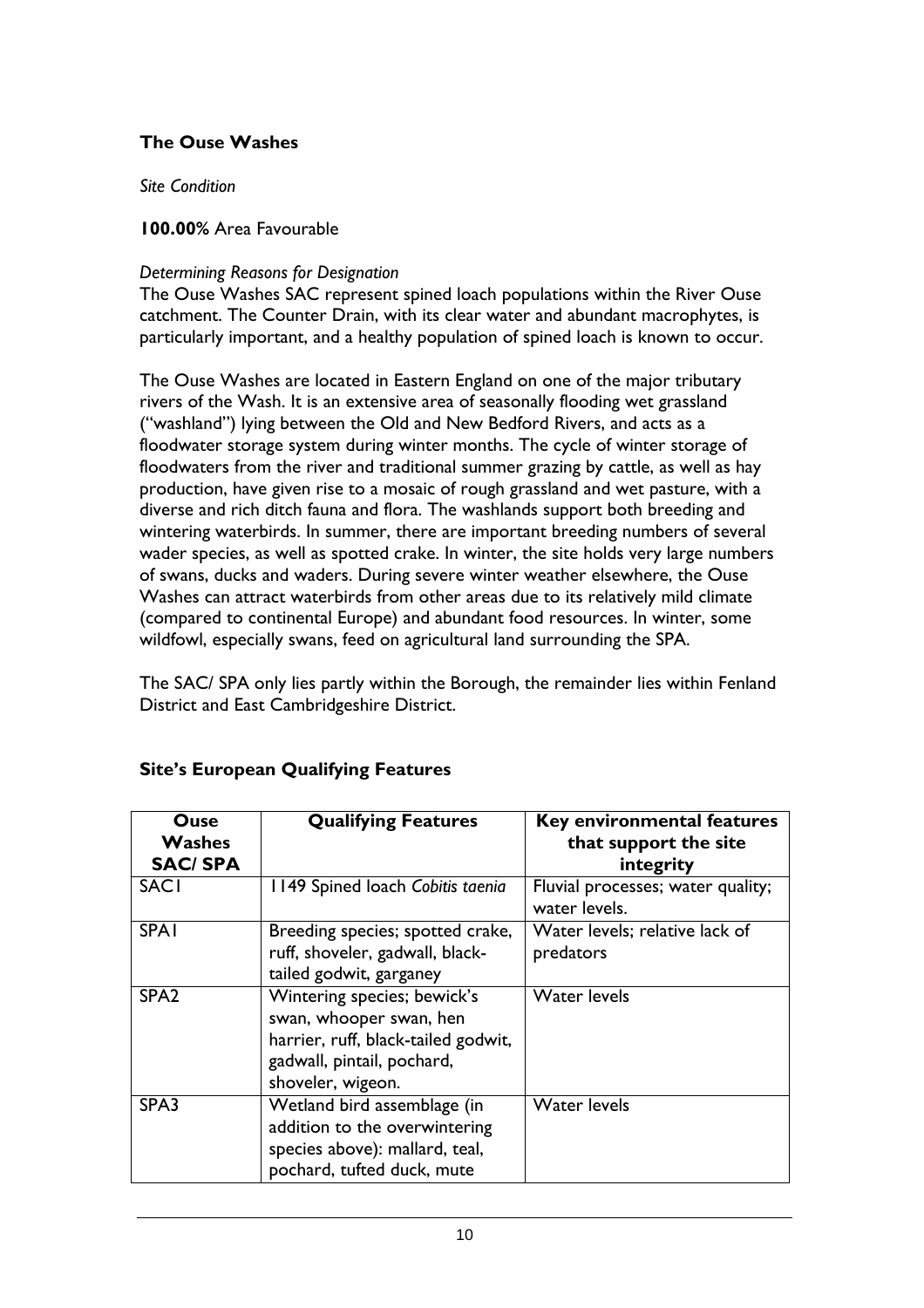| swan, coot, cormorant, snipe, |  |
|-------------------------------|--|
| moorhen, oystercatcher,       |  |
| shelduck, redshank, lapwing   |  |

#### **Site's Vulnerability**

Adverse change in vegetation community type in relation to changing hydrological regime (increased levels of annual inundation) and decades of high nutrient-status of receiving water.

High nutrient levels caused by sewage treatment works and agricultural runoff.

Recent decades have seen an increase in occurrence of spring flooding and winter flood depths. These two factors have had an adverse impact on vegetation and bird features of the site.

#### **The Wash (incorporating the Wash SPA and the Wash and North Norfolk Coast SAC)**

#### *Site Condition*

**60.24%** Area favourable **0.63%** Area unfavourable recovering **39.13%** Area unfavourable declining

#### *Determining Reasons for Designation*

The Wash is located on the east coast of England and is the largest estuarine system in the UK. It is fed by the rivers Witham, Welland, Nene and Great Ouse that drain much of the east Midlands of England. The Wash comprises very extensive saltmarshes, major intertidal banks of sand and mud, shallow waters and deep channels. The eastern end of the site includes low chalk cliffs at Hunstanton. In addition, on the eastern side, the gravel pits at Snettisham are an important high-tide roost for waders. The intertidal flats have a rich invertebrate fauna and colonising beds of Glasswort *Salicornia* spp. which are important food sources for the large numbers of waterbirds dependent on the site. The sheltered nature of The Wash creates suitable breeding conditions for shellfish, principally Mussel *Mytilus edulis*, Cockle *Cardium edule* and shrimps. These are important food sources for some waterbirds such as Oystercatchers *Haematopus ostralegus.* The Wash is of outstanding importance for a large number of geese, ducks and waders, both in spring and autumn migration periods, as well as through the winter. The SPA is especially notable for supporting a very large proportion (over half) of the total population of Canada/Greenland breeding Knot *Calidris canutus islandica*. In summer, the Wash is an important breeding area for terns and as a feeding area for Marsh Harrier *Circus aeruginosus* that breed just outside the SPA.

To the north, the coastal habitats of The Wash are continuous with Gibraltar Point SPA, whilst to the east The Wash adjoins the North Norfolk Coast SPA.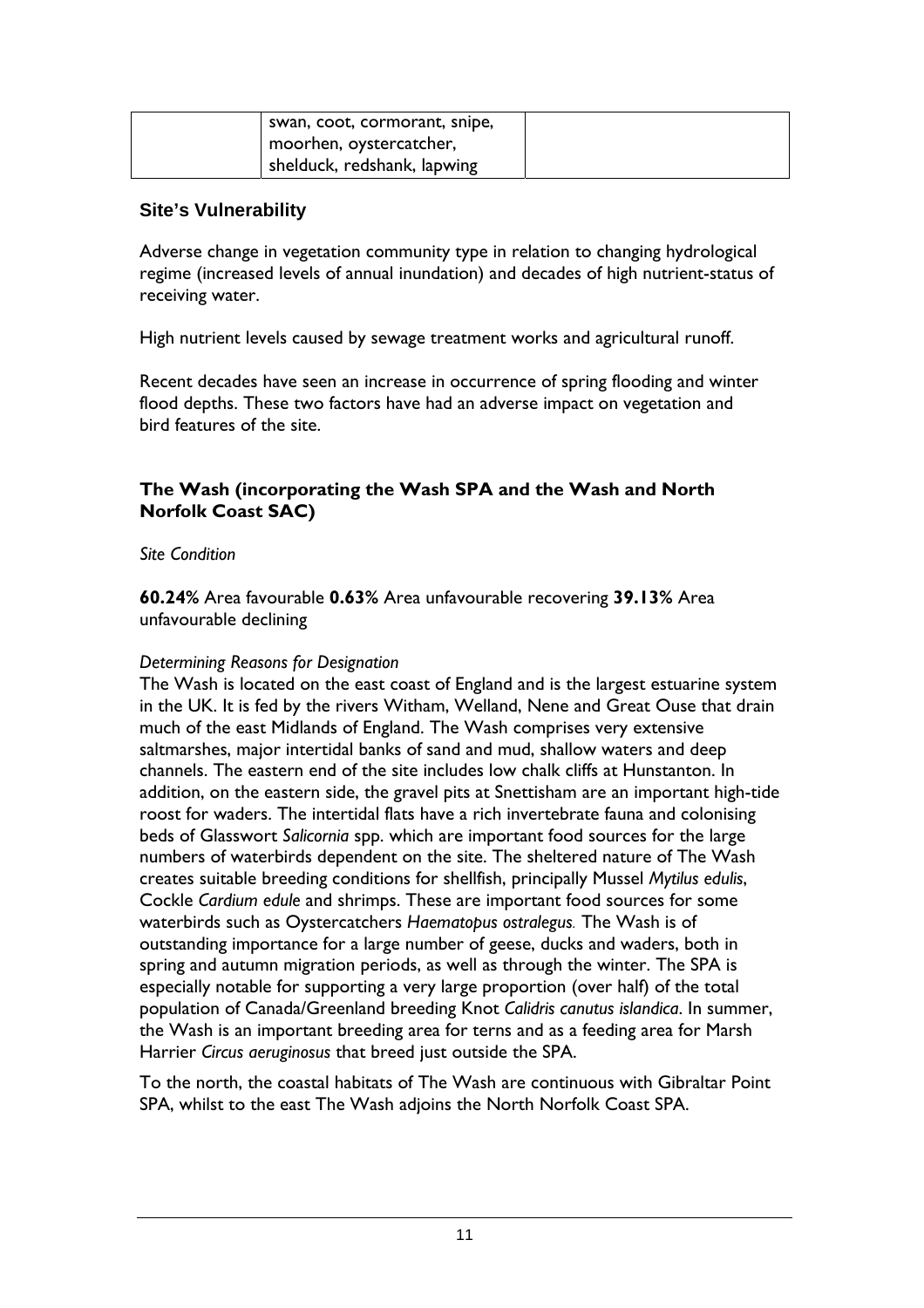Only part of The Wash SPA and the Wash and North Norfolk Coast SAC lie within the Borough. The remainder lies within North Norfolk,

## **Site's European Qualifying Features**

| <b>The Wash</b>      | <b>Qualifying Features</b>        | Key environmental                                                                   |
|----------------------|-----------------------------------|-------------------------------------------------------------------------------------|
| (incorporating       |                                   | features that support                                                               |
| the Wash SPA         |                                   | the site integrity                                                                  |
| and the Wash         |                                   |                                                                                     |
| and North            |                                   |                                                                                     |
| <b>Norfolk Coast</b> |                                   |                                                                                     |
| SAC)                 |                                   |                                                                                     |
| <b>SACI</b>          | 1110 Sandbanks which are          | Coastal processes                                                                   |
|                      | slightly covered by sea water all |                                                                                     |
|                      | the time                          |                                                                                     |
| SAC <sub>2</sub>     | 1140 Mudflats and sandflats not   | Coastal processes                                                                   |
|                      | covered by seawater at low tide   |                                                                                     |
| SAC <sub>3</sub>     | 1160 Large shallow inlets and     | Coastal processes                                                                   |
|                      | bays                              |                                                                                     |
| SAC4                 | <b>1170 Reefs</b>                 | Coastal processes                                                                   |
| SAC <sub>5</sub>     | 1310 Salicornia and other annuals | Coastal processes                                                                   |
|                      | colonising mud and sand           |                                                                                     |
| SAC <sub>6</sub>     | 1330 Atlantic salt meadows        | Coastal processes                                                                   |
| SAC7                 | 1420 Mediterranean and            | Coastal processes                                                                   |
|                      | thermo-Atlantic halophilous       |                                                                                     |
|                      | scrubs                            |                                                                                     |
| SAC <sub>8</sub>     | 1150 Coastal lagoons              | Topography, salinity,<br>drainage                                                   |
| SAC <sub>9</sub>     | 1365 Common seal                  | Coastal processes, relative<br>tranquillity                                         |
| SAC <sub>10</sub>    | 1355 Otter                        | Extent of site, mosaic of<br>habitats, habitat structure,<br>relative tranquillity. |
| <b>SPA1</b>          | Breeding species: common tern,    | Coastal processes, extent                                                           |
|                      | little tern, marsh harrier        | of site, mosaic of habitats,                                                        |
|                      |                                   | habitat structure, relative                                                         |
|                      |                                   | tranquillity.                                                                       |
| SPA <sub>2</sub>     | Overwintering species: bar-       | Coastal processes, extent                                                           |
|                      | tailed godwit, avocet, whooper    | of site, mosaic of habitats,                                                        |
|                      | swan, golden plover, black-tailed | habitat structure, relative                                                         |
|                      | godwit, curlew, dark-bellied      | tranquillity.                                                                       |
|                      | brent goose, dunlin, grey plover, |                                                                                     |
|                      | knot, oystercatcher, pink-footed  |                                                                                     |
|                      | goose, pintail, redshank,         |                                                                                     |
|                      | shelduck, turnstone               |                                                                                     |
| SPA3                 | Migratory species: ringed plover, | Coastal processes, extent                                                           |
|                      | sanderling                        | of site, mosaic of habitats,                                                        |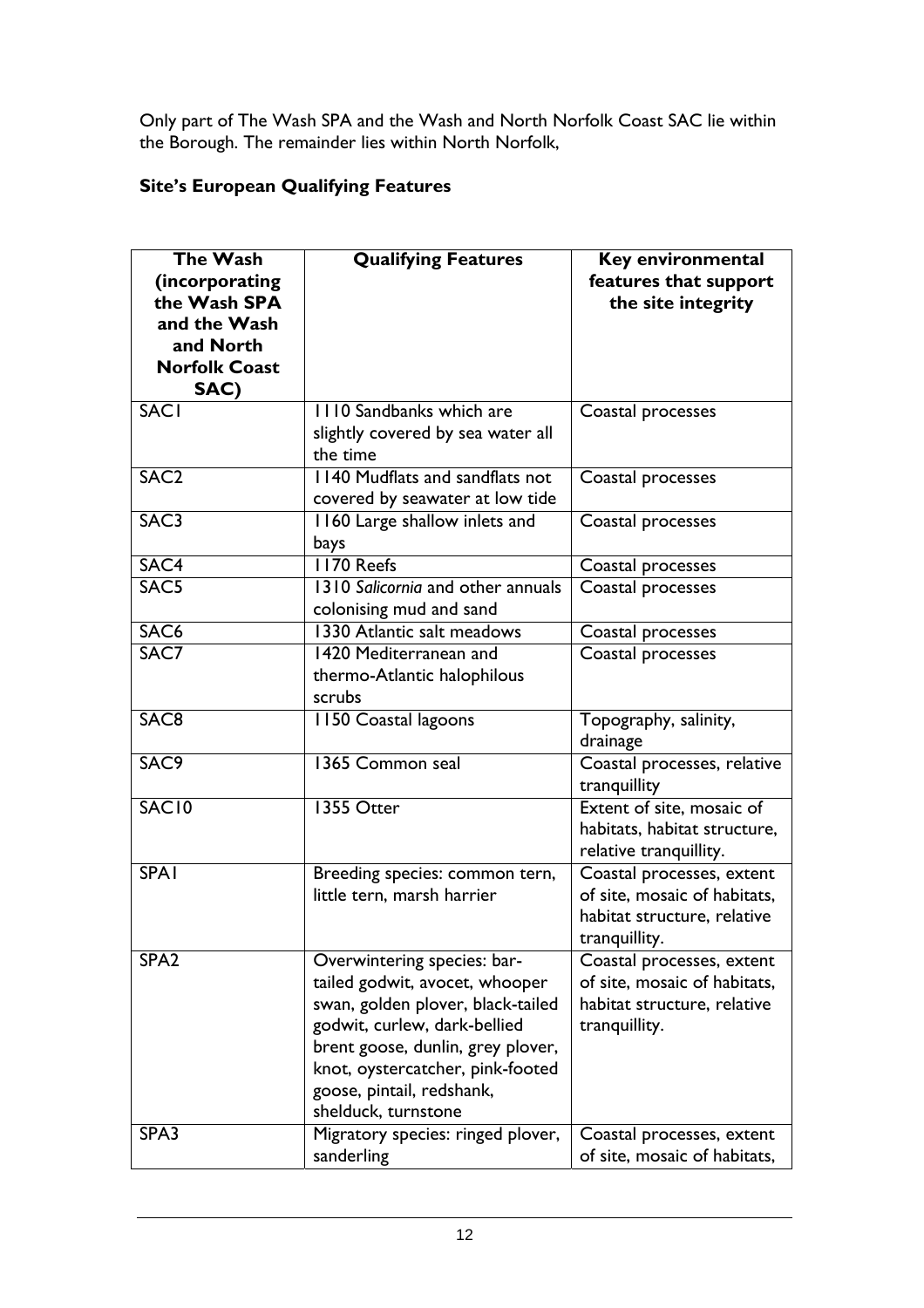|      |                                                                                                                                                                                                                       | habitat structure, relative<br>tranquillity.                                                              |
|------|-----------------------------------------------------------------------------------------------------------------------------------------------------------------------------------------------------------------------|-----------------------------------------------------------------------------------------------------------|
| SPA4 | Wetland bird assemblage (in<br>addition to the overwintering<br>and migratory species above):<br>little grebe, cormorant, white-<br>fronted goose, wigeon, mallard,<br>lapwing, whimbrel, common<br>scoter, goldeneye | Coastal processes, extent<br>of site, mosaic of habitats,<br>habitat structure, relative<br>tranquillity. |

### **Site's Vulnerability**

The biological richness of the Wash is largely dependant on the physical processes that dominate the natural systems and consequently the ecological vulnerability is closely linked to the physical environment. The intertidal zone is vulnerable to coastal squeeze as a result of land-claim, coastal defence works, sea-level rise, and storm surges. Intertidal habitats are potentially affected by changes in sediment budget caused by dredging and coastal protection, construction of river training walls and flood defence works. The site is also potentially vulnerable to gas exploration. Activities affecting sediment budget and anthropogenic causes of coastal squeeze will be addressed through the management scheme being developed jointly for the SAC/SPA on this site.

The estuary is fed by four large rivers, which drain a substantial area of Eastern England. The volume and quality of water entering the Wash is dependent on the use made of these rivers for water abstraction and agricultural, and domestic effluents. Discharge consents and abstraction licenses will be reviewed under the provisions of the Habitats Regulations.

There are two Air Weapons Ranges within the site; activities on these ranges are covered by a Memorandum of Understanding between the Ministry of Defence and Department of the Environment, a Declaration of Intent between the Ministry of Defence and English Nature and by Site Management Statements with English Nature. There is a Nature Conservation Management Plan and Management Committee for one of the ranges.

These issues have been addressed in the Wash Estuary Management Plan and by Local Environment Agency Plans and will be extended through the Marine Scheme of Management, which is now in progress.

#### **The Norfolk Valley Fens**

*Site Condition* 

**20.22%** Area Favourable **79.78%** Area unfavourable recovering

*Determining Reasons for Designation*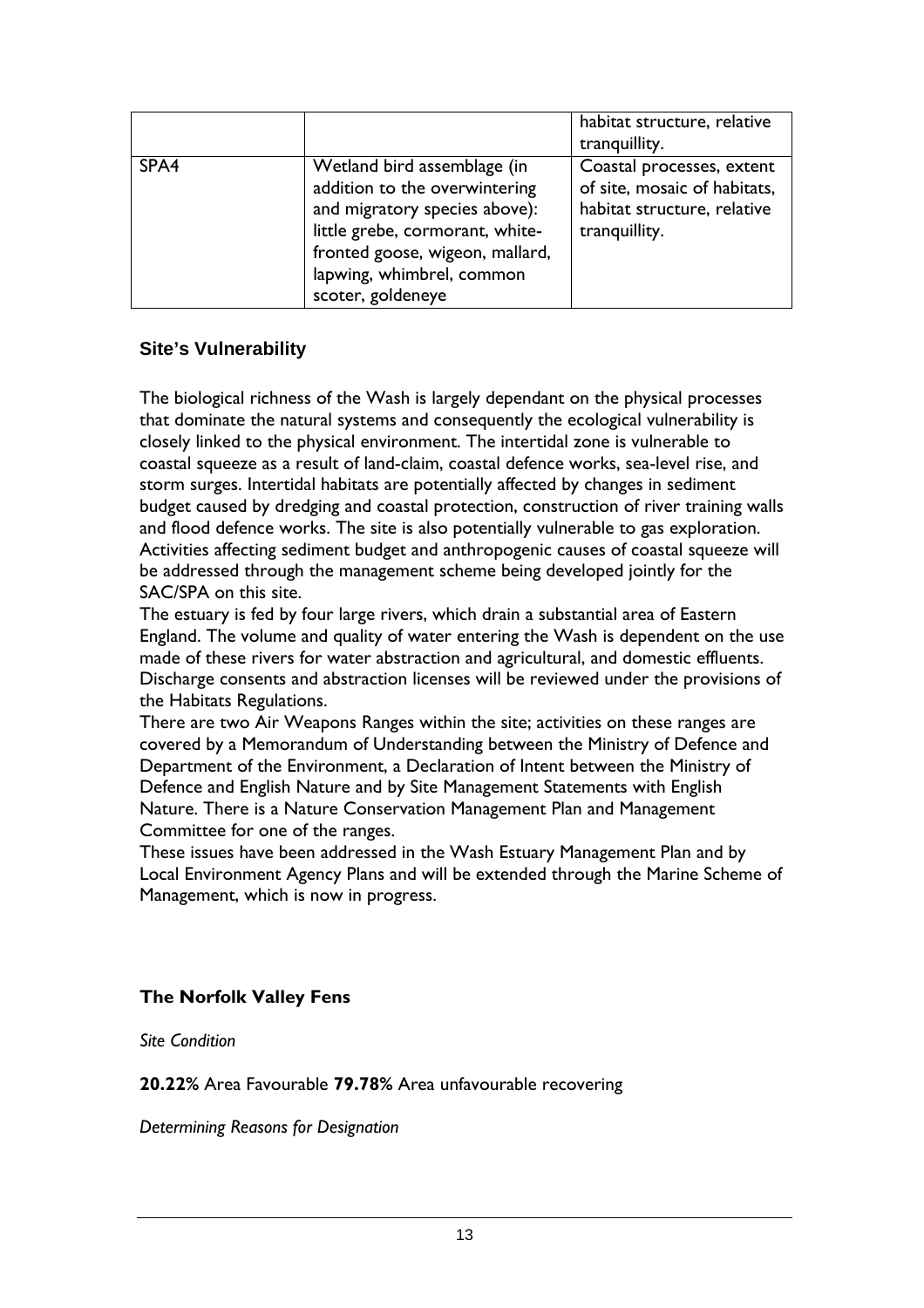Norfolk Valley Fens is one of two sites selected in East Anglia, in eastern England, where the main concentration of lowland alkaline fens occurs. This site comprises a series of valley-head spring-fed fens. Such spring-fed flush fens are very rare in the lowlands. Most of the vegetation at this site is of the small sedge fen type, but there are transitions to reedswamp and other fen and wet grassland types. The individual fens vary in their structure according to intensity of management and provide a wide range of variation. There is a rich flora associated with these fens, including species such as grass-of-Parnassus, common butterwort, marsh helleborine and narrowleaved marsh-orchid.

In the Borough, there is only one component site of this widely scattered SAC; East Walton and Adcock's Common SSSI. The other sites are within North Norfolk district, Breckland district, Broadland district, and South Norfolk district.

| <b>Norfolk</b><br><b>Fens</b> | <b>Valley Qualifying Features</b>                                                        | environmental<br><b>Key</b><br>features that support the<br>site integrity |
|-------------------------------|------------------------------------------------------------------------------------------|----------------------------------------------------------------------------|
| <b>SACI</b>                   | 7230 Alkaline Fens                                                                       | Hydrology, topography,<br>water quality                                    |
| SAC <sub>2</sub>              | 4010 Northern Atlantic wet heaths<br>with Erica tetralix                                 | Not present within SAC<br>component in Borough                             |
| SAC <sub>3</sub>              | 4030 European dry heaths                                                                 | Not present within SAC<br>component in Borough                             |
| SAC4                          | 6210 Semi-natural dry grasslands and<br>scrubland facies: on calcareous<br>substrates    | Soil conditions; habitat<br>structure                                      |
| SAC <sub>5</sub>              | 6410 Molinia meadows on calcareous,<br>peaty or clayey silt-laden soils                  | Soil conditions; habitat<br>structure, hydrology                           |
| SAC <sub>6</sub>              | 7210 Calcareous fens with Cladium<br>mariscus and species of the Caricion<br>davallianae | Hydrology, topography,<br>water quality                                    |
| SAC7                          | 91E0 Alluvial forests with Alnus<br>glutinosa and Fraxinus excelsior.                    | Not present within SAC<br>component in Borough                             |
| SAC <sub>8</sub>              | 1014 Narrow-mouthed whorl snail<br>Vertigo angustior                                     | Not present within SAC<br>component in Borough                             |
| SAC <sub>9</sub>              | 1016 Desmoulin's whorl snail Vertigo<br>moulinsiana                                      | Habitat structure; hydrology<br>and water levels.                          |

### **Site's European Qualifying Features**

#### **Site Vulnerability**

These alkaline fens are generally small in area and surrounded by intensively-farmed land. They are very vulnerable to reductions on the water table and a decrease in the volume of spring flows arising from groundwater abstraction.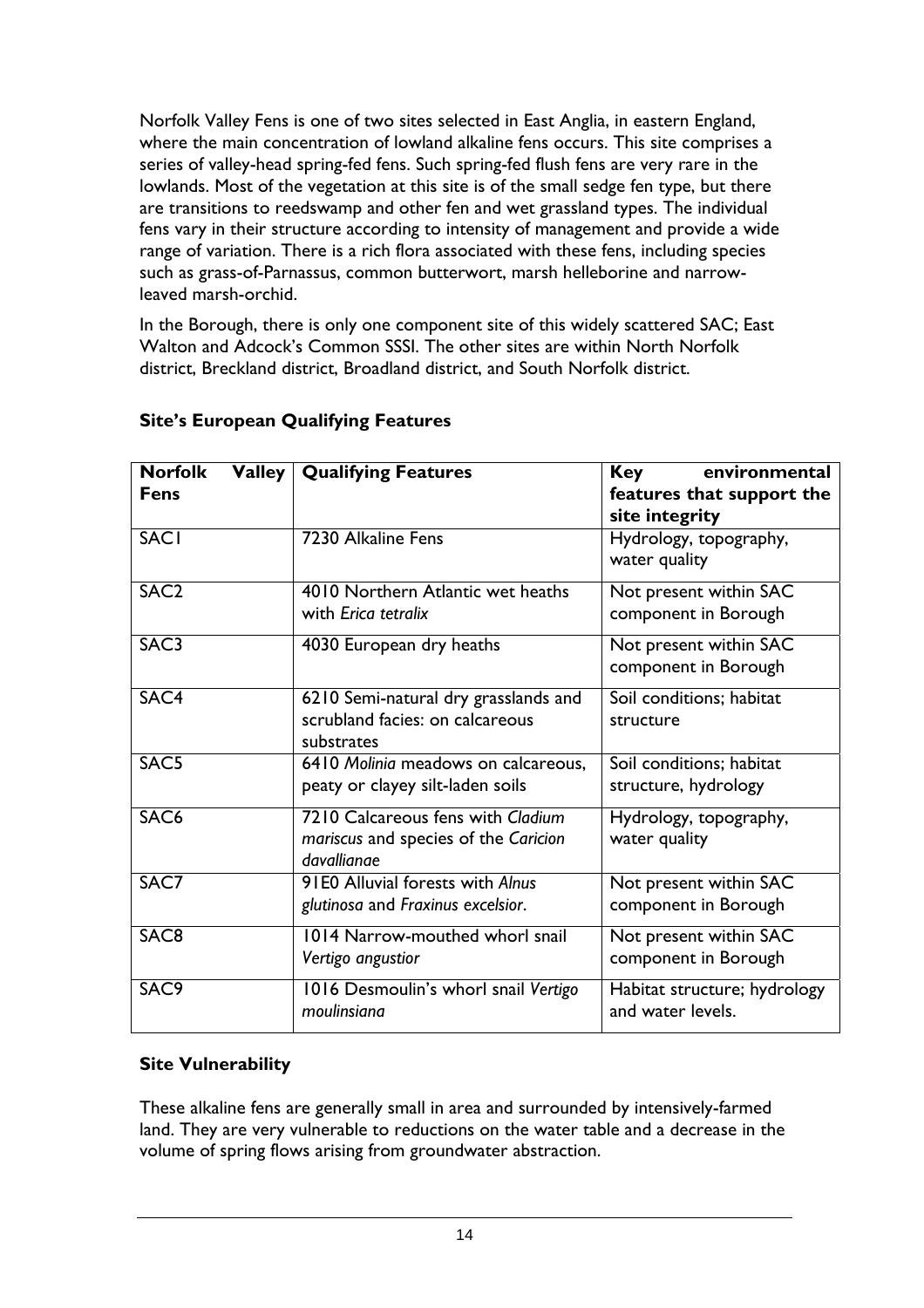In recent decades scrub and woodland has spread due to the cessation of traditional cutting and grazing management and the drying-out of the fens. These sites are now largely isolated from the rural/agricultural economy of which they were once a part, and in many instances this traditional management has become uneconomic.

Management agreements, Countryside Stewardship and ESA payments help towards the reintroduction or promotion of the continued use of traditional management. Improved understanding of the water needs of these wetlands is required and is the subject of work by the Environment Agency and English Nature

# **Stage B Analysis of Trends and Other Plans and Projects**

The main plans and strategies influencing the Natura 2000 sites and therefore the assessment are as follows:

The King's Lynn & West Norfolk Local Plan was adopted in November 1998 and covers the period to the end of 2006. The impact of the new Planning Act (2004) was to automatically "save" all its policies until September 2007. A number of policies from the Norfolk Structure Plan 1999 are also saved. These are listed in the Local Development Scheme and in the draft Regional Spatial Strategy. Over the coming years, Local Development Plan Documents will be produced to replace the saved Local Plan policies and proposals. As each new Development Plan Document is adopted, the policies, proposals and supporting text in the Local Plan it replaces will be withdrawn.

The Core Strategy is the key document to which other Development Plan Documents will be linked and be in conformity with.

# **Impact of Other Regional/Local Initiatives and Strategies e.g. regional and local housing strategy, economic strategies, community strategy, local neighbourhood renewal strategy**

The Core Strategy has to relate to and deliver other key regional and local strategies.

# **Regional Strategies**

Some of the key regional strategies which will influence the Local Development Framework are summarised below. As there are at least 19 regional strategies this section picks out those thought to have the most significance for the LDF.

## **Regional Economic Strategy**

A shared vision: the regional economic strategy for the East of England represents the latest revision of the regional economic strategy for the region, which was originally produced in 1999 and revised in 2001. This document takes into account,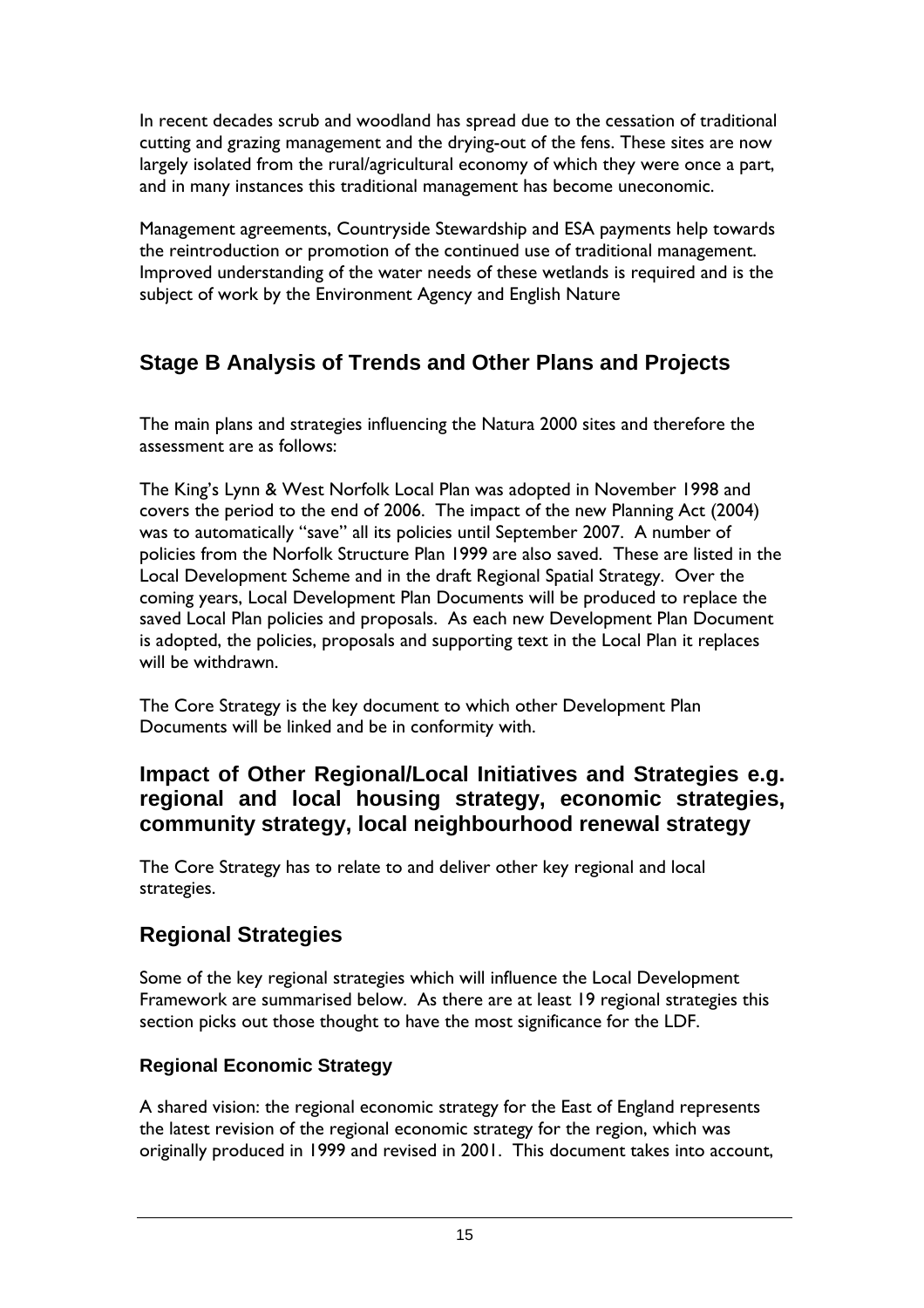policy initiatives, data and research that post-date the production of the 2001 strategy.

The regional economic strategy sets the long-term vision for the sustainable economic development of the East of England.

This strategy should be considered alongside the regional spatial strategy for the East of England which covers the period up to 2021. The regional economic strategy is formally reviewed every three years but it is also a live document that is subject to an ongoing and transparent process of monitoring and review.

The regional economic strategy is one of a suite of regional strategies. Production of these strategies is overseen or is the responsibility of a number of different regional organisations. The regional economic strategy informs, emphasises, seeks coherence between and builds upon the economic development aspects of these regional strategies.

The regional spatial strategy sets the spatial development framework for the region. Other strategies, for example the environment strategy and the social strategy, emphasise different aspects of sustainable development. EERA has also led on the production of an integrated regional strategy for the East of England which, building on the sustainable development framework, will provide an overarching context for the other regional strategies.

#### **The vision for the region is…**

#### **'…a leading economy, founded on our world-class knowledge base and the creativity and enterprise of our people, in order to improve the quality of life of all who live and work here.'**

For the King's Lynn Sub Region the RES shows the following areas for development:

- Improve the provision of locally-based higher education and support training programmes in association with local business
- Support the regeneration and renaissance of King's Lynn and reinforce its role as a key service centre, through the redevelopment of brownfield land, a high quality mixed use urban environment and the provision of employment land and business premises
- Support local communities to develop solutions and address their own needs particularly in relation to improving employment access for disadvantaged communities.
- Promote closer economic links to the Cambridge, Peterborough and Norwich sub-regions to maintain and attract complementary businesses
- Improve transport connections to the rest of the region and the East Midlands by both road and rail.

## **Regional Housing Strategy 2005 – 2010**

The Regional Housing Strategy for the East of England sets out the strategic direction for the delivery of housing in the East of England - helping to meet the challenges of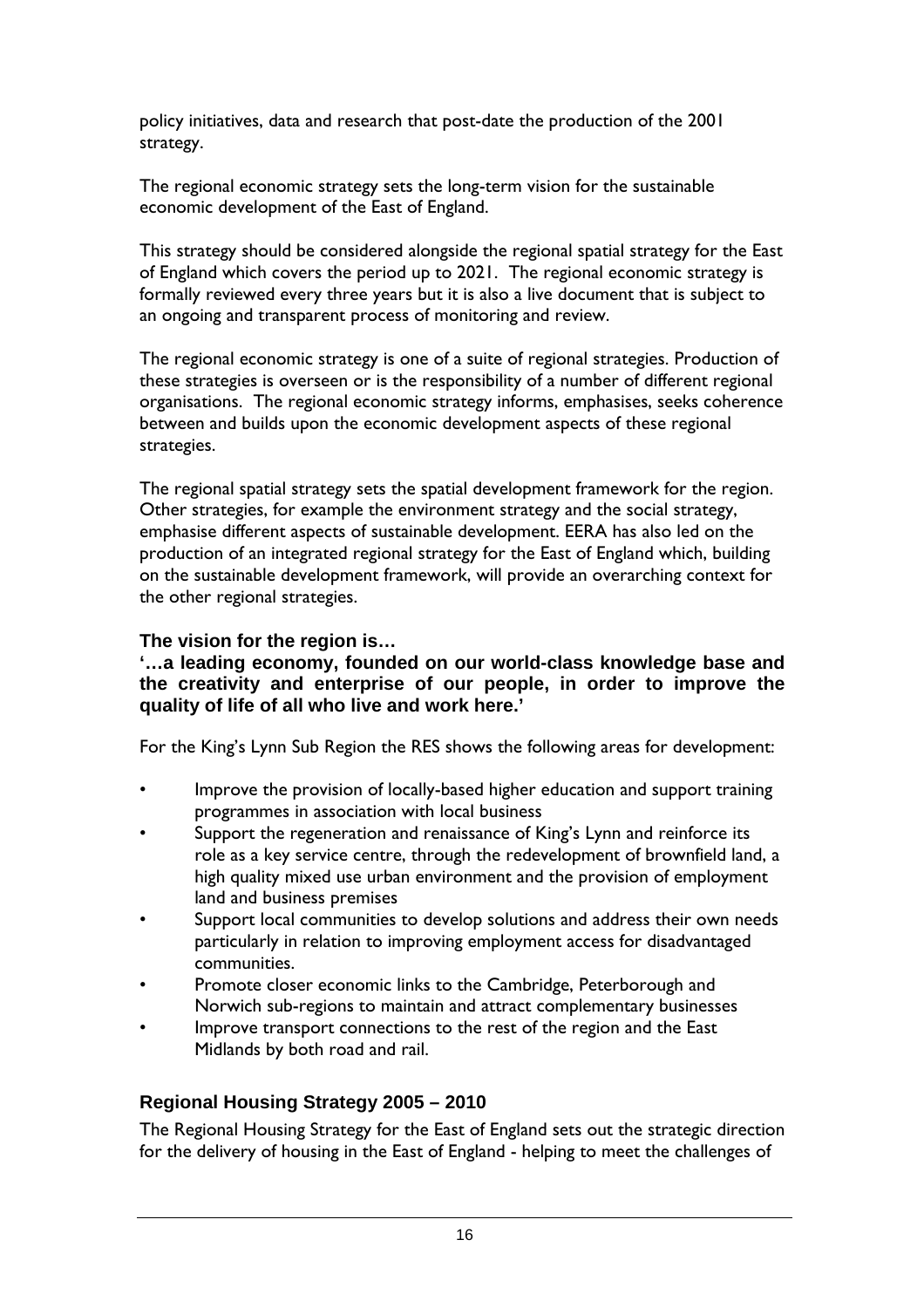growth and regeneration in the Region, and more specifically to inform the recommendations for public investment in affordable housing.

The Regional Housing Strategy (RHS) is based on a vision of the Region where everyone can live in a decent home which meets their needs, at a price they can afford and in locations that are sustainable.

# **Integrated Regional Strategy**

The Integrated Regional Strategy (IRS) is an EERA led strategic initiative, the vision for which is: 'to improve the quality of life for everyone who lives or works in the East of England'. The White Paper, "Your Region, Your Choice", May 2002, presented an early opportunity for the development of the IRS, which outlines the Government's commitment to greater regional integration. The White Paper encouraged public bodies, operating in the region, to develop a 'joined up' approach and to identify and drive forward the main priorities for the region. The completed IRS seeks to do just that. It was developed though a two stage process: a review and analysis of regional strategies, ranging from the east of England Plan to the Regional Cultural Strategy; and the identification and reconciliation of the main priorities incorporated in these regional strategies.

The purposes of the IRS are:

- To provide a joined up statement of regional priorities.
- To flag any areas where the regional strategies may conflict.
- To suggest processes through which tensions between regional strategies might be mitigated and resolved.
- To provide an overarching context for the development of regional strategies in the future, building on the current Regional Sustainable Development Framework.
- To provide a clear statement to central government of the East of England's regional priorities.

The IRS tackles the critical issues facing the region, for example housing, transport, health, skills and economy. It combines a strong strategic vision for the region with the necessary co-ordination framework for all other strategies, regional partnership bodies and delivery mechanisms.

# **Sustainable Development Framework**

The East of England Sustainable Development Framework sets out a vision for sustainable development in the region, and identifies its contribution to sustainable development at the national level.

The Sustainable Development Framework was produced in October 2001 by EERA and the Sustainable Development Round Table. The Framework is a high level document, aiming to influence the development of regional policy, rather than setting out a plan for action. It has played a central part in the development of the Integrated Regional Strategy for the East of England.

# **Cultural Strategy**

A draft Cultural Strategy has been produced by Living East. The Cultural Strategy embraces performing arts, media, museums and archives, libraries and literature, sport, built heritage, archaeology, landscapes and countryside recreation, parks and play activities and tourism. Rather than determining cultural policies or individual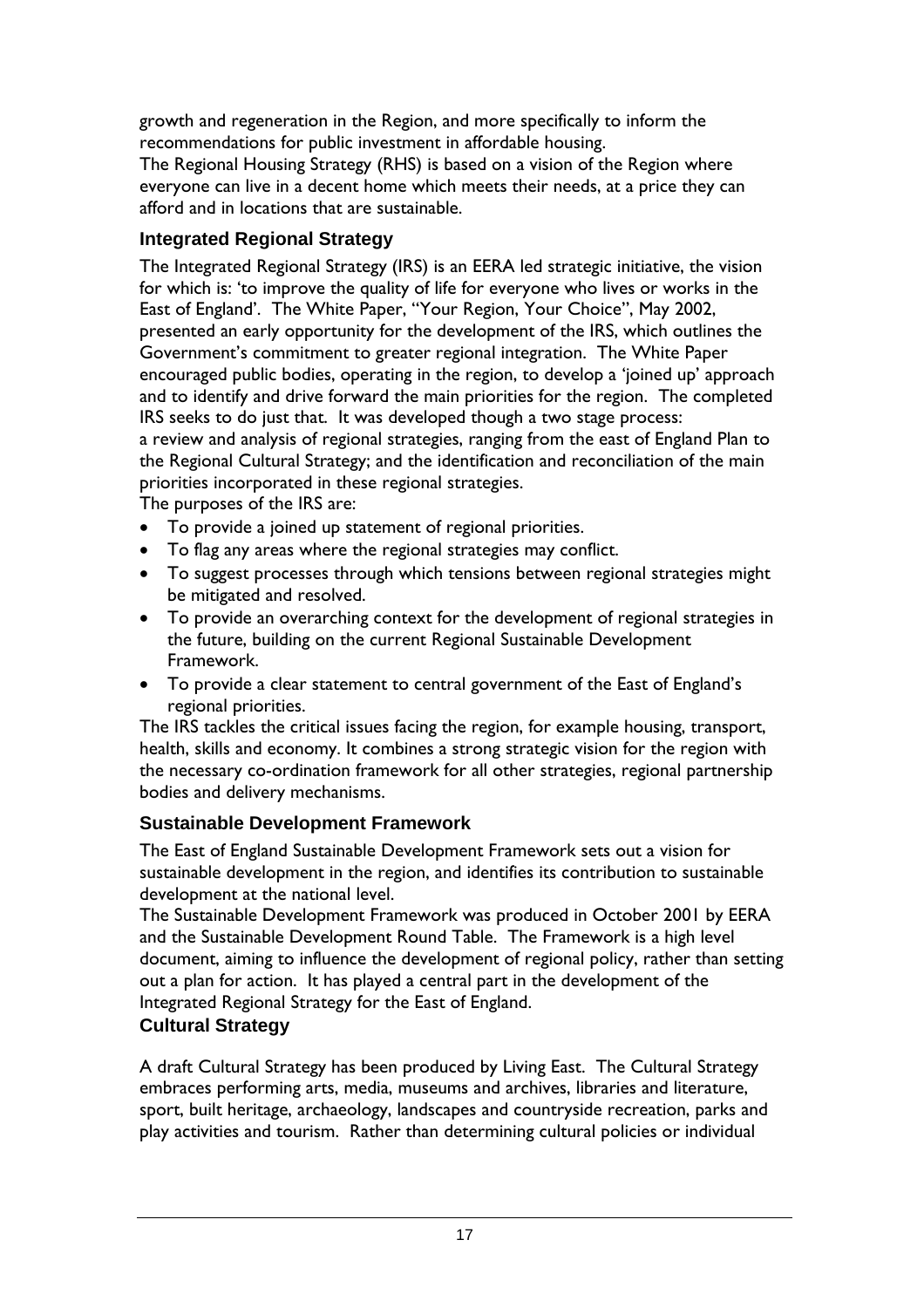projects, the role of the strategy will be to highlight the value of cultural activity and its importance to the quality of life in the East of England.

# **Regional Social Strategy**

The Regional Social Strategy sets out the vision, objectives and means for achieving a fair and inclusive society in the East of England. It identifies regional priorities, policies and actions to support local activity and provides a framework for tackling social exclusion in the region.

## **Towns and Cities Strategy (Urban Renaissance)**

EEDA's Urban Renaissance Strategy built on the recommendations of the Government's Urban White Paper and the Urban Task Force report. An initial consultation phase led to the creation of the Towns and Cities Strategy and Action Plan and a Good Practice Guide.

Actions from the Action Plan are being developed. These include: Regional Centre of Excellence for Regeneration and Renaissance (RCE) Regional Design Action Manager Local Strategies Enabling Sustainable Development Design Quality Criteria

# **County Strategies**

# **Local Transport Plan for Norfolk 2006 – 2011**

This document, Norfolk's second Local Transport Plan, covers the five year period from April 2006 to March 2011 but with a longer term strategy up to 2021. The Vision is that "Norfolk is a well-connected place in which to live and do business and to visit, and is known as a national leader in making the transport system safer and reducing the impact transport has on climate change and the wider environment. The Plan contains a number of thematic strategies together with area strategies for King's Lynn and, in the rural areas, for the Norfolk Market Towns and the North Norfolk Coast Area of Outstanding Natural Beauty.

# **Norfolk Ambition: The Community Strategy for Norfolk 2003 to 2023**

The County's Community Strategy sets out a vision for the next 20 years.

## **The Vision**

## **To improve the quality of life for all of the people of Norfolk.**

This means in 2023 Norfolk will be recognised as a county:

- where all individuals have the opportunity to achieve a good quality of life
- where people enjoy healthy lifestyles and have equitable access to high standards of health and social care
- where people in communities feel safe
- with excellent educational attainment and opportunities for learning at all stages throughout life
- where individuals from all backgrounds can play an active part in community life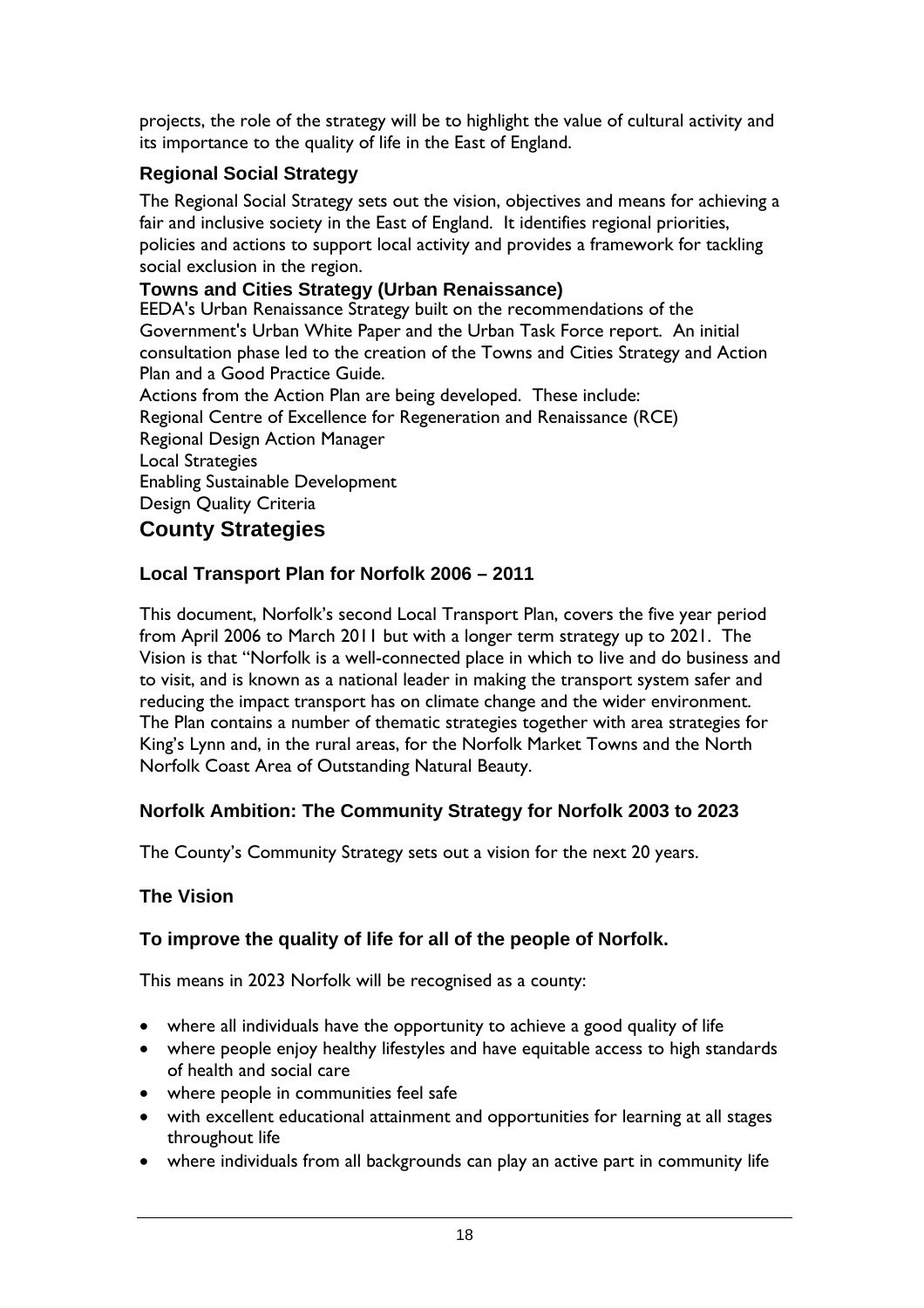- where the high quality environment is respected and enhanced for everyone's enjoyment and is matched by a strong reputation for renewable energies
- which is renowned for its culture, creativity and spirituality
- with a distinctive economy characterised by innovative and dynamic businesses
- where the physical and virtual communications infrastructure meets the needs of a forward-looking county

# **Local Strategies**

#### **Shaping the Future – A Strategy for Economic Regeneration in the Borough of King's Lynn and West Norfolk March 2003**

This was prepared by the West Norfolk Economic Forum. It sets out the priorities and indicative actions needed to achieve the goal contained in the Local Strategic Partnership's Community Plan of King's Lynn and West Norfolk being "A prosperous place to live with a diverse and growing economy".

A key element of the Strategy is the focus on King's Lynn as the main economic driver and employment centre of the Borough. The success of King's Lynn, supported by the regeneration of the market towns, will have the greatest impact on securing the future prosperity of the Borough.

Shaping the Future – West Norfolk provides the West Norfolk element of the Norfolk Shaping the Future Economic Development Strategy. Shaping the Future recognizes the need to implement the strategy at the local level. This concentration on activity at the local level will not only strengthen the local economies, but will also lead to an overall improvement to the prosperity of the County. Shaping the Future in turn links with the East of England Development Agency's Regional Development Strategy.

#### **West Norfolk Partnership Strategic Framework 2005**

In 2002 the West Norfolk Partnership developed and published the first West Norfolk Community Strategy - 'Working Together. Making a Difference.' The West Norfolk Strategy provided a long term view of how local quality of life in West Norfolk could be improved. It set out the 'stepping stone' goals to help move us towards this future.

The board has reviewed its strategy by working with key partnerships. The revised West Norfolk Community Strategy was published in April 2005, together with six 'daughter strategies' - one for each of the six Standing Partnerships.

The priorities of this document are expressed in the local area agreement under the headings:

- 1. Healthier communities and older people
- 2. Economic development and enterprise
- 3. Children and young people
- 4. Safe and stronger communities

## **Neighbouring Districts**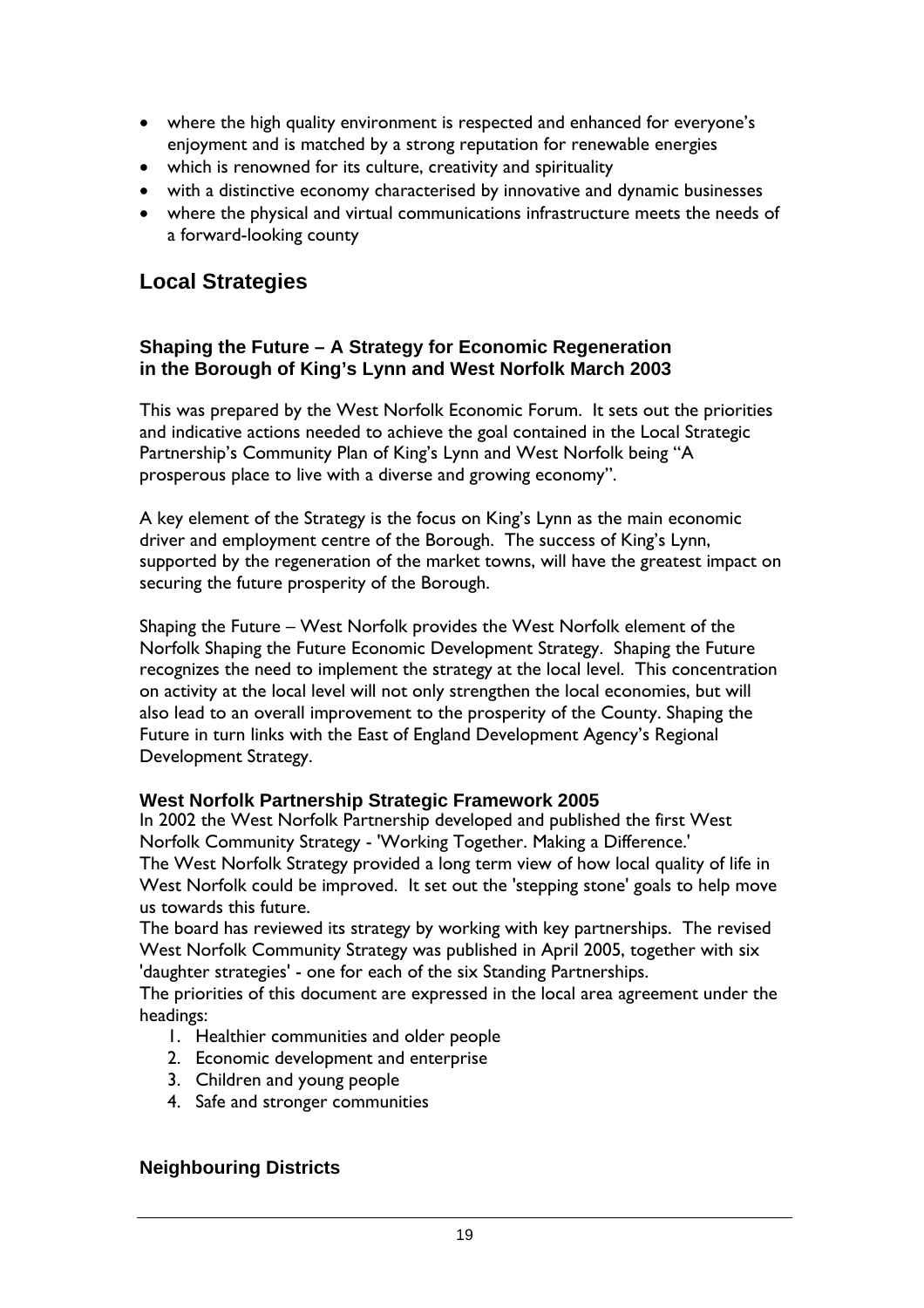The districts neighbouring The Borough are North Norfolk, Breckland, Forest Heath, Fenland, East Cambridgeshire and South Holland. These districts will also be producing LDFs concurrent with that of the Borough.

#### **Other Environmental Strategies/ Plans which may impact on some or all Natura 2000 sites within the Borough**

Brecks Management Plan Water Resources Strategy for the East of England English Nature/ Landowner Site Management Plans Minerals LDF – Norfolk County Council Norfolk Biodiversity Action Plan Norfolk Coast AONB Management Plan Shoreline Management Plans Wash Estuary Management Plans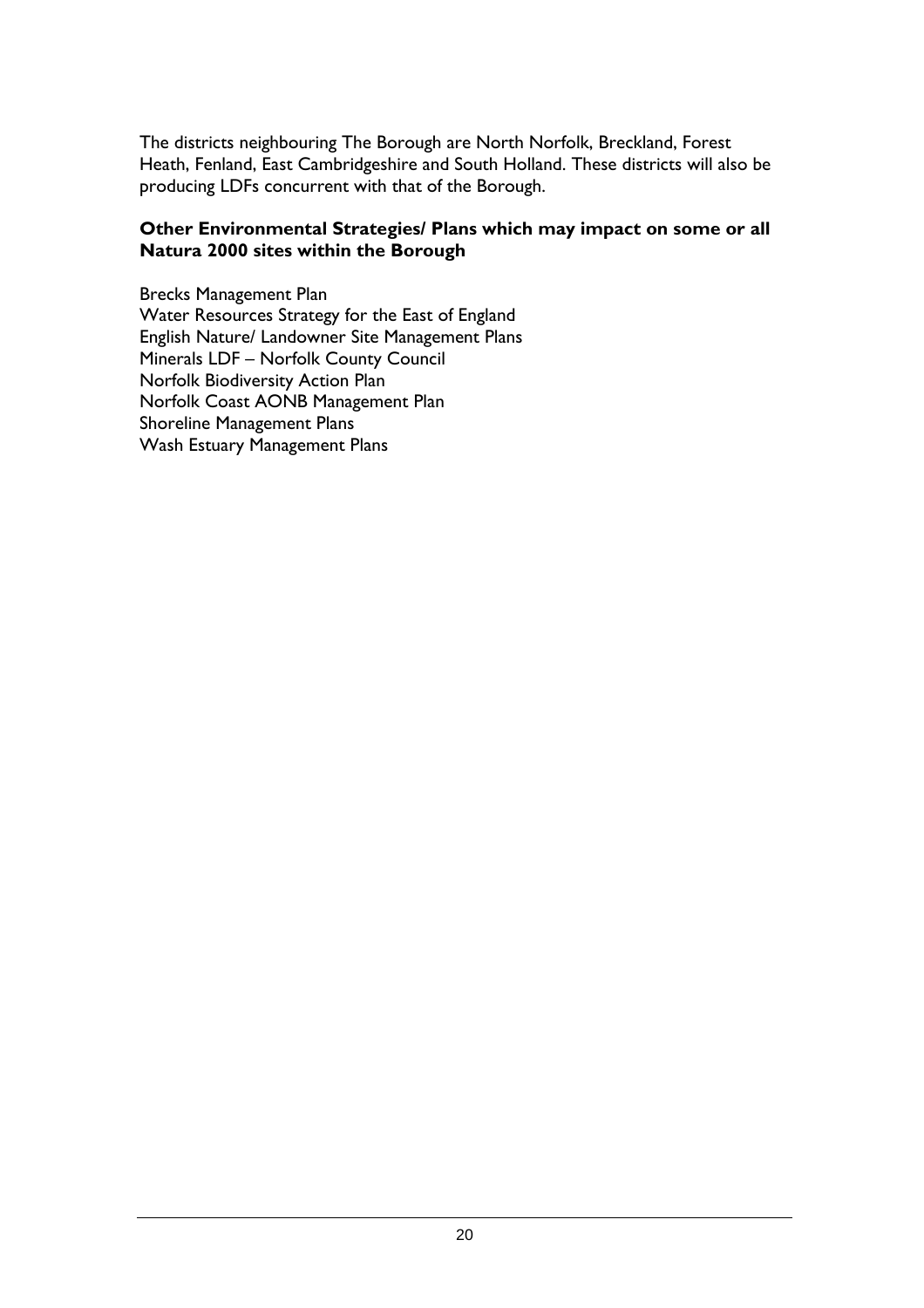# **Stage C – Plan Analysis**

In order to determine whether the King's Lynn and West Norfolk Local Development Framework is likely to have a significant effect on the European Sites within the Borough by a series of matrices have been created which seek to assess the following:

- 1. The Status and Condition of the Site;
- 2. Factors affecting the integrity of the sites' qualifying features;
- 3. Score in view of LDF;
- 4. Influence of the LDF on these factors;
- 5. Relationship of other plans/programmes on site integrity;
- 6. Possible mitigation measures to alleviate impact on Natura 2000 sites.

The LDF has been assessed against each of the qualifying features of the site. The likely impact of the LDF is then scored against each of these features in terms of the following:

| Symbol | <b>Meaning</b>                                       |
|--------|------------------------------------------------------|
| $++$   | Likely significant positive effect                   |
|        | Likely positive effect                               |
| O      | Likely neutral effect                                |
|        | Risk of negative effect                              |
| $\sim$ | Risk of significant negative effect                  |
| $-1$   | Dependent on implementation - could be a positive or |
|        | negative effect                                      |

"Significant" in this context can be interpreted as an effect likely to adversely affect a Natura site's integrity in the case of a negative effect, or an effect likely to enhance the site's integrity in the case of a positive effect. Note that the precautionary principle has been applied in all cases, as specified in the draft DCLG Guidance. "Integrity" is described in ODPM Circular 06/2005: Biodiversity and Geological Conservation as "the site's coherence, ecological structure and function across its whole area that enables it to sustain the habitat, complex of habitats and/or the levels of populations of species for which it was classified" (ODPM Circular 06/2005, para. 20).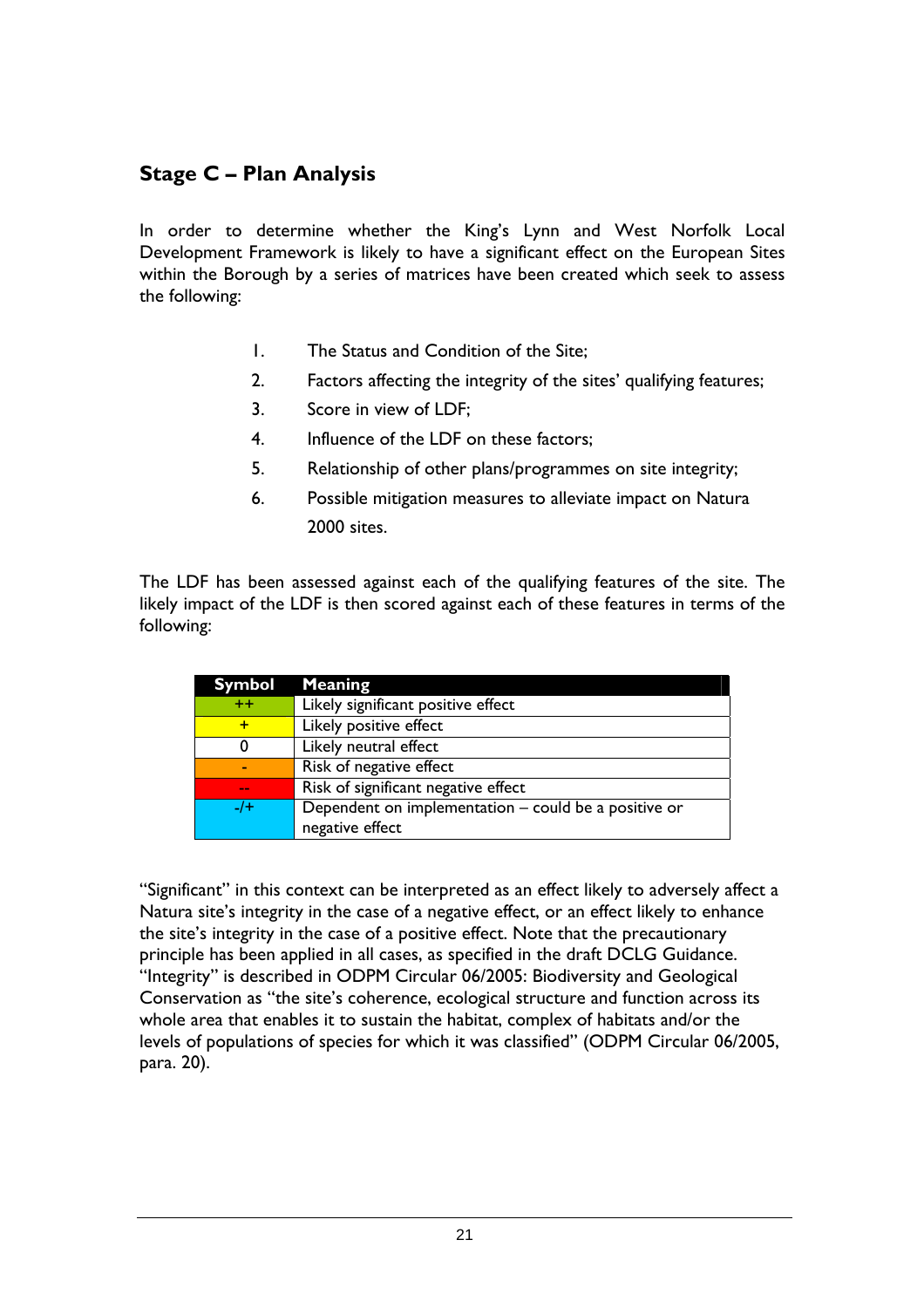Key policy options, which are likely to impact on the qualifying features of European sites, are outlined as follows, together with a broad assessment of impacts, specifying which sites where possible. Impacts on each qualifying feature of each site are then assessed in detail.

Every policy option has been assessed against each of the qualifying features in this report. The matrices pick out the key policy options in terms of feature and give an assessment. Many policy options will have a neutral effect on each site feature and are therefore not detailed within this report.

|                 | <b>Preferred Policy Option</b>                                        | <b>Impact on Natura 2000 Sites</b>                                                                                                                                 |
|-----------------|-----------------------------------------------------------------------|--------------------------------------------------------------------------------------------------------------------------------------------------------------------|
|                 | <b>Achieving Sustainable Development</b>                              |                                                                                                                                                                    |
|                 | <b>Tackling Climate Change</b>                                        | Potentially positive                                                                                                                                               |
| $\overline{2}$  | Renewable Energy Development                                          | Potential negative impacts on Ouse Washes and<br><b>North Norfolk Coast</b>                                                                                        |
| 3               | Energy and Water Efficiency                                           | Potentially positive                                                                                                                                               |
| 4               | Location of Development                                               | Potentially positive                                                                                                                                               |
| 5               | <b>Establishing Key Service Centres</b>                               | Potential negative impacts on Dersingham Bog<br>and Breckland SPA                                                                                                  |
|                 | <b>Housing</b>                                                        |                                                                                                                                                                    |
| 6               | Housing Distribution                                                  | Potential Impacts on Dersingham Bog and<br>Roydon Common SAC                                                                                                       |
| 7               | Affordable Housing                                                    | None identified                                                                                                                                                    |
| 8               | <b>Affordable Housing</b>                                             | None identified                                                                                                                                                    |
| 9               | <b>Rural Exception Sites</b>                                          | If there is a need for an exception site for<br>affordable housing in an area close to a Natura<br>Site this could have negative impacts.                          |
| 10              | New Housing in the AONB                                               | Potential impacts on Roydon and Dersingham<br>SAC, North Norfolk Coast and the Wash.                                                                               |
| $\mathbf{H}$    | Second Home Ownership                                                 | None identified.                                                                                                                                                   |
| 12              | <b>Dwelling Types</b>                                                 | None identified.                                                                                                                                                   |
| $\overline{13}$ | <b>Residential Mobile Homes</b>                                       | None identified, as mobile homes will be treated<br>as if they were permanent housing so come<br>under similar constraints of protection to these<br>Natura sites. |
| $\overline{14}$ | New Dwellings in the Countryside                                      | These could have an impact on various sites<br>dependent upon proximity and location.                                                                              |
| 15              | Removal of Agricultural Occupancy                                     | None identified.                                                                                                                                                   |
| 16              | Re-use of buildings in the countryside for<br>housing                 | None identified, as the policy option states that<br>the change of use should not result in excessive<br>traffic generation                                        |
| 17              | Alteration or replacement of existing<br>dwellings in the Countryside | None identified.                                                                                                                                                   |
| 18              | Provision for Gypsies and Travellers                                  | Potential negative impact, dependent upon<br>location and proximity to any Natura sites.                                                                           |
|                 | <b>Economic Regeneration</b>                                          |                                                                                                                                                                    |
| 19              | Location of Economic Development, Retail                              | Increased development near Natura sites could                                                                                                                      |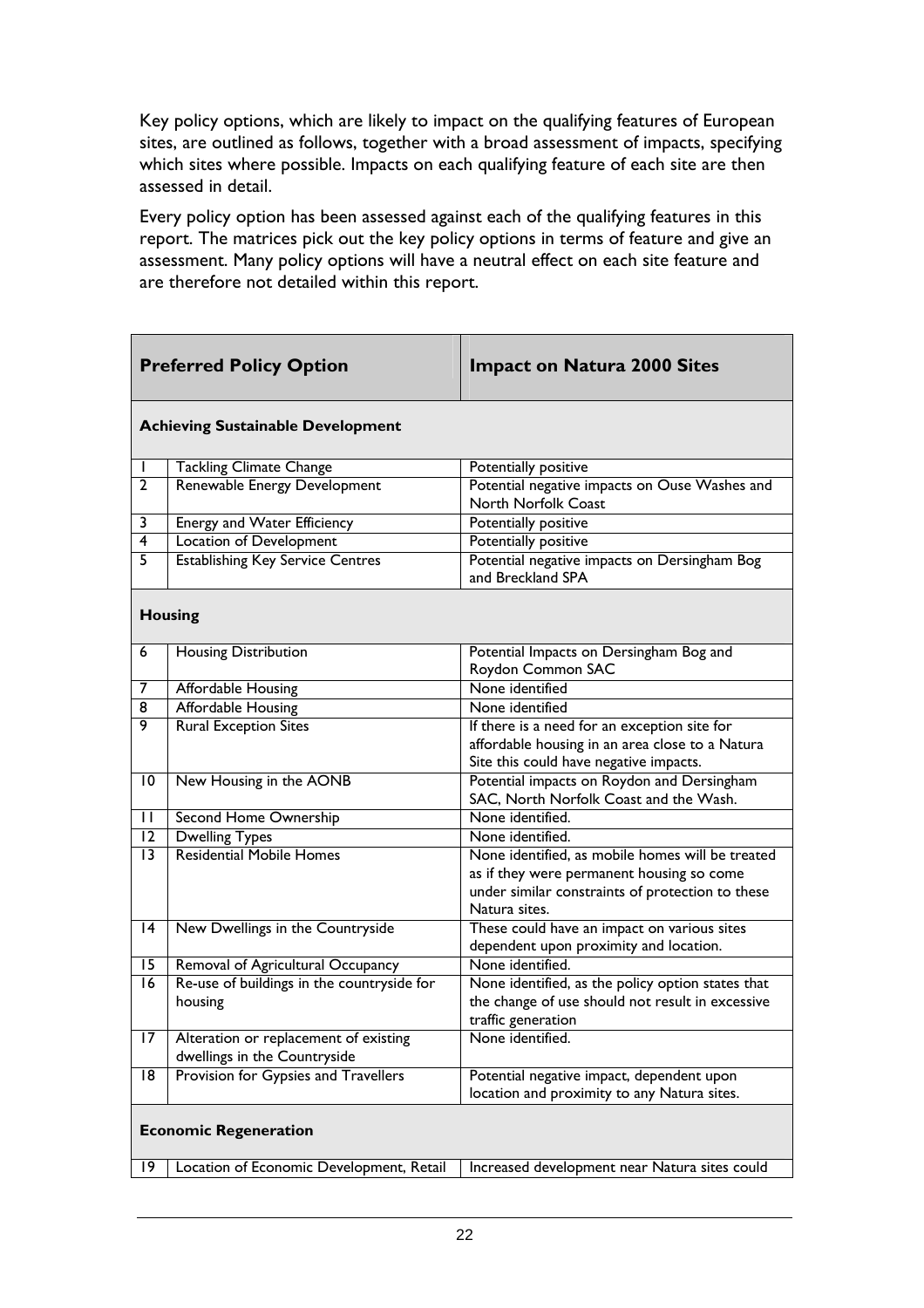|                 | <b>Preferred Policy Option</b>                                | <b>Impact on Natura 2000 Sites</b>                                                                                                                                                        |
|-----------------|---------------------------------------------------------------|-------------------------------------------------------------------------------------------------------------------------------------------------------------------------------------------|
|                 | & Tourism                                                     | have a negative impact.                                                                                                                                                                   |
| 20              | Growth of Towns & Gaywood District<br>Centre                  | None identified.                                                                                                                                                                          |
| 21              | <b>Employment Sites and Premises</b>                          | Increase in employment sites could have negative<br>impact on Natura sites, Roydon in particular,<br>through increased traffic, noise, air pollution, use<br>of water resources.          |
| $\overline{22}$ | Location of Office Development                                | Potential impacts, dependent upon proximity to<br>Roydon in particular.                                                                                                                   |
| 23              | Location of Industrial and Warehouse<br>Development           | Potential impacts, dependent upon proximity to<br>Roydon in particular.                                                                                                                   |
| 24              | Redevelopment of office, industrial and<br>warehouse sites    | Potential impacts, dependent upon proximity to<br>Roydon in particular.                                                                                                                   |
| 25              | <b>Promoting Tourism</b>                                      | Increased informal recreation/tourism could have<br>impacts on all the sites, particularly the Wash and<br>North Norfolk Coast.                                                           |
| 26              | Caravans, Cabins & Camping Sites                              | Increased pressures within some areas of the<br>Borough could exacerbate pressures on informal<br>recreation within and near some of the Natura<br>sites, resulting in negative impacts.  |
| $\overline{27}$ | Safeguarding Rural Services                                   | None identified.                                                                                                                                                                          |
| 28              | <b>Farm Diversification</b>                                   | Should be no negative impacts as specified in the<br>policy options.                                                                                                                      |
| $\overline{29}$ | Re-use and redevelopment of rural<br>buildings for employment | Potential negative impacts, dependent upon the<br>employment use proposed and the location.                                                                                               |
|                 | <b>Transport and Travel</b>                                   |                                                                                                                                                                                           |
| 30              | Reducing the Need to Travel                                   | None identified.                                                                                                                                                                          |
| $\overline{31}$ | <b>Improving Accessibility</b>                                | None identified.                                                                                                                                                                          |
| $\overline{32}$ | Safeguarding Transport Routes                                 | None identified.                                                                                                                                                                          |
| $\overline{33}$ | <b>Travel Plans and Standards</b>                             | None identified.                                                                                                                                                                          |
|                 | <b>Sports, Recreation &amp; Open Space</b>                    |                                                                                                                                                                                           |
| 34              | General Open Space Standards                                  | No provision has been made for the designation<br>of informal recreation areas for dog walking etc<br>which would alleviate the pressures of such<br>pursuits on the Natura sites.        |
| 35              | Open Space Standards for New<br>Development                   | Potential negative impacts as the open space<br>provision within the policy option is probably<br>insufficient to absorb informal recreation<br>activities of the increasing populations. |
|                 | <b>Environmental Protection</b>                               |                                                                                                                                                                                           |
| 36              | Water, Air and Soil Resources                                 | Potential positive impacts on Natura sites.                                                                                                                                               |
| 37              | <b>Flood Risk</b>                                             | None identified.                                                                                                                                                                          |
| 38              | Water Quality & Drainage Systems                              | Potential positive impacts on Ouse Washes,<br>Wash and North Norfolk Coast.                                                                                                               |
| 39              | Noise/Dust/Dirt/Odour                                         | Potential positive impacts on Natura sites.                                                                                                                                               |
| 40              | <b>Waste/Recycling</b>                                        | Potential positive impacts on Natura sites.                                                                                                                                               |
| 41              | Pollution                                                     | Potential positive impacts on Natura sites.                                                                                                                                               |
| 42              | Geology and Land Stability                                    | None identified.                                                                                                                                                                          |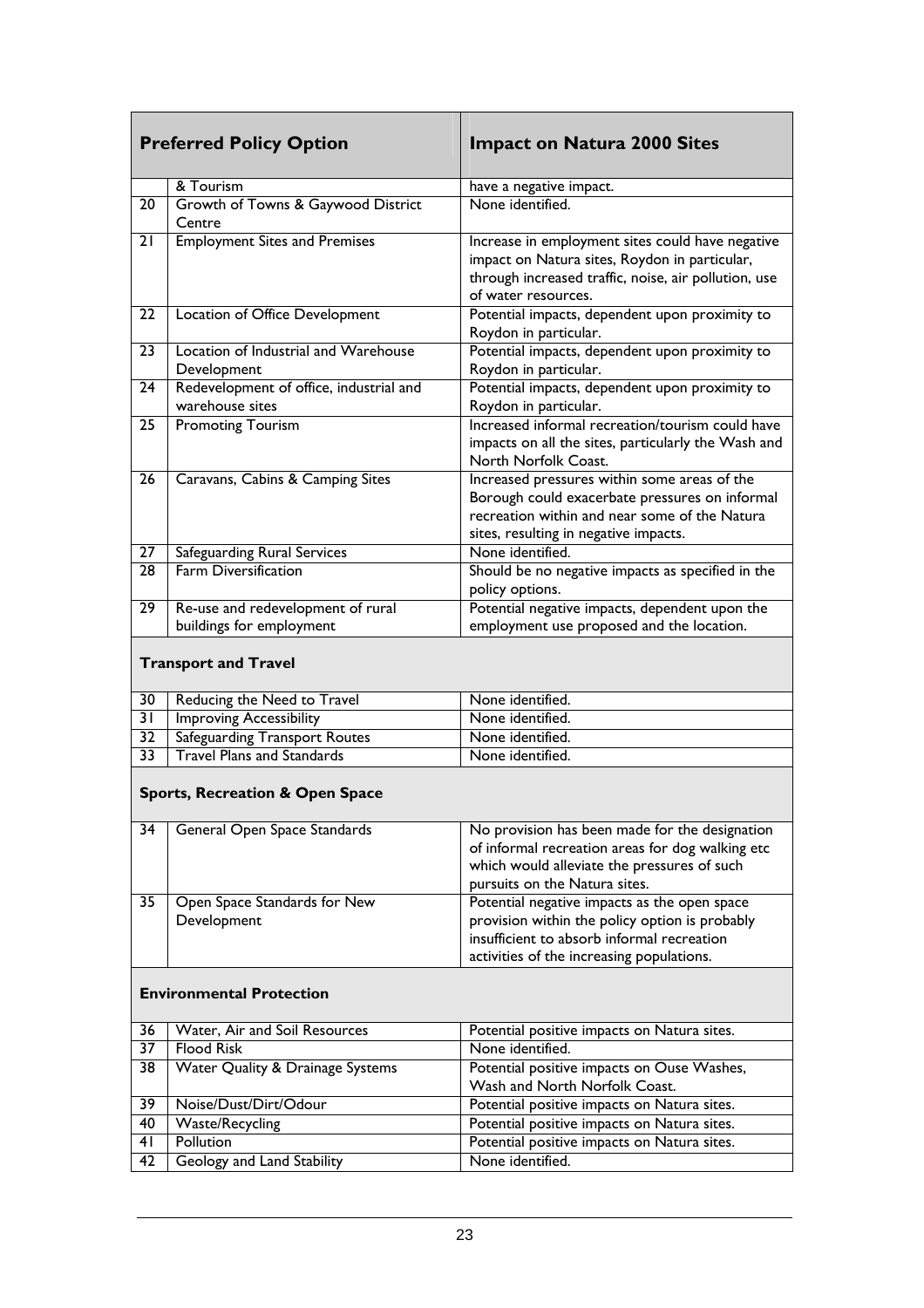|                                               | <b>Preferred Policy Option</b>                                                   | <b>Impact on Natura 2000 Sites</b>                                                                                                                                                                                                                                                                      |  |  |  |  |  |
|-----------------------------------------------|----------------------------------------------------------------------------------|---------------------------------------------------------------------------------------------------------------------------------------------------------------------------------------------------------------------------------------------------------------------------------------------------------|--|--|--|--|--|
|                                               | <b>Coastal Planning</b>                                                          |                                                                                                                                                                                                                                                                                                         |  |  |  |  |  |
| 43                                            | Coastal Management                                                               | Dependent upon approach to coastal<br>management could have both positive and<br>negative impacts on the Wash and the North<br>Norfolk Coast. The presence of offshore wind<br>turbines could also have a negative impact on the<br>Wash. Opening access to open spaces could have<br>a negative impact |  |  |  |  |  |
| <b>Countryside &amp; Landscape Protection</b> |                                                                                  |                                                                                                                                                                                                                                                                                                         |  |  |  |  |  |
| 44                                            | Countryside Protection & Development in<br>the Countryside                       | Potential negative impacts from rural<br>developments, particularly mineral extraction and<br>waste disposal and those related to tourism.                                                                                                                                                              |  |  |  |  |  |
| 45                                            | Protected Areas of Landscape Quality                                             | Potentially positive impacts on North Norfolk<br>Coast and Roydon and Dersingham SAC                                                                                                                                                                                                                    |  |  |  |  |  |
|                                               | <b>Biodiversity</b>                                                              |                                                                                                                                                                                                                                                                                                         |  |  |  |  |  |
| 46                                            | Enhancing, Protecting, Creating Areas of<br>Biodiversity and Nature Conservation | Potential positive impact on the Natura sites.                                                                                                                                                                                                                                                          |  |  |  |  |  |
| 47                                            | <b>Special Sites</b>                                                             | Potential positive impact from site protection<br>policy options.                                                                                                                                                                                                                                       |  |  |  |  |  |
| 48                                            | <b>Habitats and Species</b>                                                      | Positive impacts through enhancing ecological<br>networks and enhancing BAP habitats                                                                                                                                                                                                                    |  |  |  |  |  |
| 49                                            | Development and Biodiversity                                                     | Potential positive impacts through creation of<br>new habitats near Natura sites, and site<br>protection policy options.                                                                                                                                                                                |  |  |  |  |  |
|                                               | <b>Conservation of the Built Environment</b>                                     |                                                                                                                                                                                                                                                                                                         |  |  |  |  |  |
| 50                                            | Conservation of the Built Environment                                            | None identified.                                                                                                                                                                                                                                                                                        |  |  |  |  |  |
|                                               | <b>General Considerations</b>                                                    |                                                                                                                                                                                                                                                                                                         |  |  |  |  |  |
| 51                                            | Advertisements and Areas of Special<br>Control                                   | None identified.                                                                                                                                                                                                                                                                                        |  |  |  |  |  |
| 52                                            | <b>Public Amenity</b>                                                            | None identified.                                                                                                                                                                                                                                                                                        |  |  |  |  |  |
| 53                                            | Design                                                                           | Potential positive impact through creation of                                                                                                                                                                                                                                                           |  |  |  |  |  |
|                                               |                                                                                  | green corridors.                                                                                                                                                                                                                                                                                        |  |  |  |  |  |
| $\overline{54}$                               | <b>Securing Planning Obligations</b>                                             | None identified.                                                                                                                                                                                                                                                                                        |  |  |  |  |  |
| $\overline{55}$                               | Telecommunications                                                               | Impact dependent upon proximity and location of<br>the telecommunication masts to the Natura sites.                                                                                                                                                                                                     |  |  |  |  |  |

From the above table it can be seen that the preferred policy options fall into three main groupings:

1. Preferred policy options thought to have no identifiable impact on Natura 2000 sites. Many of these policy options explicitly state that impacts on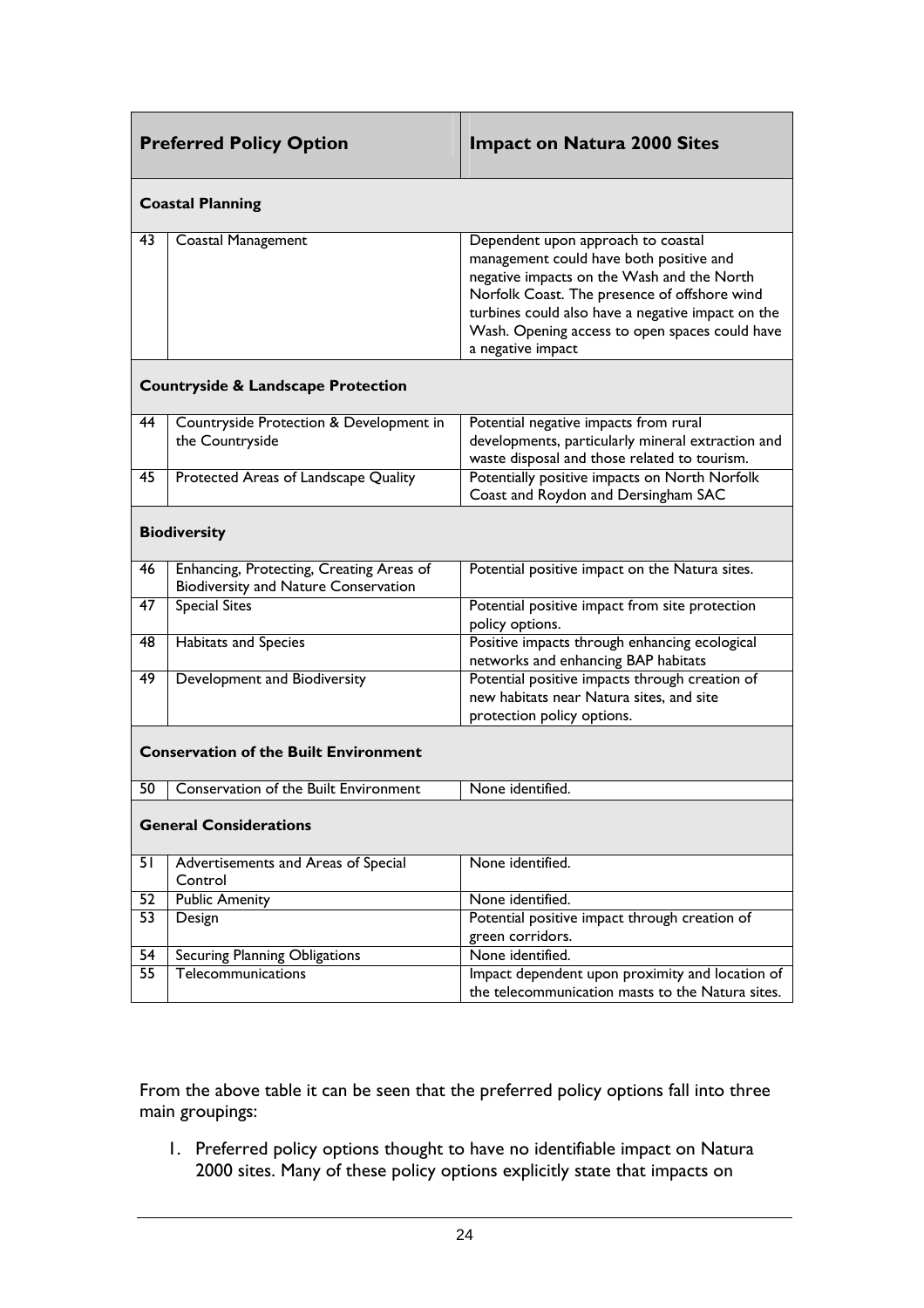nature conservation and/ or designated sites will be avoided. These preferred policy options are not considered any further in this report. Policy numbers 7-8,11-13, 15, 17, 19-20, 26, 27, 30-33, 37, 42, 44, 50, 51, 54, and 55.

- 2. Preferred policy options which may have impacts (positive or negative) on Natura 2000 sites, but where due to the broad-brush nature of the LDF, no specific impacts can be pinpointed. These preferred policy options are considered in the next section. Policy numbers 1, 3,4, 9-10, 14, 16, 18, 28, 34- 35, and 39-41.
- 3. Preferred policy options where a specific impact (positive or negative) on a particular site, or a specific impact on all sites, has been identified. These preferred policy options are also considered in the next section. Policy numbers 2,5,6,10, 21-25, 36, 38, 43, 45-49, and 53.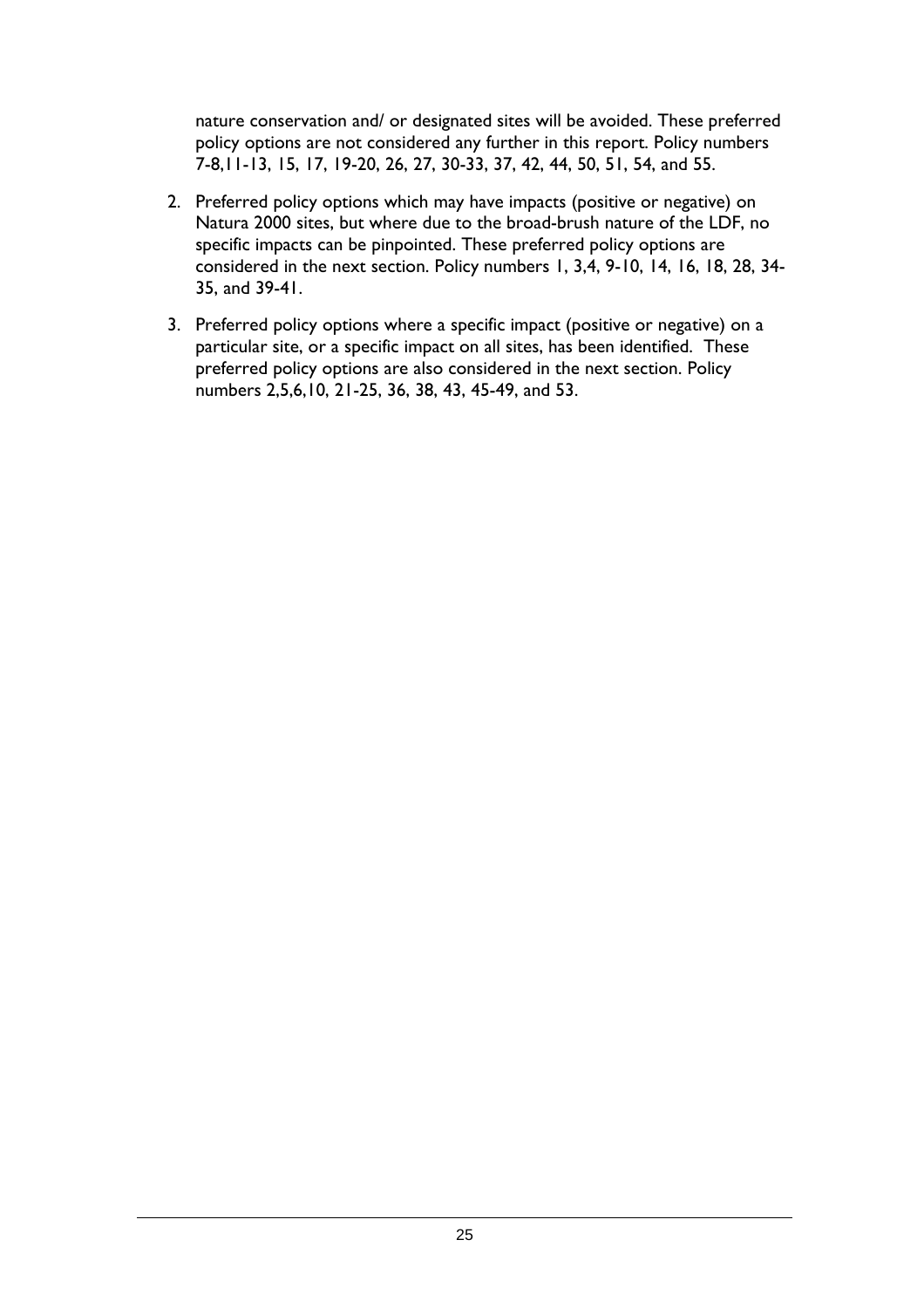# **Impact Matrices**

#### **Breckland SPA**

| <b>Breckland</b><br><b>SPA</b> | Qualifying<br><b>Features</b>                          | Key environmental<br>features and factors<br>that support site<br>integrity                                                                                                                                                                    | Possible impacts from the LDF                                                                                                                                                                                                                                                                                                                                                              | <b>Possible impacts</b><br>from trends, other<br>plans and projects                                                                                                                                                                                                                                    | <b>Likely effect</b><br>on site<br>integrity                        | <b>Possible measures to</b><br>alleviate impact on<br>Natura 2000 Site                                                                                                                |
|--------------------------------|--------------------------------------------------------|------------------------------------------------------------------------------------------------------------------------------------------------------------------------------------------------------------------------------------------------|--------------------------------------------------------------------------------------------------------------------------------------------------------------------------------------------------------------------------------------------------------------------------------------------------------------------------------------------------------------------------------------------|--------------------------------------------------------------------------------------------------------------------------------------------------------------------------------------------------------------------------------------------------------------------------------------------------------|---------------------------------------------------------------------|---------------------------------------------------------------------------------------------------------------------------------------------------------------------------------------|
| <b>SPA1</b>                    | Breeding birds;<br>stone curlew,<br>woodlark, nightjar | Stone curlew - soil<br>conditions, agriculture,<br>grass heath. Woodlark<br>and nightjar - clear-felled<br>forestry plantations,<br>grass heath.<br>Key factors: disturbance,<br>predators, agricultural<br>operations, forestry<br>operations | Policy 5; Establishing key service<br>centres; increased disturbance via<br>increased informal recreation,<br>particularly dog walking. It is also<br>recognised that this site could be a<br>candidate for National Park status<br>which may bring with it more<br>formal recreational pursuits. The<br>development of Methwold as a key<br>service centre is of particular<br>relevance. | LDF produced by<br><b>Breckland District</b><br>Council and Forest<br><b>Heath District</b><br>Council. Large part<br>of the site within the<br>two districts.<br><b>Brecks Management</b><br>Plan.<br>Dependent upon the<br>location, scale and<br>type of development<br>required in other<br>plans. | Potentially - -<br>in combination<br>with other<br>LDF <sub>s</sub> | Around particularly<br>sensitive areas,<br>development buffer zones<br>could be established to<br>alleviate the severity of<br>the impact. Co-ordinate<br>with neighbouring districts |
| <b>SPA1</b>                    | As above                                               | As above                                                                                                                                                                                                                                       | Policy options of protected areas<br>of landscape quality and<br>biodiversity $(45-49)$ – creating new<br>BAP habitats near site, enhancing<br>ecological networks.                                                                                                                                                                                                                        | <b>Norfolk Biodiversity</b><br>Partnership                                                                                                                                                                                                                                                             | $+$                                                                 | None identified                                                                                                                                                                       |
| <b>SPA1</b>                    | As above                                               | As above                                                                                                                                                                                                                                       | Direct/ indirect effects from<br>policies of rural exception sites (9),<br>new dwellings in the countryside<br>(14), re-use of buildings in the<br>countryside for housing (16), and                                                                                                                                                                                                       | LDF produced by<br><b>Breckland District</b><br>Council and Forest<br><b>Heath District</b><br>Council. Large part                                                                                                                                                                                     |                                                                     | Policies could explicitly<br>state that Natura sites will<br>not be impacted on by<br>such development either<br>in isolation or                                                      |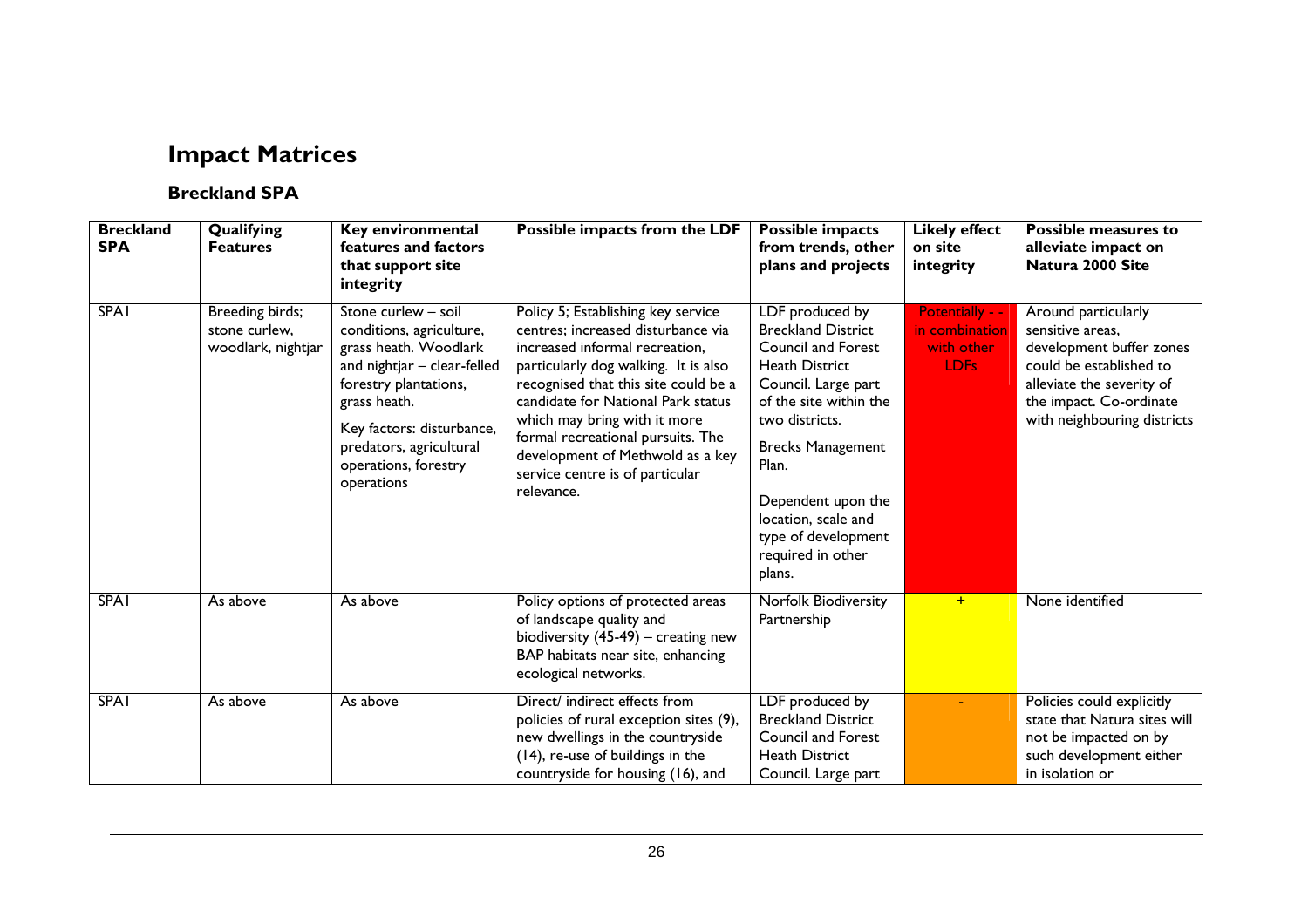| <b>Breckland</b><br><b>SPA</b> | Qualifying<br><b>Features</b> | Key environmental<br>features and factors<br>that support site<br>integrity | Possible impacts from the LDF                                                                                                                                                                                                                                           | <b>Possible impacts</b><br>from trends, other<br>plans and projects                                                                                                              | <b>Likely effect</b><br>on site<br>integrity | <b>Possible measures to</b><br>alleviate impact on<br>Natura 2000 Site                              |
|--------------------------------|-------------------------------|-----------------------------------------------------------------------------|-------------------------------------------------------------------------------------------------------------------------------------------------------------------------------------------------------------------------------------------------------------------------|----------------------------------------------------------------------------------------------------------------------------------------------------------------------------------|----------------------------------------------|-----------------------------------------------------------------------------------------------------|
|                                |                               |                                                                             | provision for gypsies and travellers<br>(18). Effects could include impacts<br>from infrastructure/ roads as well<br>as housing - increased traffic, noise,<br>human disturbance, habitat<br>fragmentation, increased informal<br>recreation, particularly dog walking. | of the site within the<br>two districts.<br><b>Brecks Management</b><br>Plan.<br>Dependent upon the<br>location, scale and<br>type of development<br>required in other<br>plans. |                                              | cumulatively.                                                                                       |
| <b>SPAI</b>                    | As above                      | As above                                                                    | Policy for farm diversification could<br>introduce negative impacts to<br>stone curlew through loss of open<br>fields for nesting habitat                                                                                                                               | None                                                                                                                                                                             |                                              | Policy could specifically<br>state that Natura sites and<br>features will be taken into<br>account. |
| <b>SPAI</b>                    | As above                      | As above                                                                    | There are no specific policy<br>options within the LDF relating to<br>routine forestry and agricultural<br>operations, which are the most<br>important for the qualifying species                                                                                       | Other LDFs may<br>contain specific<br>policies relating to<br>agriculture and<br>forestry operations                                                                             | 0                                            | <b>None</b>                                                                                         |

# **Summary of Significant Effects and Recommendations – Breckland SPA**

**Significant positive effects:**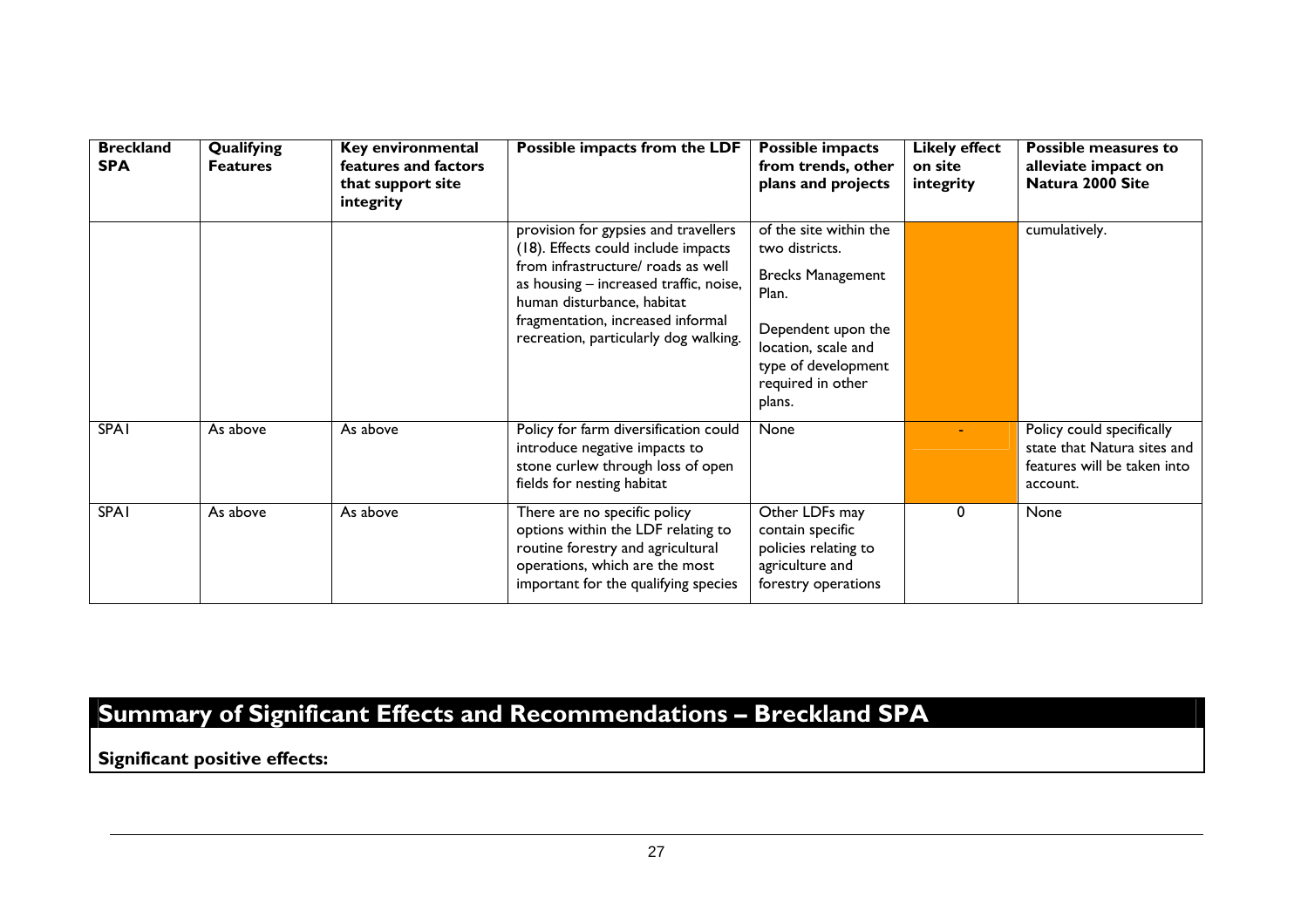# **Summary of Significant Effects and Recommendations – Breckland SPA**

No significant positive effects have been identified as part of this site assessment.

#### **Significant negative effects of the LDF alone:**

None

#### **Significant in-combination or external negative effects:**

The effects of disturbance as the result of informal recreation could, in combination with neighbouring districts' LDFs, amount to a significant negative effect on the integrity of the SPA. The effect of this LDF on the SPA on its own would probably not be significant.

#### **Recommendations:**

- Ensure coherence with neighbouring authorities plans and programmes, particularly regarding informal recreation.
- If necessary establish development buffer zones around particularly sensitive areas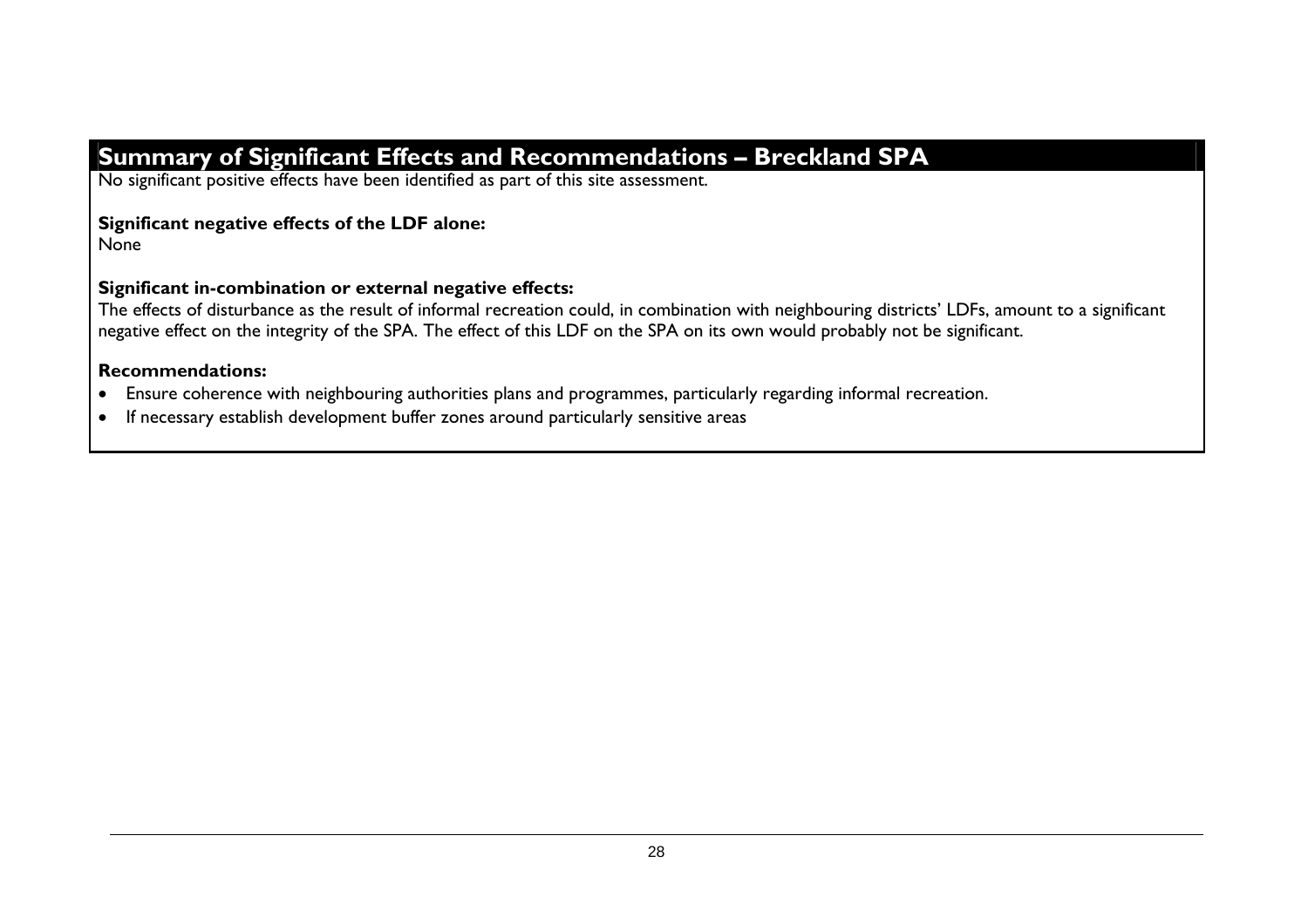# **Roydon Common and Dersingham Bog SAC**

| Roydon<br>Common<br>and<br>Dersingham<br><b>Bog SAC</b> | Qualifying<br><b>Features</b>                                                                 | Key environmental<br>features and factors<br>that support site<br>integrity                                                                                                           | Possible impacts from the LDF                                                                                                                                                                                                           | Possible impacts<br>from trends, other<br>plans and projects                                                                   | <b>Likely effect</b><br>on site<br>integrity | <b>Possible measures to</b><br>alleviate impact on<br>Natura 2000 Site                                                                                                                                                   |
|---------------------------------------------------------|-----------------------------------------------------------------------------------------------|---------------------------------------------------------------------------------------------------------------------------------------------------------------------------------------|-----------------------------------------------------------------------------------------------------------------------------------------------------------------------------------------------------------------------------------------|--------------------------------------------------------------------------------------------------------------------------------|----------------------------------------------|--------------------------------------------------------------------------------------------------------------------------------------------------------------------------------------------------------------------------|
| SACI, SAC2                                              | SACI - Northern<br>Atlantic wet<br>heath with Erica<br>tetralix<br>$SAC2 -$<br>Depressions on | Groundwater fed via<br>springs and seepage from<br>underlying strata, soil<br>conditions, topography.<br>Key factors: water<br>resources, abstraction,<br>aerial pollutants, nutrient | The LDF policy options (36, 38)<br>seeking to protect ground water<br>resources and promoting<br>sustainable drainage should result<br>in a neutral/ positive impact.                                                                   | <b>Water Resources</b><br>Strategy for the East<br>of England, East of<br>England Plan,<br>neighbouring<br>authorities' LDF's. | $0/+$                                        |                                                                                                                                                                                                                          |
|                                                         | peat substrates of<br>the<br>Rhynchosporion                                                   | enrichment, management<br>of vegetation.                                                                                                                                              | However the building of 11,000<br>new homes within the Borough<br>means that lowering of the water<br>table could occur as demand<br>outweighs supply for new<br>development, placing higher<br>demand upon groundwater<br>abstraction. | <b>Water Resources</b><br>Strategy for the East<br>of England, East of<br>England Plan,<br>neighbouring<br>authorities' LDF's. | $\sim$ $\sim$                                | Increases in water supply<br>should not come from<br>groundwater sources. The<br>development growth is<br>inevitable; concerns<br>remain about how natural<br>resources such as water<br>will meet this added<br>demand. |
| SACI, SAC2,<br>SAC3                                     | SACI and 2 as<br>above; SAC3 -<br>Dry Heath                                                   | As above                                                                                                                                                                              | The LDF policy options (41) stating<br>that new development should not<br>exacerbate air pollution should<br>result in a neutral/ positive impact.                                                                                      | Trend is for<br>increasing diffuse<br>airborne nitrate<br>pollution on low<br>nutrient sites such as<br>these.                 | $0/+$                                        |                                                                                                                                                                                                                          |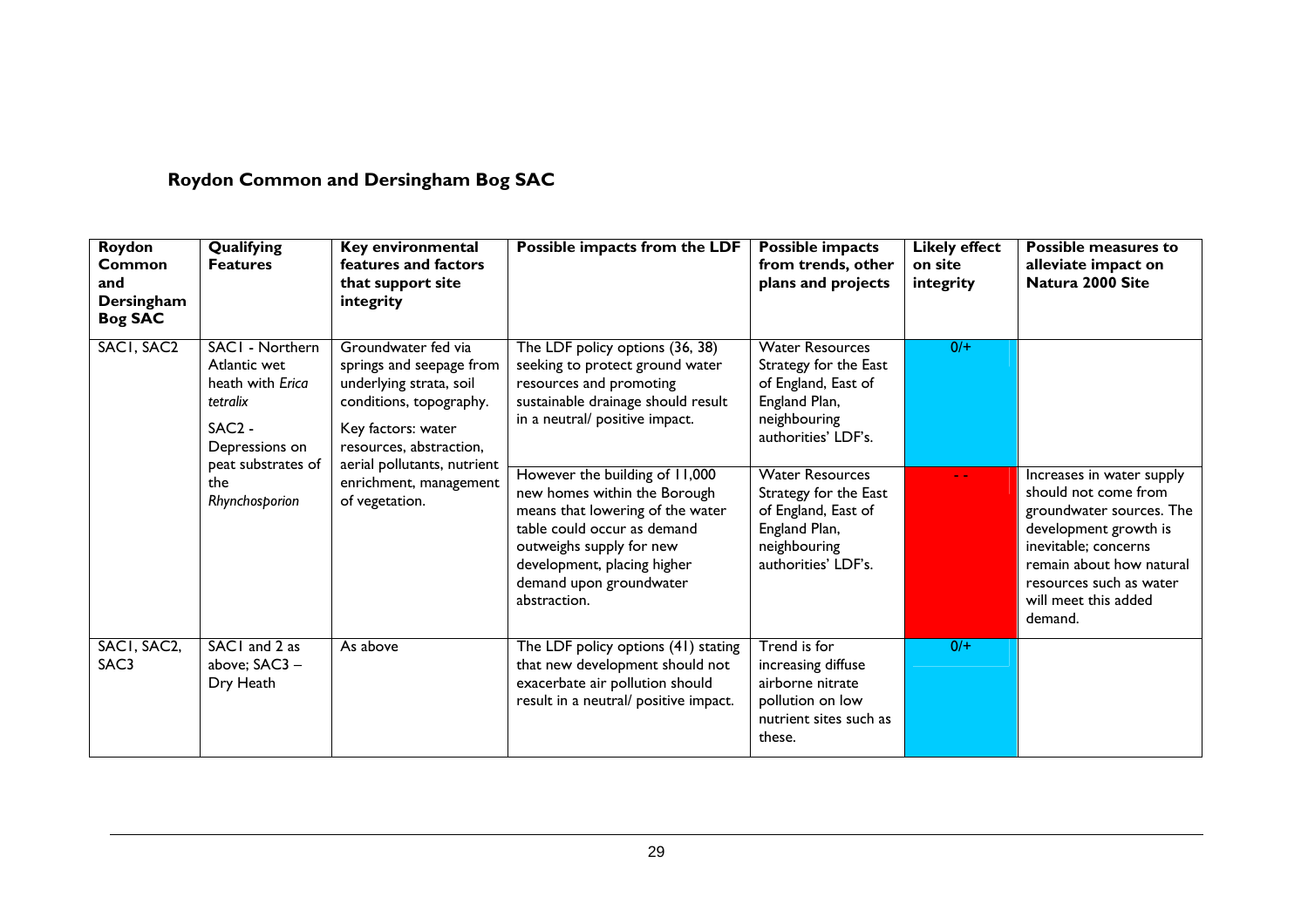| Roydon<br>Common<br>and<br>Dersingham<br><b>Bog SAC</b> | Qualifying<br><b>Features</b> | Key environmental<br>features and factors<br>that support site<br>integrity | Possible impacts from the LDF                                                                                                                                                                                                                                                                                                                                                                                                                                                                    | Possible impacts<br>from trends, other<br>plans and projects      | <b>Likely effect</b><br>on site<br>integrity | <b>Possible measures to</b><br>alleviate impact on<br>Natura 2000 Site                                                                            |
|---------------------------------------------------------|-------------------------------|-----------------------------------------------------------------------------|--------------------------------------------------------------------------------------------------------------------------------------------------------------------------------------------------------------------------------------------------------------------------------------------------------------------------------------------------------------------------------------------------------------------------------------------------------------------------------------------------|-------------------------------------------------------------------|----------------------------------------------|---------------------------------------------------------------------------------------------------------------------------------------------------|
| All features                                            | As above                      | As above                                                                    | Policy 5: Indirect effects from<br>Increased disturbance, and use of<br>paths via increased informal<br>recreation, particularly dog walking.<br>The development of Dersingham as<br>a key service centre is of particular<br>relevance.                                                                                                                                                                                                                                                         | None identified                                                   |                                              | Establish development<br>buffer zones. Improved<br>on-site facilities to cope<br>with increasing numbers<br>of users.                             |
|                                                         |                               |                                                                             | Related to this, increased use of<br>the site by predators such as<br>domestic cats and dogs                                                                                                                                                                                                                                                                                                                                                                                                     |                                                                   |                                              |                                                                                                                                                   |
| All features                                            | As above                      | As above                                                                    | Direct/ indirect effects from<br>policies of rural exception sites (9),<br>new housing in the AONB (10),<br>new dwellings in the countryside<br>(14), re-use of buildings in the<br>countryside for housing (16), and<br>provision for gypsies and travellers<br>(18). Effects could include impacts<br>from infrastructure/ roads as well<br>as housing - increased traffic, noise,<br>human disturbance, habitat<br>fragmentation, increased informal<br>recreation, particularly dog walking. | Dependent upon the<br>location, scale and<br>type of development. |                                              | Policies could explicitly<br>state that Natura sites will<br>not be impacted on by<br>such development either<br>in isolation or<br>cumulatively. |
| All features                                            | As above                      | As above                                                                    | There are no specific policy<br>options within the LDF that will<br>impact on management on-site.                                                                                                                                                                                                                                                                                                                                                                                                | English Nature/<br>NWT site<br>management plans                   | 0                                            | None                                                                                                                                              |
| All features                                            | As above                      | As above                                                                    | Roydon is located close to silica                                                                                                                                                                                                                                                                                                                                                                                                                                                                | <b>Emerging Minerals</b>                                          | 0                                            | None                                                                                                                                              |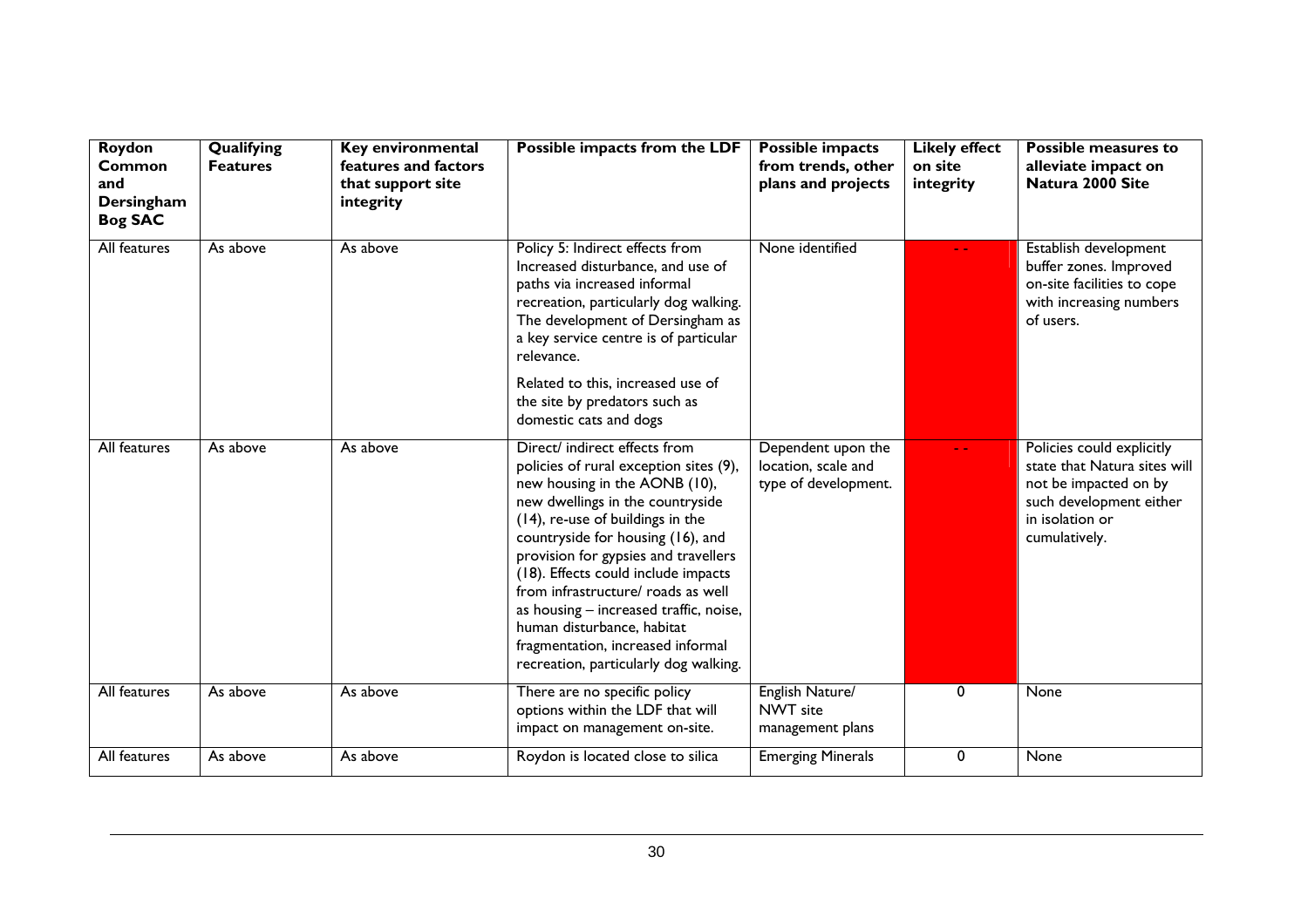| Roydon<br>Common<br>and<br>Dersingham<br><b>Bog SAC</b> | Qualifying<br><b>Features</b> | Key environmental<br>features and factors<br>that support site<br>integrity | Possible impacts from the LDF                                                                                                                                                                                                                                                                                                      | <b>Possible impacts</b><br>from trends, other<br>plans and projects                                                                                    | <b>Likely effect</b><br>on site<br>integrity | <b>Possible measures to</b><br>alleviate impact on<br>Natura 2000 Site |
|---------------------------------------------------------|-------------------------------|-----------------------------------------------------------------------------|------------------------------------------------------------------------------------------------------------------------------------------------------------------------------------------------------------------------------------------------------------------------------------------------------------------------------------|--------------------------------------------------------------------------------------------------------------------------------------------------------|----------------------------------------------|------------------------------------------------------------------------|
|                                                         |                               |                                                                             | sand extractions at Leziate. Future<br>expansions of the workings could<br>have an adverse effect upon the<br>Roydon site. The LDF has no<br>policies relating to mineral<br>extraction, there are therefore no<br>effects anticipated from LDF alone.<br>Mineral expansion is controlled by<br>Norfolk County Council.            | <b>Local Development</b><br>Framework for<br>Norfolk produced by<br>Norfolk County<br>Council.                                                         |                                              |                                                                        |
| All features                                            | As above                      | As above                                                                    | The policy options (39, 41) seeking<br>to encourage sustainable use of soil<br>resources, protect international<br>sites from noise, dust, dirt and<br>odour, and protect designated sites<br>from pollution caused by<br>development, increased motor<br>traffic and intensive farming could<br>have significant positive effects | None identified                                                                                                                                        | $+ +$                                        | None                                                                   |
| All features                                            | As above                      | As above                                                                    | The policy option (40) seeking to<br>protect designated sites from<br>adverse effects from the handling,<br>processing, disposal and transport<br>of waste could have positive effects                                                                                                                                             | Dependent upon the<br>approach to waste<br>reduction and<br>disposal with respect<br>to designated sites<br>within neighbouring<br>authorities' LDF's. | $+$                                          | None identified.                                                       |
| <b>All features</b>                                     | As above                      | As above                                                                    | Potential positive impacts from<br>biodiversity policy options (46-49)<br>- creating new BAP habitats near                                                                                                                                                                                                                         | <b>Norfolk Biodiversity</b><br>Partnership                                                                                                             | $+$                                          | None identified.                                                       |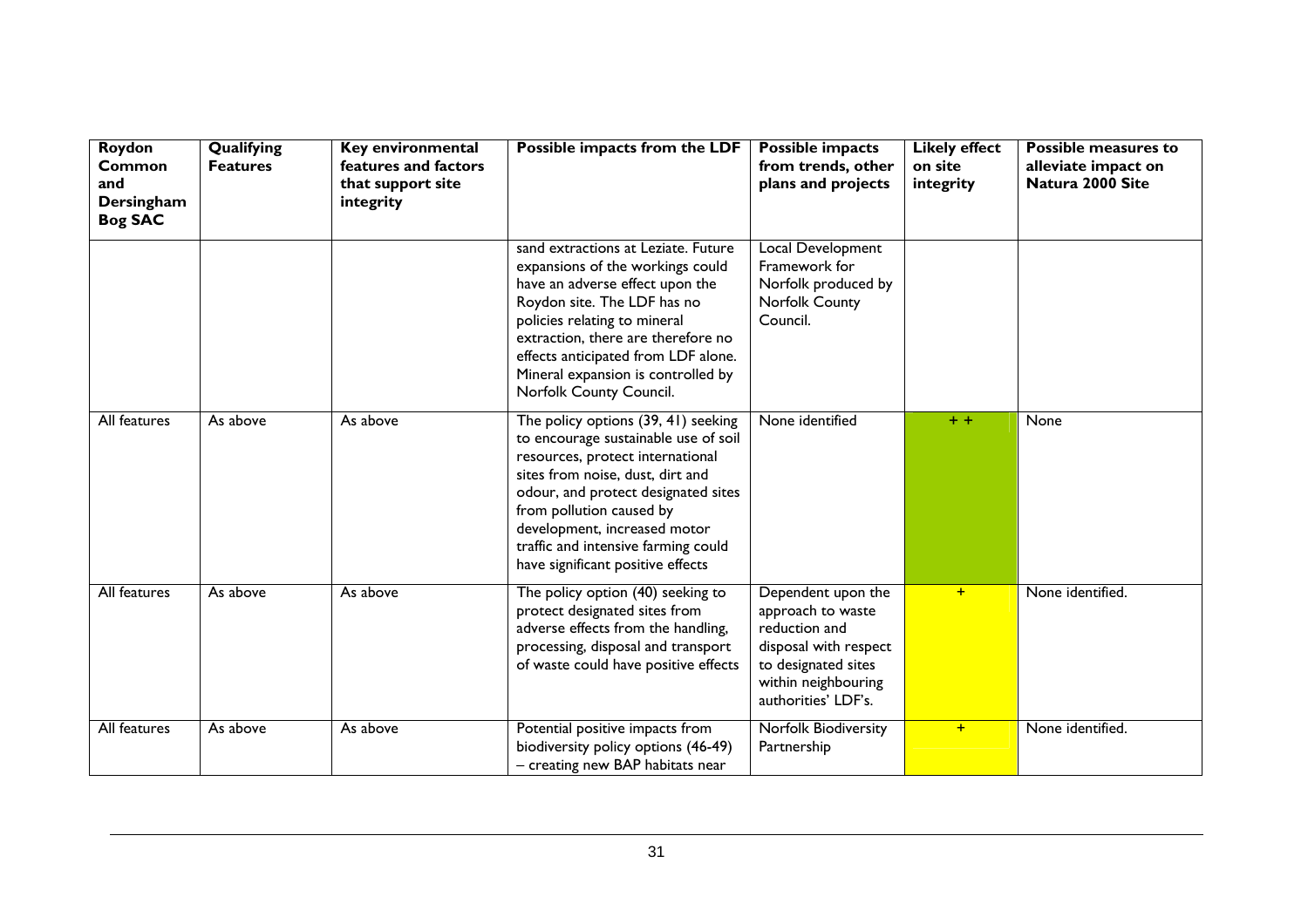| Roydon<br>Common<br>and<br>Dersingham<br><b>Bog SAC</b> | Qualifying<br><b>Features</b> | Key environmental<br>features and factors<br>that support site<br>integrity | Possible impacts from the LDF                                                                                                                                                                                                                                                                                                                                                                                                                                                                                   | Possible impacts<br>from trends, other<br>plans and projects             | <b>Likely effect</b><br>on site<br>integrity | Possible measures to<br>alleviate impact on<br>Natura 2000 Site                                                                                     |
|---------------------------------------------------------|-------------------------------|-----------------------------------------------------------------------------|-----------------------------------------------------------------------------------------------------------------------------------------------------------------------------------------------------------------------------------------------------------------------------------------------------------------------------------------------------------------------------------------------------------------------------------------------------------------------------------------------------------------|--------------------------------------------------------------------------|----------------------------------------------|-----------------------------------------------------------------------------------------------------------------------------------------------------|
|                                                         |                               |                                                                             | site, enhancing ecological networks.                                                                                                                                                                                                                                                                                                                                                                                                                                                                            |                                                                          |                                              |                                                                                                                                                     |
| All features                                            | As above                      | As above                                                                    | Policies 21-24: Indirect negative<br>effects from the development of<br>industry and offices around Roydon<br>Common, Impacts from<br>infrastructure/ roads as well as<br>industry - increased traffic, noise,<br>human disturbance, habitat<br>fragmentation, pollution risk.                                                                                                                                                                                                                                  | Regional Economic<br>Strategy, Strategy for<br>Economic<br>Regeneration. | $\sim$ $\sim$                                | Around designated sites<br>buffer zones to restrict<br>development could be<br>established to alleviate the<br>potential severity of the<br>impact. |
| All features                                            | As above                      | As above                                                                    | Policy 6: Indirect negative effects<br>potentially from the increased<br>housing growth, which may occur<br>near this site. This could be from<br>urban extensions to King's Lynn<br>which could impact on Roydon<br>Common, and impacts on<br>Dersingham Bog could come from<br>the development of Dersingham as<br>a key service centre. Impacts from<br>infrastructure/ roads as well as<br>housing - increased traffic, noise,<br>human disturbance, habitat<br>fragmentation, pollution risk,<br>lighting. | East of England Plan                                                     | $\sim$ $\sim$                                | Around designated sites<br>buffer zones to restrict<br>development could be<br>established to alleviate the<br>potential severity of the<br>impact. |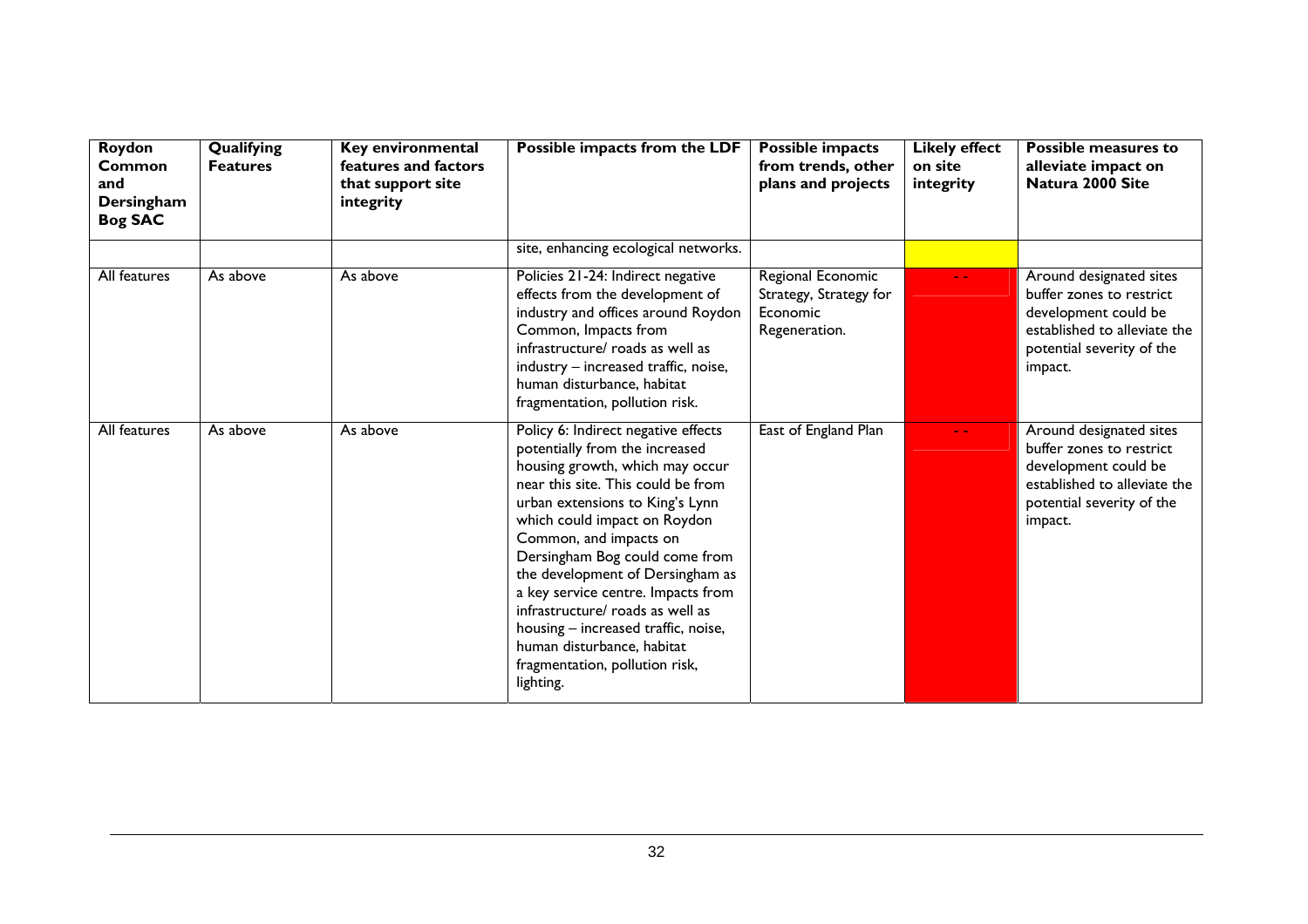# **Summary of Significant Effects and Recommendations – Roydon and Dersingham SAC**

#### **Significant positive effects:**

The range of environmental protection policy options could have a significant positive impact on this SAC.

#### **Significant negative effects from LDF alone:**

From industrial development around Roydon Common, and from housing development at both Dersingham Bog and Roydon Common. Although effects may be indirect, they are likely to be significant.

#### **Significant in-combination or external negative effects:**

There would be a risk of significant negative effects from depletion of groundwater resources, however the policies in the LDF do not contribute to this effect.

#### **Recommendations:**

- •Groundwater supplies will need to be protected and alternative water sources will need to be found to meet increased demand.
- •If necessary establish development buffer zones around the SAC, giving careful thought to the form of such zones so they achieve their aim
- •If necessary work with site owners to manage site access and use more effectively, particularly in respect of dog owners.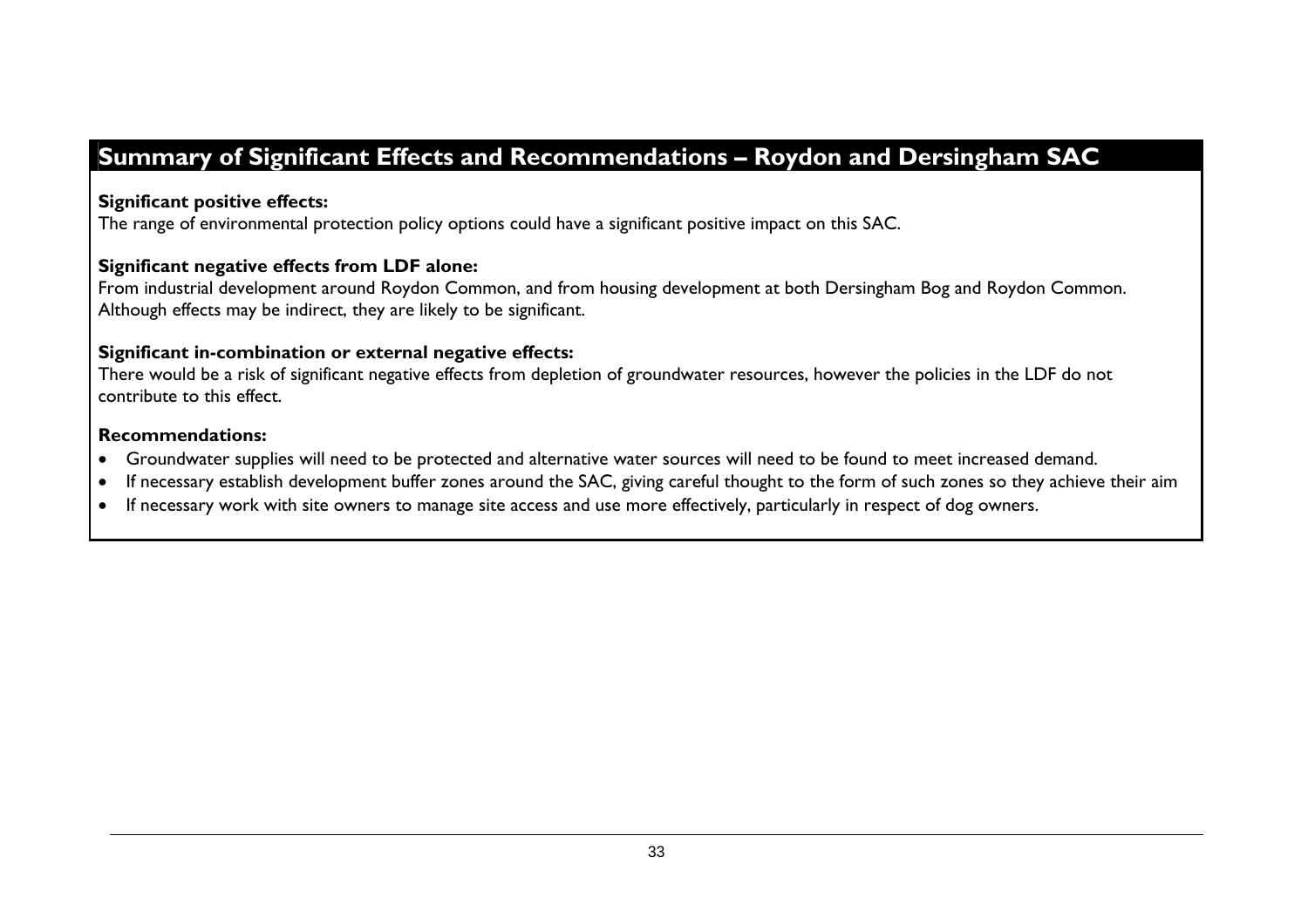| <b>Norfolk</b><br><b>Valley Fens</b><br><b>SAC</b> | Qualifying<br><b>Features</b>                                                                                               | Key environmental<br>features and factors<br>that support site<br>integrity    | Possible impacts from the LDF                                                                                                                                                                                                                                                                                                      | Possible impacts<br>from trends, other<br>plans and projects                                                                   | <b>Likely effect</b><br>on site<br>integrity | <b>Possible measures to</b><br>alleviate impact on<br>Natura 2000 Site                                                                                                                                                   |
|----------------------------------------------------|-----------------------------------------------------------------------------------------------------------------------------|--------------------------------------------------------------------------------|------------------------------------------------------------------------------------------------------------------------------------------------------------------------------------------------------------------------------------------------------------------------------------------------------------------------------------|--------------------------------------------------------------------------------------------------------------------------------|----------------------------------------------|--------------------------------------------------------------------------------------------------------------------------------------------------------------------------------------------------------------------------|
| <b>SACI</b><br>SAC5<br>SAC <sub>6</sub>            | <b>Alkaline Fens</b><br>Molinia meadows<br>on calcareous,<br>peaty or clayey silt-<br>laden soils<br>Calcareous fens        | Hydrology, topography,<br>water quality, habitat<br>structure, soil conditions | The LDF policy options (36, 38)<br>seeking to protect ground water<br>resources and promoting<br>sustainable drainage should result<br>in a neutral/ positive impact.                                                                                                                                                              | <b>Water Resources</b><br>Strategy for the East<br>of England, East of<br>England Plan,<br>neighbouring<br>authorities' LDF's. | 0/                                           |                                                                                                                                                                                                                          |
| SAC9                                               | with Cladium<br>mariscus and<br>species of the<br>Caricion davallianae<br>Desmoulin's whorl<br>snail Vertigo<br>moulinsiana |                                                                                | However the building of 11,000<br>new homes within the Borough<br>means that lowering of the water<br>table could occur as demand<br>outweighs supply for new<br>development, placing higher<br>demand upon groundwater<br>abstraction.                                                                                            | <b>Water Resources</b><br>Strategy for the East<br>of England, East of<br>England Plan,<br>neighbouring<br>authorities' LDF's. |                                              | The development growth<br>is inevitable; concerns<br>remain about how natural<br>resources such as water<br>will meet this added<br>demand. Increases in<br>water supply should not<br>come from groundwater<br>sources. |
| As above<br>but also<br>SAC4                       | SAC4 - Semi-<br>natural dry<br>grasslands and<br>scrubland facies: on<br>calcareous<br>substrates                           | As above                                                                       | The policy options (39, 41) seeking<br>to encourage sustainable use of soil<br>resources, protect international<br>sites from noise, dust, dirt and<br>odour, and protect designated sites<br>from pollution caused by<br>development, increased motor<br>traffic and intensive farming could<br>have significant positive effects | None identified                                                                                                                | $+ +$                                        | None identified                                                                                                                                                                                                          |

# **Norfolk Valley Fens SAC (Component SSSI – East Walton and Adcock's Common)**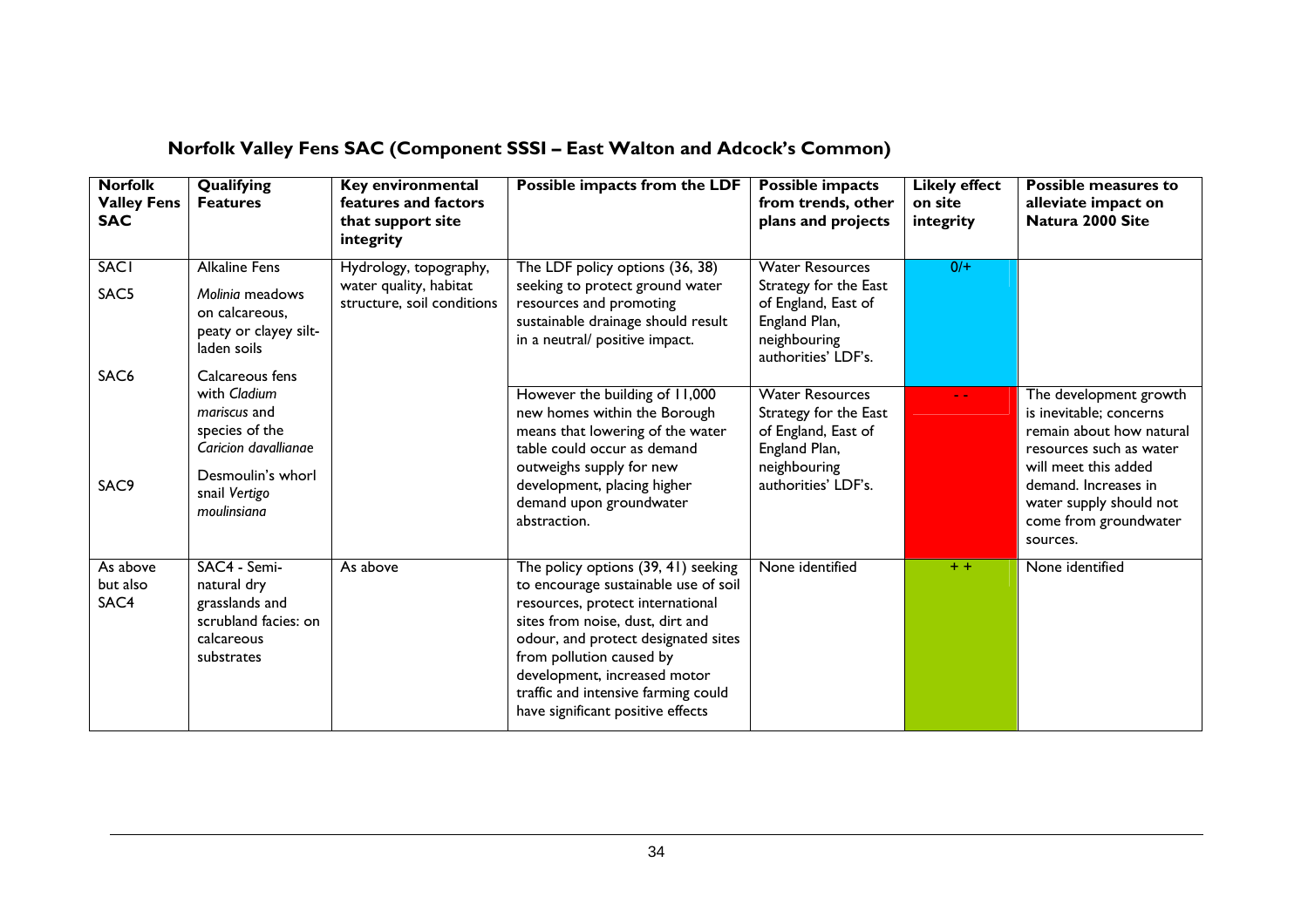| <b>Norfolk</b><br><b>Valley Fens</b><br><b>SAC</b> | Qualifying<br><b>Features</b> | Key environmental<br>features and factors<br>that support site<br>integrity | Possible impacts from the LDF                                                                                                                                                                                                                                                                                                                                                                                                                                   | <b>Possible impacts</b><br>from trends, other<br>plans and projects | <b>Likely effect</b><br>on site<br>integrity | <b>Possible measures to</b><br>alleviate impact on<br>Natura 2000 Site                                                                            |
|----------------------------------------------------|-------------------------------|-----------------------------------------------------------------------------|-----------------------------------------------------------------------------------------------------------------------------------------------------------------------------------------------------------------------------------------------------------------------------------------------------------------------------------------------------------------------------------------------------------------------------------------------------------------|---------------------------------------------------------------------|----------------------------------------------|---------------------------------------------------------------------------------------------------------------------------------------------------|
| All features                                       | As above                      | As above                                                                    | Indirect negative effects potentially<br>from the increased housing growth,<br>which may occur near this site<br>(rural exception sites, Policy 9).<br>However the site is in a rural<br>location and should not be<br>seriously adversely affected by<br>housing development.                                                                                                                                                                                  | East of England Plan                                                |                                              | Improve on-site visitor<br>management.                                                                                                            |
| All features                                       | As above                      | As above                                                                    | Increased disturbance, and use of<br>paths via increased informal<br>recreation, particularly dog walking.<br>This could come as a result of<br>increased housing within this area<br>of the Borough. Lack of provision<br>for informal open space in LDF<br>(policies 34, 35)                                                                                                                                                                                  | East of England Plan,<br>site management plan                       |                                              | Improve on-site visitor<br>management. Provide<br>informal recreation areas<br>away from site.                                                    |
| All features                                       | As above                      | As above                                                                    | Direct/ indirect effects from<br>policies of rural exception sites (9),<br>new dwellings in the countryside<br>(14), re-use of buildings in the<br>countryside for housing (16), and<br>provision for gypsies and travellers<br>(18). Effects could include impacts<br>from infrastructure/ roads as well<br>as housing - increased traffic, noise,<br>human disturbance, habitat<br>fragmentation, increased informal<br>recreation, particularly dog walking. | Dependent upon the<br>location, scale and<br>type of development.   |                                              | Policies could explicitly<br>state that Natura sites will<br>not be impacted on by<br>such development either<br>in isolation or<br>cumulatively. |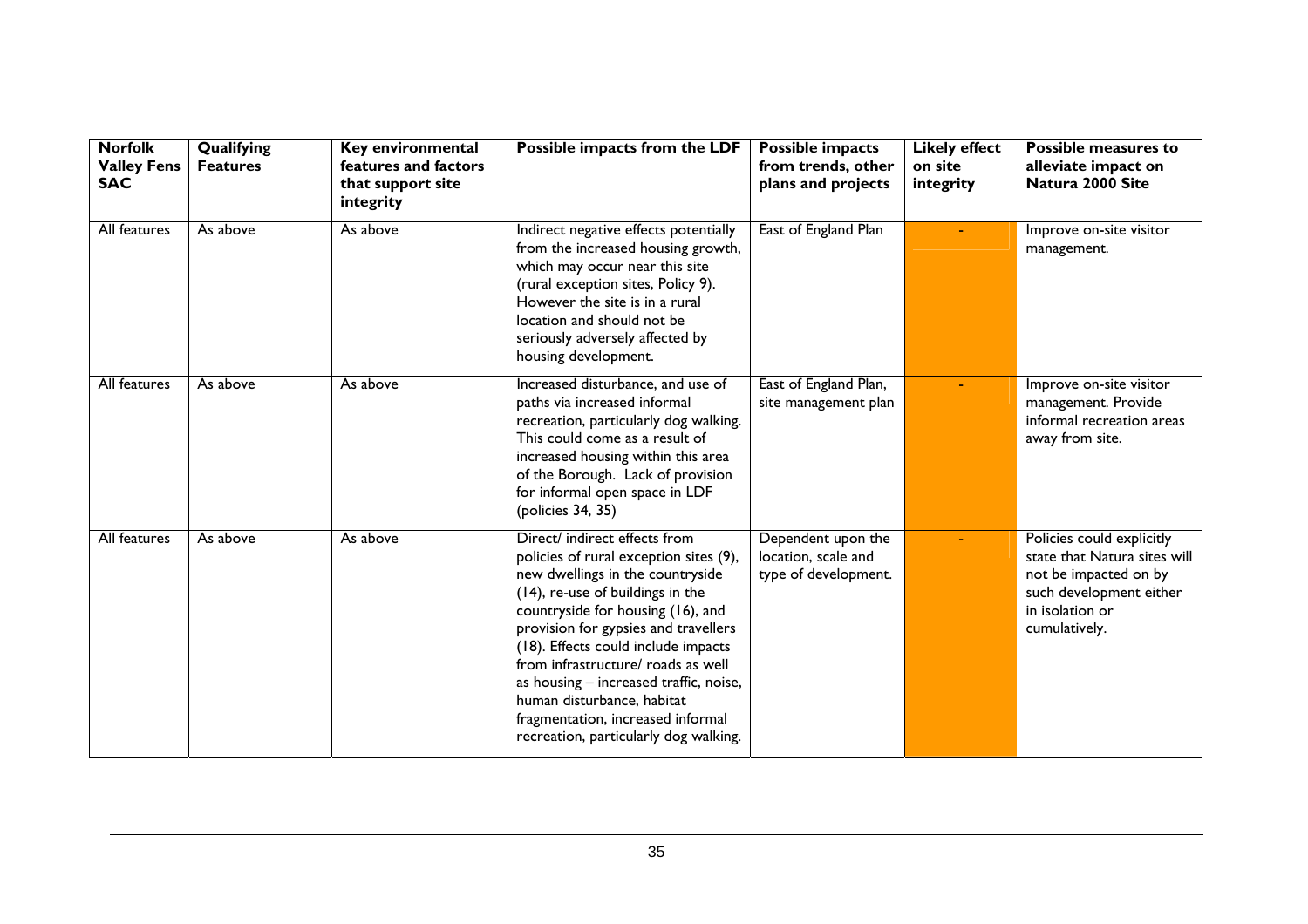| <b>Norfolk</b><br><b>Valley Fens</b><br><b>SAC</b> | Qualifying<br><b>Features</b> | Key environmental<br>features and factors<br>that support site<br>integrity | Possible impacts from the LDF                                                                                                                      | Possible impacts<br>from trends, other<br>plans and projects | <b>Likely effect</b><br>on site<br>integrity | <b>Possible measures to</b><br>alleviate impact on<br>Natura 2000 Site |
|----------------------------------------------------|-------------------------------|-----------------------------------------------------------------------------|----------------------------------------------------------------------------------------------------------------------------------------------------|--------------------------------------------------------------|----------------------------------------------|------------------------------------------------------------------------|
| All features                                       | As above                      | As above                                                                    | There are no specific policy<br>options within the LDF that will<br>impact on management on-site.                                                  | English Nature site<br>management plan                       | O                                            | None                                                                   |
| All features                                       | As above                      | As above                                                                    | Potential positive impacts from<br>biodiversity policy options (46-49)<br>- creating new BAP habitats near<br>site, enhancing ecological networks. | Norfolk Biodiversity<br>Partnership                          | $\div$                                       | None identified.                                                       |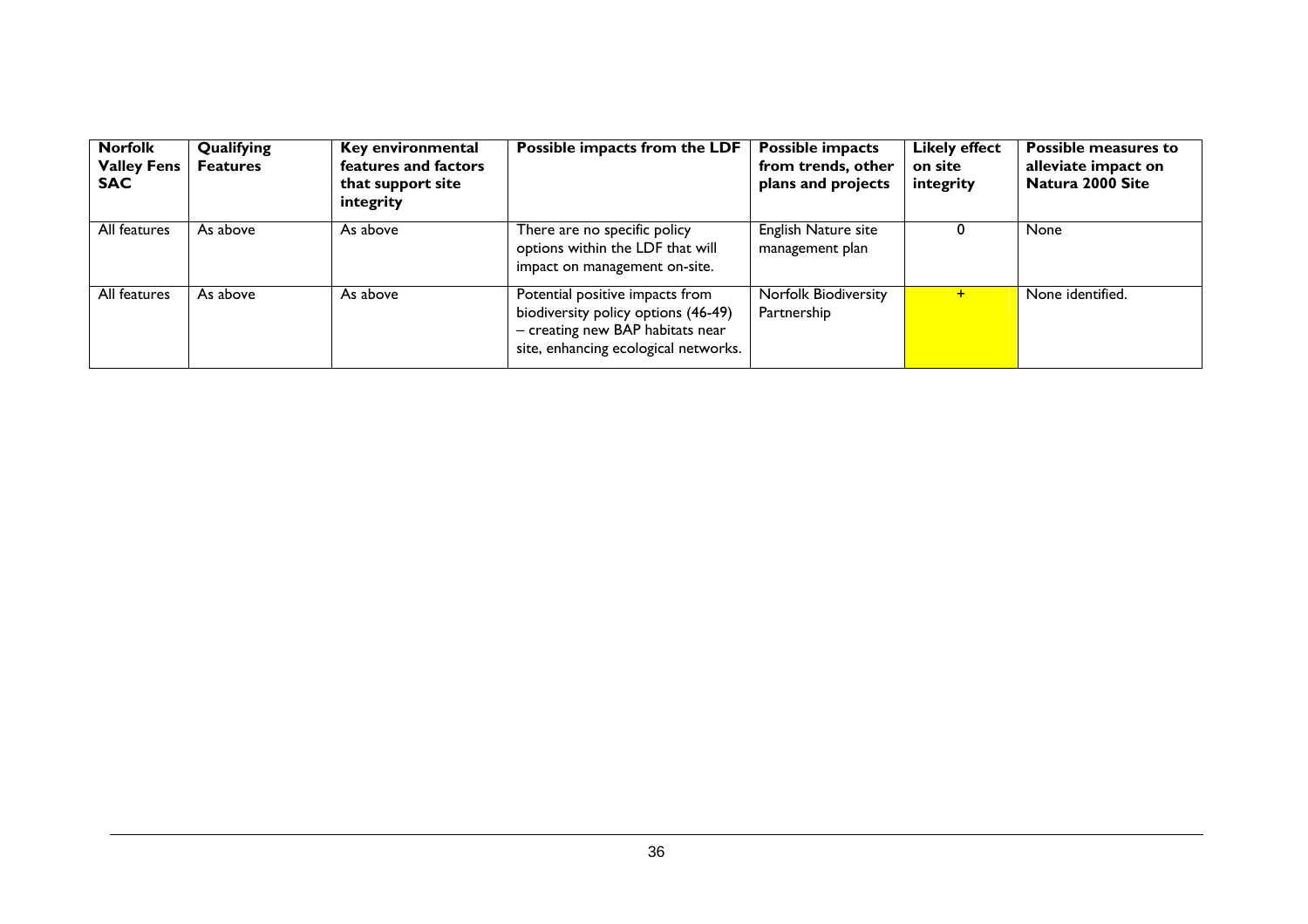# **Summary of Significant Effects and Recommendations – Norfolk Valley Fens SAC**

**Significant positive effects:** 

The range of environmental protection policy options could have a significant positive impact on this SAC.

**Significant negative effects from LDF alone:** 

None

#### **Significant in-combination or external negative effects:**

There would be a risk of significant negative effects from depletion of groundwater resources – however this is an effect from an external plan and is not contributed to by policies in the LDF.

#### **Recommendations:**

• Groundwater supplies will need to be protected and alternative water sources will need to be found to meet increased demand.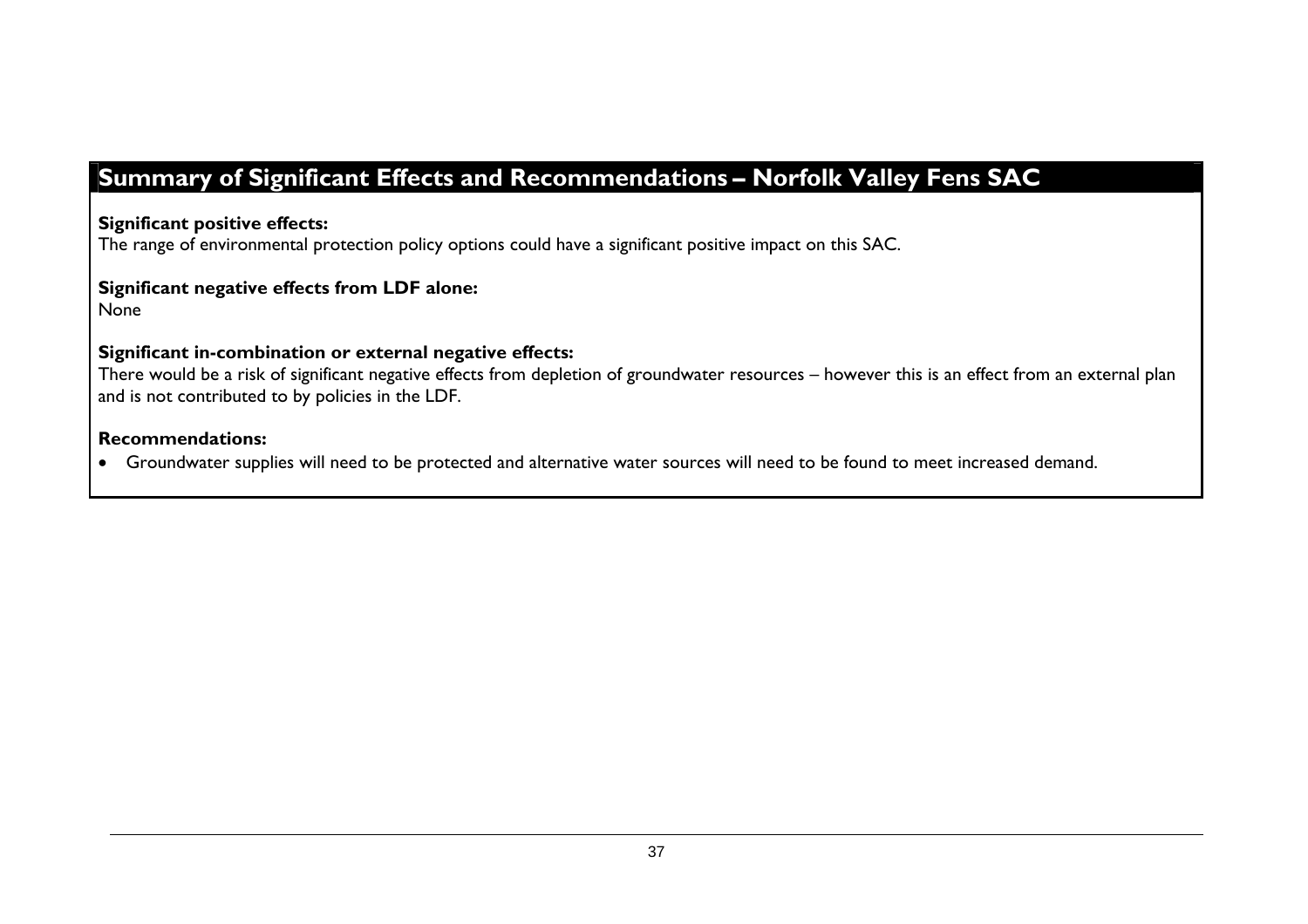#### **North Norfolk Coast SPA/ SAC**

| <b>North</b><br><b>Norfolk</b><br>Coast<br><b>SPA/</b><br><b>SAC</b> | <b>Qualifying Features</b>                                                       | Key environmental<br>features and factors<br>that support site<br>integrity | Possible impacts from the LDF                                                                                                                                                                                                                                                                | <b>Possible impacts</b><br>from trends, other<br>plans and projects | <b>Likely</b><br>effect on<br>site<br>integrity | Possible measures to<br>alleviate impact on<br>Natura 2000 Site |
|----------------------------------------------------------------------|----------------------------------------------------------------------------------|-----------------------------------------------------------------------------|----------------------------------------------------------------------------------------------------------------------------------------------------------------------------------------------------------------------------------------------------------------------------------------------|---------------------------------------------------------------------|-------------------------------------------------|-----------------------------------------------------------------|
| <b>SACI</b>                                                          | Coastal Lagoons                                                                  | Topography, salinity,<br>drainage                                           | Housing distribution and affordable<br>housing in the AONB policy                                                                                                                                                                                                                            | North Norfolk<br><b>District LDF</b>                                |                                                 | None identified within<br><b>LDF</b>                            |
| SAC <sub>2</sub>                                                     | Perennial vegetation of<br>stony banks                                           | Coastal processes,<br>relative tranquillity                                 | options (6, 10): Impacts from<br>infrastructure/ roads as well as<br>housing - increased traffic, noise,<br>human disturbance, habitat<br>fragmentation, pollution risk,<br>lighting, informal recreation.<br>Impacts may be insignificant<br>compared with those from<br>increased tourism. | Norfolk Coast<br><b>AONB Management</b><br>Plan                     |                                                 |                                                                 |
| SAC3                                                                 | Mediterranean and<br>thermo-Atlantic<br>halophilous scrubs                       | Coastal processes                                                           |                                                                                                                                                                                                                                                                                              | Shoreline<br>Management Plans                                       |                                                 |                                                                 |
| SAC4                                                                 | Embryonic shifting dunes                                                         | Coastal processes                                                           |                                                                                                                                                                                                                                                                                              |                                                                     |                                                 |                                                                 |
| SAC <sub>5</sub>                                                     | Shifting dunes along the<br>shoreline with Ammophila<br>arenaria ("white dunes") | Coastal processes                                                           |                                                                                                                                                                                                                                                                                              |                                                                     |                                                 |                                                                 |
| SAC <sub>6</sub>                                                     | Fixed dunes with<br>herbaceous vegetation<br>("grey dunes")                      | Coastal processes,<br>relative tranquillity.                                |                                                                                                                                                                                                                                                                                              |                                                                     |                                                 |                                                                 |
| SAC7                                                                 | Humid dune slacks                                                                | Topography, rainfall,<br>drainage                                           |                                                                                                                                                                                                                                                                                              |                                                                     |                                                 |                                                                 |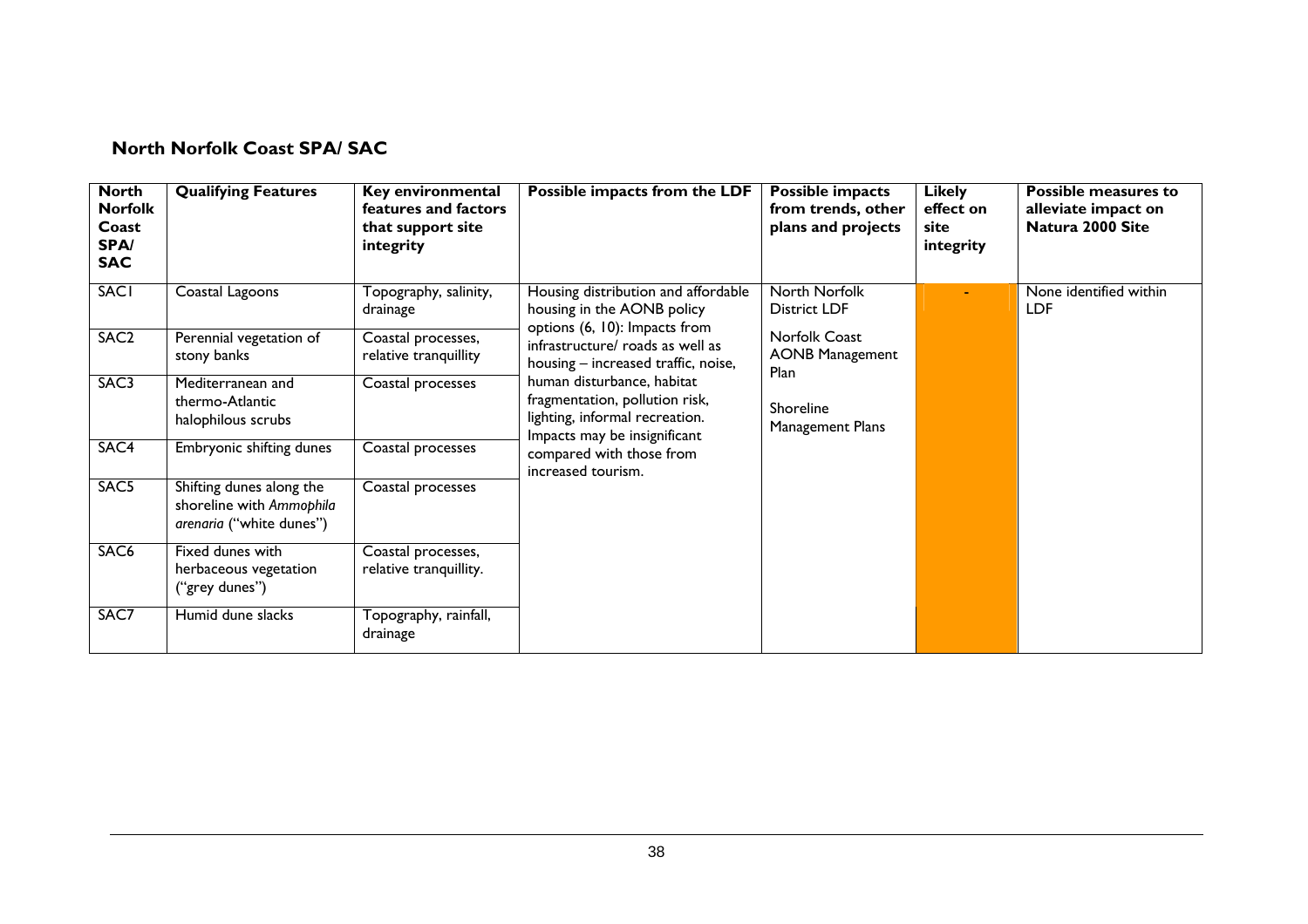| <b>North</b><br><b>Norfolk</b><br>Coast<br>SPA/<br><b>SAC</b> | <b>Qualifying Features</b> | Key environmental<br>features and factors<br>that support site<br>integrity | Possible impacts from the LDF                                                                                                                                                                                                                                                                                                                               | <b>Possible impacts</b><br>from trends, other<br>plans and projects                                  | <b>Likely</b><br>effect on<br>site<br>integrity | <b>Possible measures to</b><br>alleviate impact on<br>Natura 2000 Site |
|---------------------------------------------------------------|----------------------------|-----------------------------------------------------------------------------|-------------------------------------------------------------------------------------------------------------------------------------------------------------------------------------------------------------------------------------------------------------------------------------------------------------------------------------------------------------|------------------------------------------------------------------------------------------------------|-------------------------------------------------|------------------------------------------------------------------------|
| SACI-7                                                        | As above                   | As above                                                                    | Promoting Tourism policy option<br>(25) - Growth of Hunstanton as a<br>centre for tourism may have<br>indirect in-combination negative<br>impacts on SAC habitats through<br>increased informal recreation,<br>disturbance, trampling, erosion,<br>dog walking.                                                                                             | North Norfolk LDF,<br>Norfolk Coast<br><b>AONB Management</b><br>Plan, Shoreline<br>Management Plans |                                                 | Co-ordinate with AONB<br>and Shoreline<br>management plans.            |
| SACI-7                                                        | As above                   | As above                                                                    | Water, air and soil - The policy<br>options (36, 38) seeking to<br>encourage sustainable use of soil<br>resources, protect international<br>sites from noise, dust, dirt and<br>odour, and protect designated sites<br>from pollution caused by<br>development, increased motor<br>traffic and intensive farming could<br>have significant positive effects | None identified                                                                                      | $+ +$                                           | None identified                                                        |
| SACI-7                                                        | As above                   | As above                                                                    | Coastal management - potential<br>positive and negative impacts from<br>policy options (43) relating to<br>coastal engineering, development in<br>the coastal zone, and climate<br>change (some qualifying habitats<br>may decrease due to coastal<br>processes). Risk of potential<br>negative impacts from opening up<br>access.                          | <b>Norfolk Coast</b><br><b>AONB Management</b><br>Plan<br>Shoreline<br>Management Plans              |                                                 | None identified                                                        |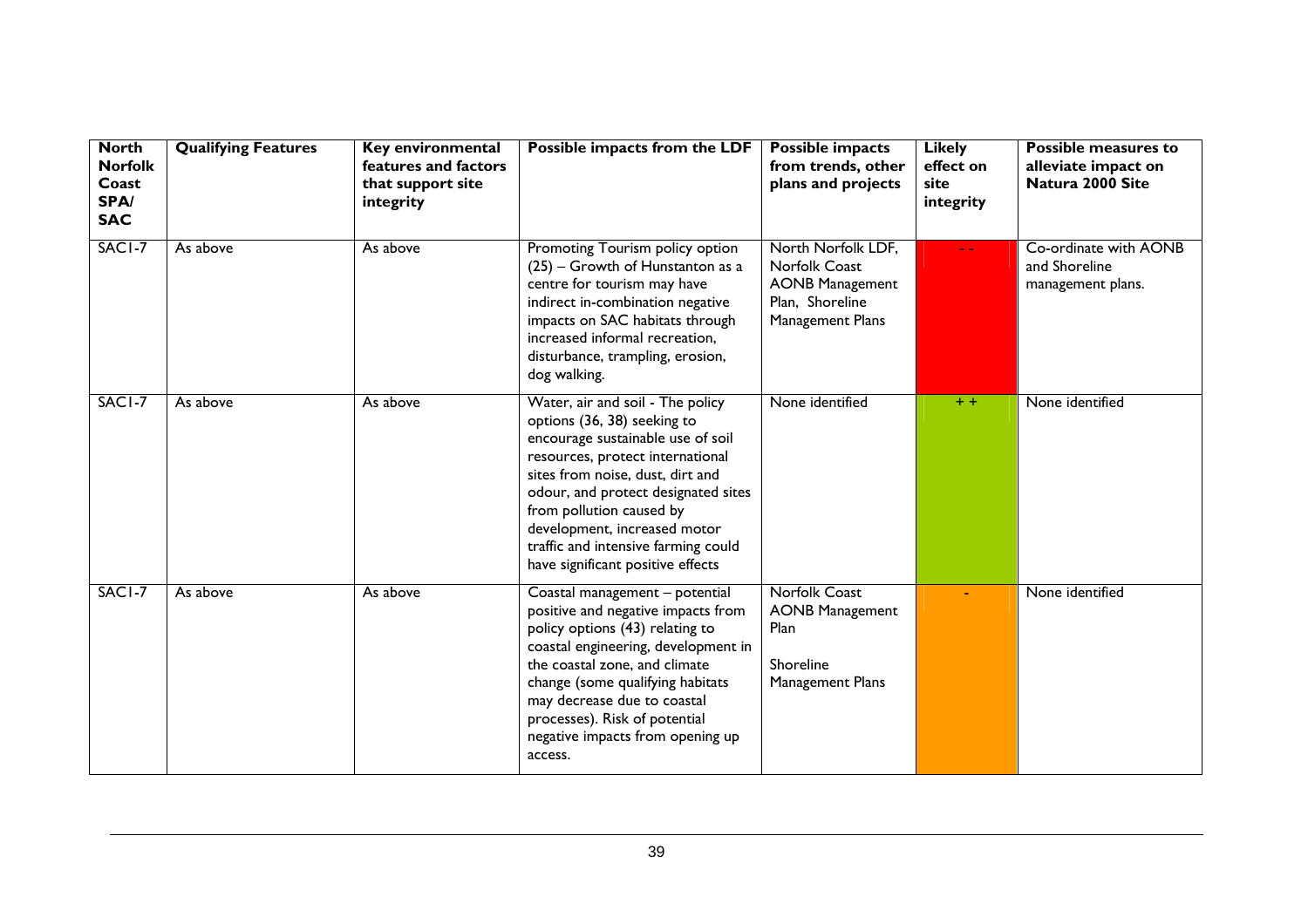| <b>North</b><br><b>Norfolk</b><br>Coast<br>SPA/<br><b>SAC</b> | <b>Qualifying Features</b> | Key environmental<br>features and factors<br>that support site<br>integrity            | Possible impacts from the LDF                                                                                                                                                                                                                                                                                                                                                                                                                                                                    | <b>Possible impacts</b><br>from trends, other<br>plans and projects | <b>Likely</b><br>effect on<br>site<br>integrity | Possible measures to<br>alleviate impact on<br>Natura 2000 Site                                                                                   |
|---------------------------------------------------------------|----------------------------|----------------------------------------------------------------------------------------|--------------------------------------------------------------------------------------------------------------------------------------------------------------------------------------------------------------------------------------------------------------------------------------------------------------------------------------------------------------------------------------------------------------------------------------------------------------------------------------------------|---------------------------------------------------------------------|-------------------------------------------------|---------------------------------------------------------------------------------------------------------------------------------------------------|
| SACI-7                                                        | As above                   | As above                                                                               | Policy options of protected areas<br>of landscape quality and<br>biodiversity $(45-49)$ – creating new<br>BAP habitats near site, enhancing<br>ecological networks.                                                                                                                                                                                                                                                                                                                              | Norfolk Biodiversity<br>Partnership                                 | $+$                                             | None identified                                                                                                                                   |
| SACI-7                                                        | As above                   | As above                                                                               | Direct/ indirect effects from<br>policies of rural exception sites (9),<br>new housing in the AONB (10),<br>new dwellings in the countryside<br>(14), re-use of buildings in the<br>countryside for housing (16), and<br>provision for gypsies and travellers<br>(18). Effects could include impacts<br>from infrastructure/ roads as well<br>as housing - increased traffic, noise,<br>human disturbance, habitat<br>fragmentation, increased informal<br>recreation, particularly dog walking. | Dependent upon the<br>location, scale and<br>type of development.   |                                                 | Policies could explicitly<br>state that Natura sites will<br>not be impacted on by<br>such development either<br>in isolation or<br>cumulatively. |
| SAC <sub>8</sub>                                              | Otter                      | Extent of site, mosaic<br>of habitats, habitat<br>structure, relative<br>tranquillity. | Policy options of protected areas<br>of landscape quality and<br>biodiversity $(45-49)$ – creating new<br>BAP habitats near site, enhancing<br>ecological networks.                                                                                                                                                                                                                                                                                                                              | None identified                                                     | $+$                                             | None identified                                                                                                                                   |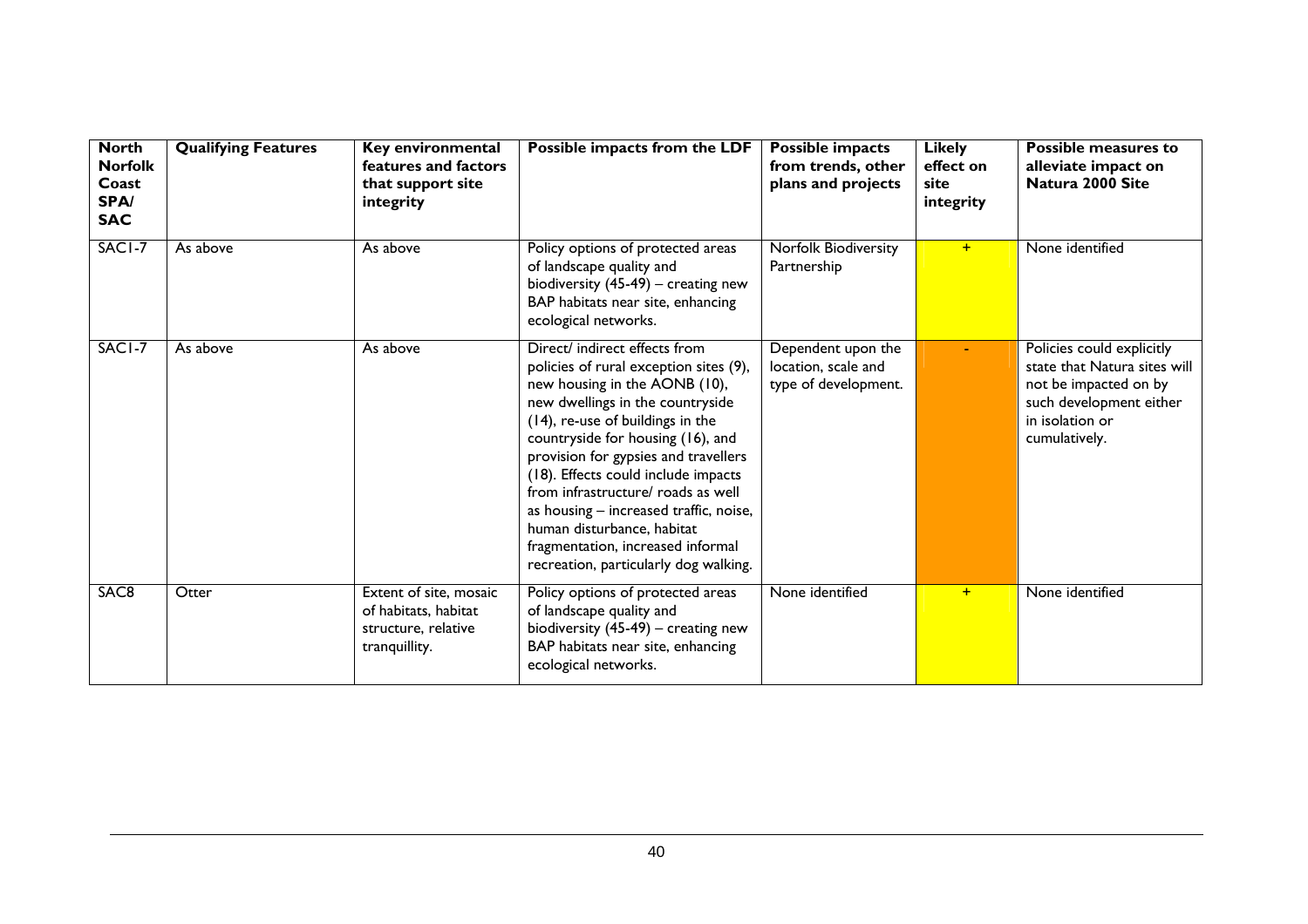| <b>North</b><br><b>Norfolk</b><br>Coast<br>SPA/<br><b>SAC</b> | <b>Qualifying Features</b> | Key environmental<br>features and factors<br>that support site<br>integrity | Possible impacts from the LDF                                                                                                                                                                                                                                                                                                      | <b>Possible impacts</b><br>from trends, other<br>plans and projects              | <b>Likely</b><br>effect on<br>site<br>integrity | Possible measures to<br>alleviate impact on<br>Natura 2000 Site |
|---------------------------------------------------------------|----------------------------|-----------------------------------------------------------------------------|------------------------------------------------------------------------------------------------------------------------------------------------------------------------------------------------------------------------------------------------------------------------------------------------------------------------------------|----------------------------------------------------------------------------------|-------------------------------------------------|-----------------------------------------------------------------|
| SAC <sub>8</sub>                                              | As above                   | As above                                                                    | Promoting Tourism policy option<br>(25) - Growth of Hunstanton as a<br>centre for tourism may have<br>indirect in-combination negative<br>impacts on otters through<br>increased informal recreation,<br>disturbance, dog walking                                                                                                  | Norfolk Coast<br><b>AONB Management</b><br>Plan<br>Shoreline<br>Management Plans |                                                 | None identified                                                 |
| SAC <sub>8</sub>                                              | As above                   | As above                                                                    | Coastal management - potential<br>positive and negative impacts from<br>policy options (43) relating to<br>coastal engineering, development in<br>the coastal zone, and climate<br>change (some qualifying habitats<br>may decrease due to coastal<br>processes). Risk of potential<br>negative impacts from opening up<br>access. | Norfolk Coast<br><b>AONB Management</b><br>Plan<br>Shoreline<br>Management Plans |                                                 | None identified                                                 |
| SAC9                                                          | Petalwort                  | Soil conditions,<br>hydrology, habitat<br>structure                         | None identified                                                                                                                                                                                                                                                                                                                    | <b>Biodiversity Action</b><br>Plan                                               | 0                                               | None identified                                                 |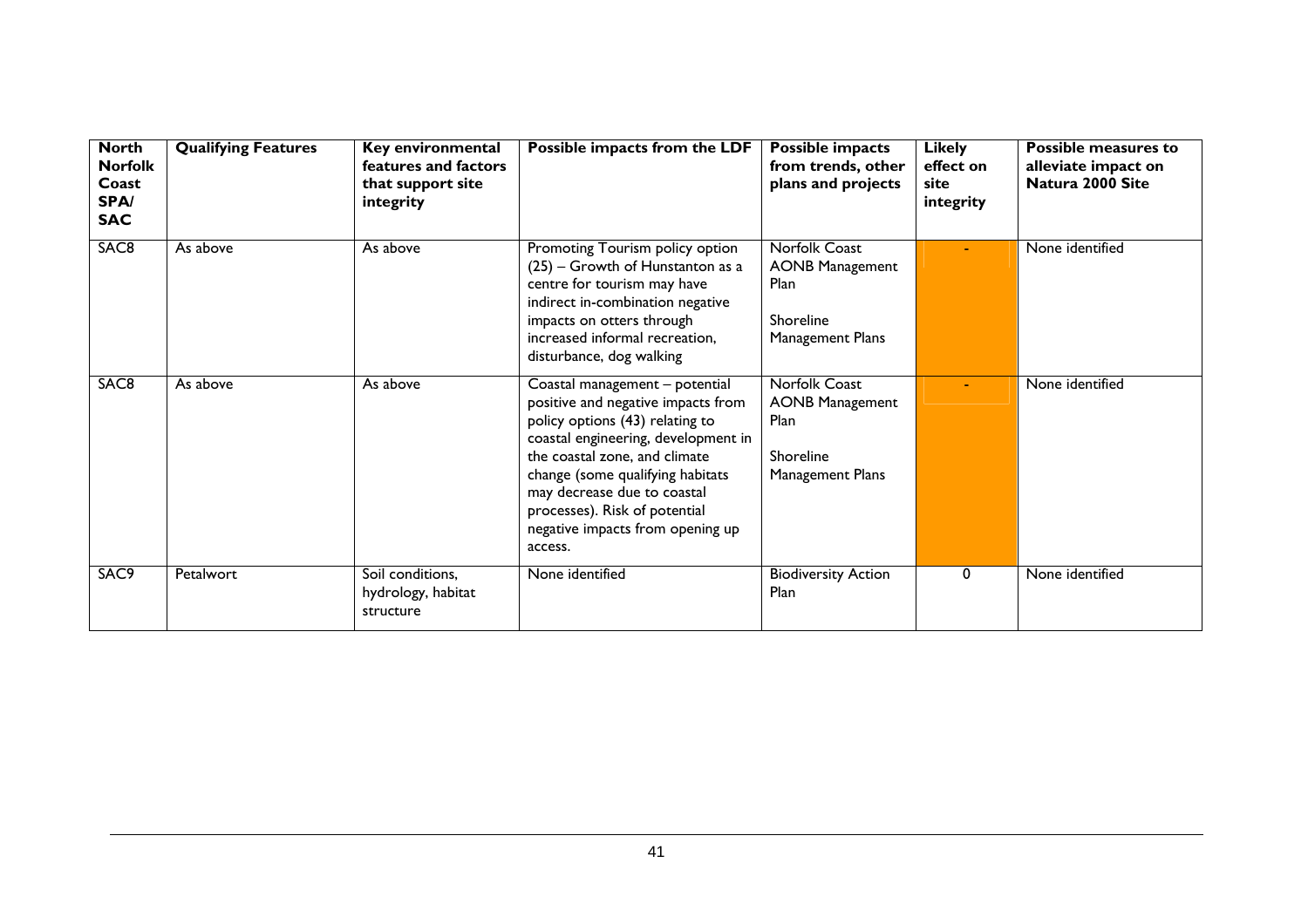| <b>North</b><br><b>Norfolk</b><br>Coast<br>SPA/<br><b>SAC</b> | <b>Qualifying Features</b>                                                                                                                                                                               | Key environmental<br>features and factors<br>that support site<br>integrity                                                        | Possible impacts from the LDF                                                                                                                                                                                                              | Possible impacts<br>from trends, other<br>plans and projects                                                             | <b>Likely</b><br>effect on<br>site<br>integrity | <b>Possible measures to</b><br>alleviate impact on<br>Natura 2000 Site |
|---------------------------------------------------------------|----------------------------------------------------------------------------------------------------------------------------------------------------------------------------------------------------------|------------------------------------------------------------------------------------------------------------------------------------|--------------------------------------------------------------------------------------------------------------------------------------------------------------------------------------------------------------------------------------------|--------------------------------------------------------------------------------------------------------------------------|-------------------------------------------------|------------------------------------------------------------------------|
| <b>SPA1</b><br>SPA <sub>2</sub>                               | Breeding populations:<br>avocet, bittern, marsh<br>harrier, little tern,<br>common tern.<br>mediterranean gull,<br>roseate tern, sandwich<br>tern, redshank, ringed<br>plover.<br>Wintering populations: | Coastal processes,<br>extent of site, mosaic<br>of habitats, habitat<br>structure, relative<br>tranquillity.<br>Coastal processes, | Promoting Tourism policy option<br>$(25)$ – Growth of Hunstanton as a<br>centre for tourism may have<br>negative impacts on SPA<br>populations through increased<br>informal recreation, disturbance,<br>dog walking and visitor pressure. | North Norfolk<br><b>District LDF</b><br>Norfolk Coast<br><b>AONB Management</b><br>Plan<br>Shoreline<br>Management Plans | $\sim$ $\sim$                                   | None identified within<br><b>LDF</b>                                   |
|                                                               | avocet, pink-footed goose,<br>dark-bellied brent goose,<br>wigeon, knot, hen harrier,<br>bar-tailed godwit, bittern,<br>golden plover, ruff, pintail,<br>redshank.                                       | extent of site, mosaic<br>of habitats, habitat<br>structure, relative<br>tranquillity.                                             |                                                                                                                                                                                                                                            |                                                                                                                          |                                                 |                                                                        |
| SPA3                                                          | Migrant populations;<br>ringed plover                                                                                                                                                                    | Coastal processes,<br>extent of site, mosaic<br>of habitats, habitat<br>structure, relative<br>tranquillity.                       |                                                                                                                                                                                                                                            |                                                                                                                          |                                                 |                                                                        |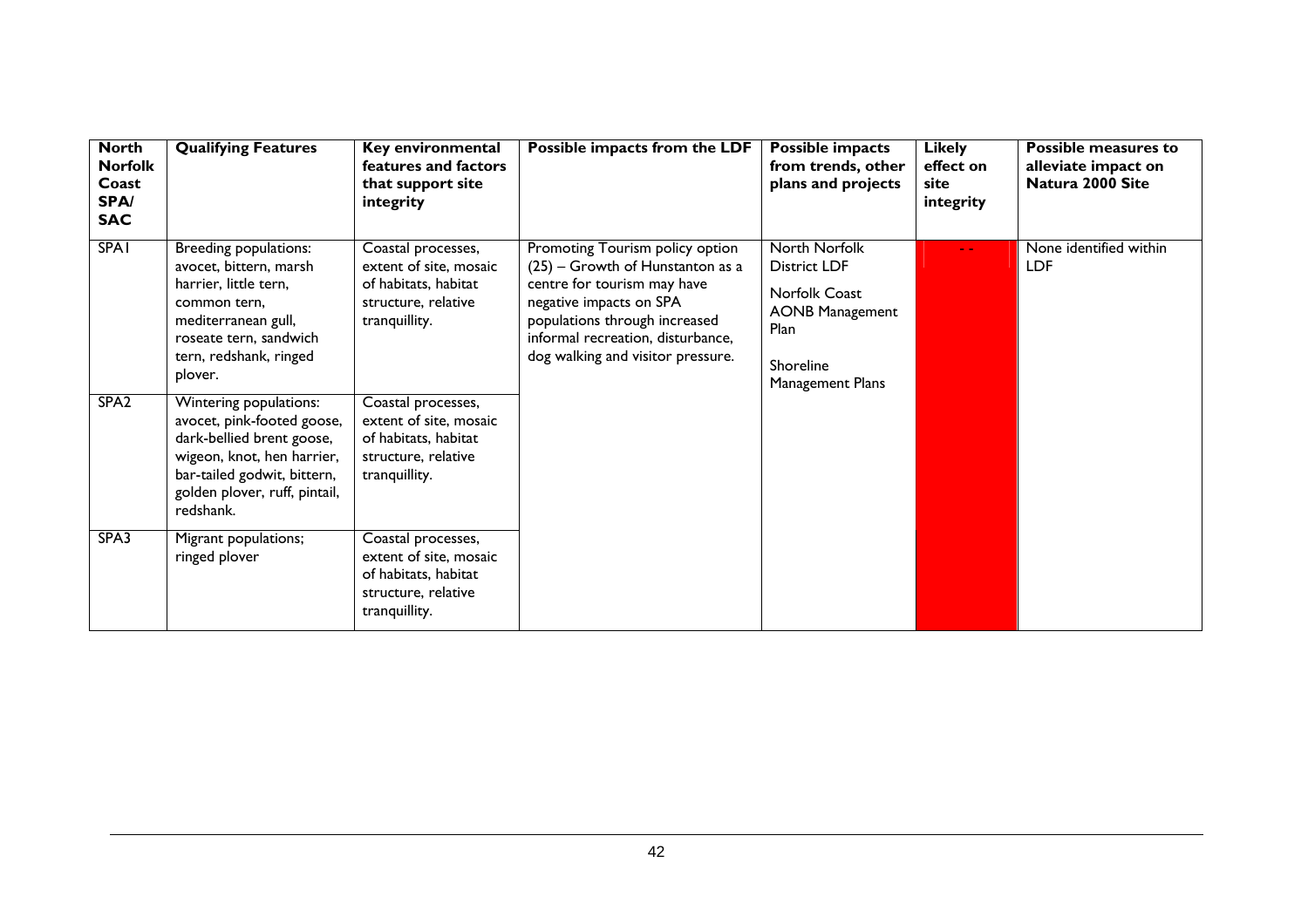| <b>North</b><br><b>Norfolk</b><br>Coast<br><b>SPA/</b><br><b>SAC</b> | <b>Qualifying Features</b>                                                                                                                                                                                                                                                     | Key environmental<br>features and factors<br>that support site<br>integrity                                  | Possible impacts from the LDF                                                                                                                                                                                                                                                                                                         | <b>Possible impacts</b><br>from trends, other<br>plans and projects | <b>Likely</b><br>effect on<br>site<br>integrity | Possible measures to<br>alleviate impact on<br>Natura 2000 Site                                                                                   |
|----------------------------------------------------------------------|--------------------------------------------------------------------------------------------------------------------------------------------------------------------------------------------------------------------------------------------------------------------------------|--------------------------------------------------------------------------------------------------------------|---------------------------------------------------------------------------------------------------------------------------------------------------------------------------------------------------------------------------------------------------------------------------------------------------------------------------------------|---------------------------------------------------------------------|-------------------------------------------------|---------------------------------------------------------------------------------------------------------------------------------------------------|
| SPA4                                                                 | Wetland bird assemblage<br>(in addition to the<br>overwintering and<br>migratory species above):<br>Common scoter,<br>Cormorant, shelduck,<br>white-fronted goose,<br>dunlin, gadwall, teal,<br>shoveler, velvet scoter,<br>oystercatcher, grey plover,<br>lapwing, sanderling | Coastal processes,<br>extent of site, mosaic<br>of habitats, habitat<br>structure, relative<br>tranquillity. |                                                                                                                                                                                                                                                                                                                                       |                                                                     |                                                 |                                                                                                                                                   |
| $SPA1-4$                                                             | As above                                                                                                                                                                                                                                                                       | As above                                                                                                     | Coastal management - potential<br>positive and negative impacts from<br>policy options (43) relating to<br>coastal engineering, development in<br>the coastal zone, and climate<br>change (some qualifying populations<br>may change due to coastal<br>processes). Risk of significant<br>negative impacts from opening up<br>access. | Shoreline<br>Management Plan                                        |                                                 |                                                                                                                                                   |
| SPA1-4                                                               | As above                                                                                                                                                                                                                                                                       | As above                                                                                                     | Direct/ indirect effects from<br>policies of rural exception sites (9),<br>new housing in the AONB (10),<br>new dwellings in the countryside<br>(14), re-use of buildings in the<br>countryside for housing (16), and<br>provision for gypsies and travellers<br>(18). Effects could include impacts                                  | Dependent upon the<br>location, scale and<br>type of development.   |                                                 | Policies could explicitly<br>state that Natura sites will<br>not be impacted on by<br>such development either<br>in isolation or<br>cumulatively. |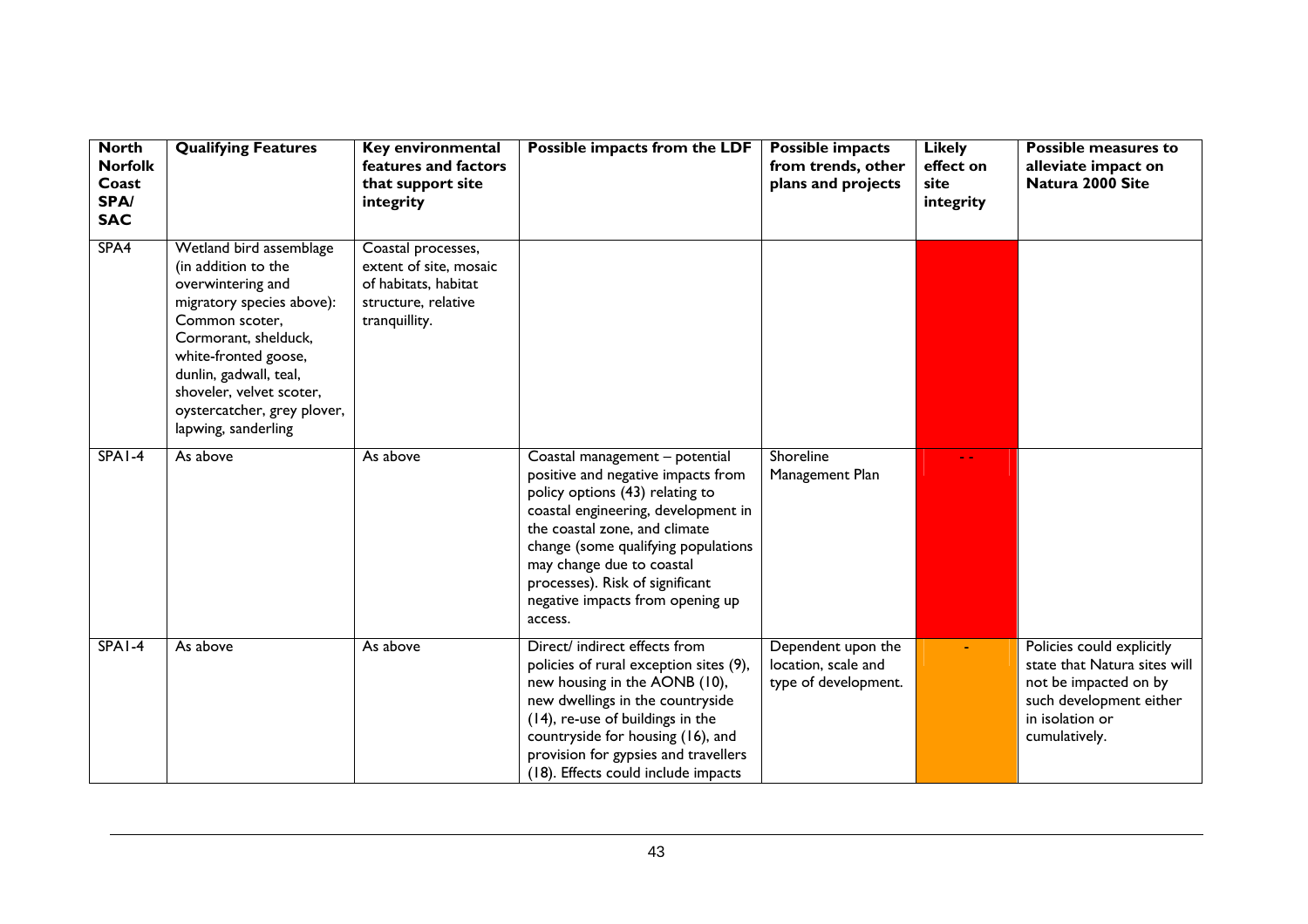| <b>North</b><br><b>Norfolk</b><br>Coast<br>SPA/<br><b>SAC</b> | <b>Qualifying Features</b> | <b>Key environmental</b><br>features and factors<br>that support site<br>integrity | Possible impacts from the LDF                                                                                                                                                                                                                                                                                                                                | <b>Possible impacts</b><br>from trends, other<br>plans and projects | <b>Likely</b><br>effect on<br>site<br>integrity | <b>Possible measures to</b><br>alleviate impact on<br>Natura 2000 Site |
|---------------------------------------------------------------|----------------------------|------------------------------------------------------------------------------------|--------------------------------------------------------------------------------------------------------------------------------------------------------------------------------------------------------------------------------------------------------------------------------------------------------------------------------------------------------------|---------------------------------------------------------------------|-------------------------------------------------|------------------------------------------------------------------------|
|                                                               |                            |                                                                                    | from infrastructure/ roads as well<br>as housing – increased traffic, noise,<br>human disturbance, habitat<br>fragmentation, increased informal<br>recreation, particularly dog walking.                                                                                                                                                                     |                                                                     |                                                 |                                                                        |
| SPA <sub>2</sub>                                              | <b>Pink-footed Goose</b>   | Habitat structure                                                                  | Pink footed geese in particular use<br>farmland throughout north-west<br>Norfolk for foraging during the<br>winter. Therefore policy options<br>that affect this area and its<br>agriculture may impact on this<br>species, including farm<br>diversification, rural exception<br>housing, and renewable energy<br>development policy options (2, 9,<br>28). | None identified                                                     |                                                 | None identified                                                        |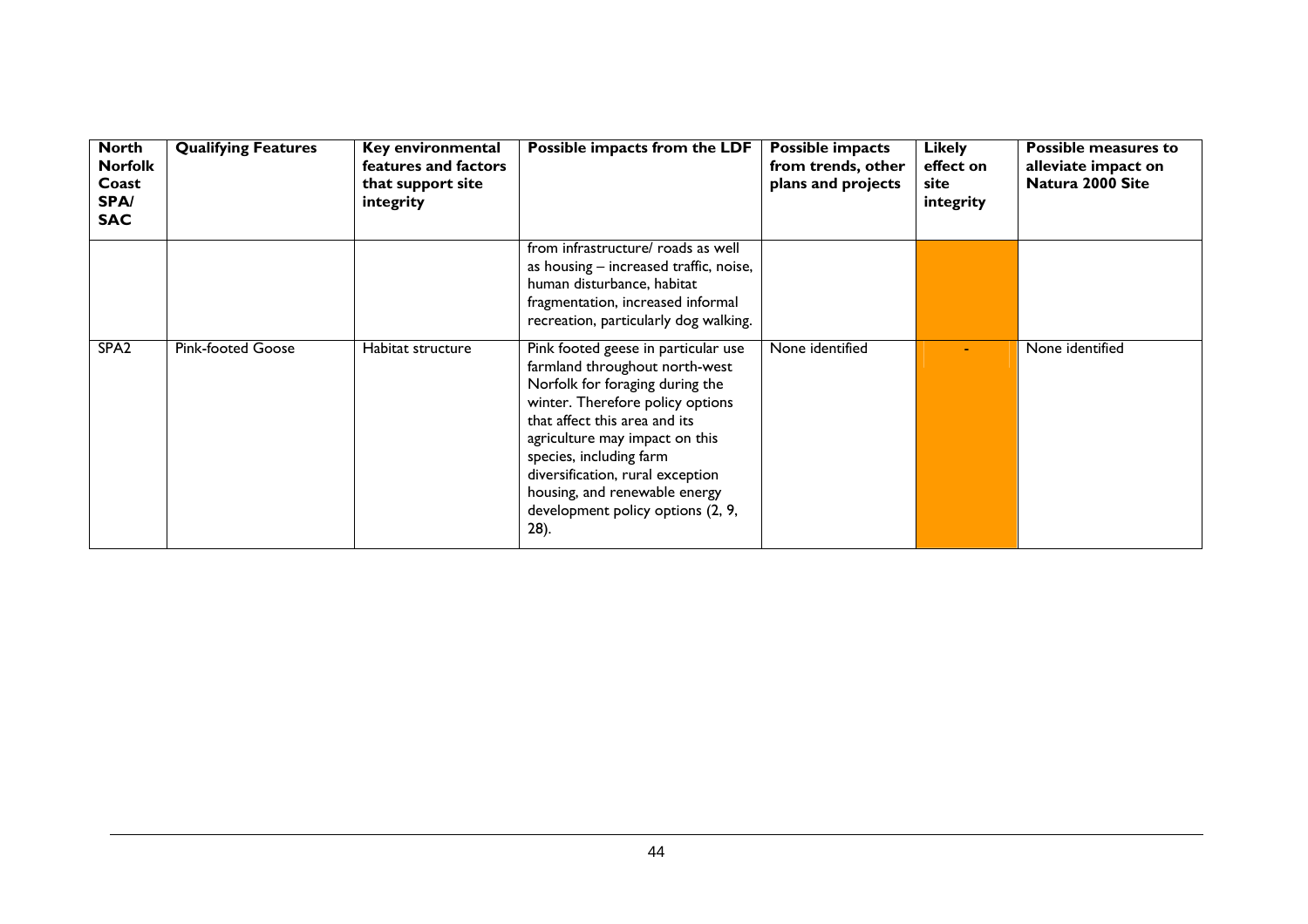# **Summary of Significant Effects and Recommendations – North Norfolk Coast SAC/ SPA**

#### **Significant positive effects:**

The range of environmental protection policy options could have a significant positive impact on this SAC.

#### **Significant negative effects of the LDF alone:**

Risk of significant negative effects have been identified from the Promoting Tourism (Hunstanton) policy options on SAC habitats and SPA bird populations. Also risk of significant effects on bird populations from increasing public access.

#### **Significant in-combination or external negative effects:**

It is likely that the increase in tourism to the North Norfolk Coast will not come from the above policy alone, but in combination with other policies, plans and trends.

#### **Recommendations:**

• Work closely with partner organisations and within AONB and Shoreline Management Plans to reduce impacts.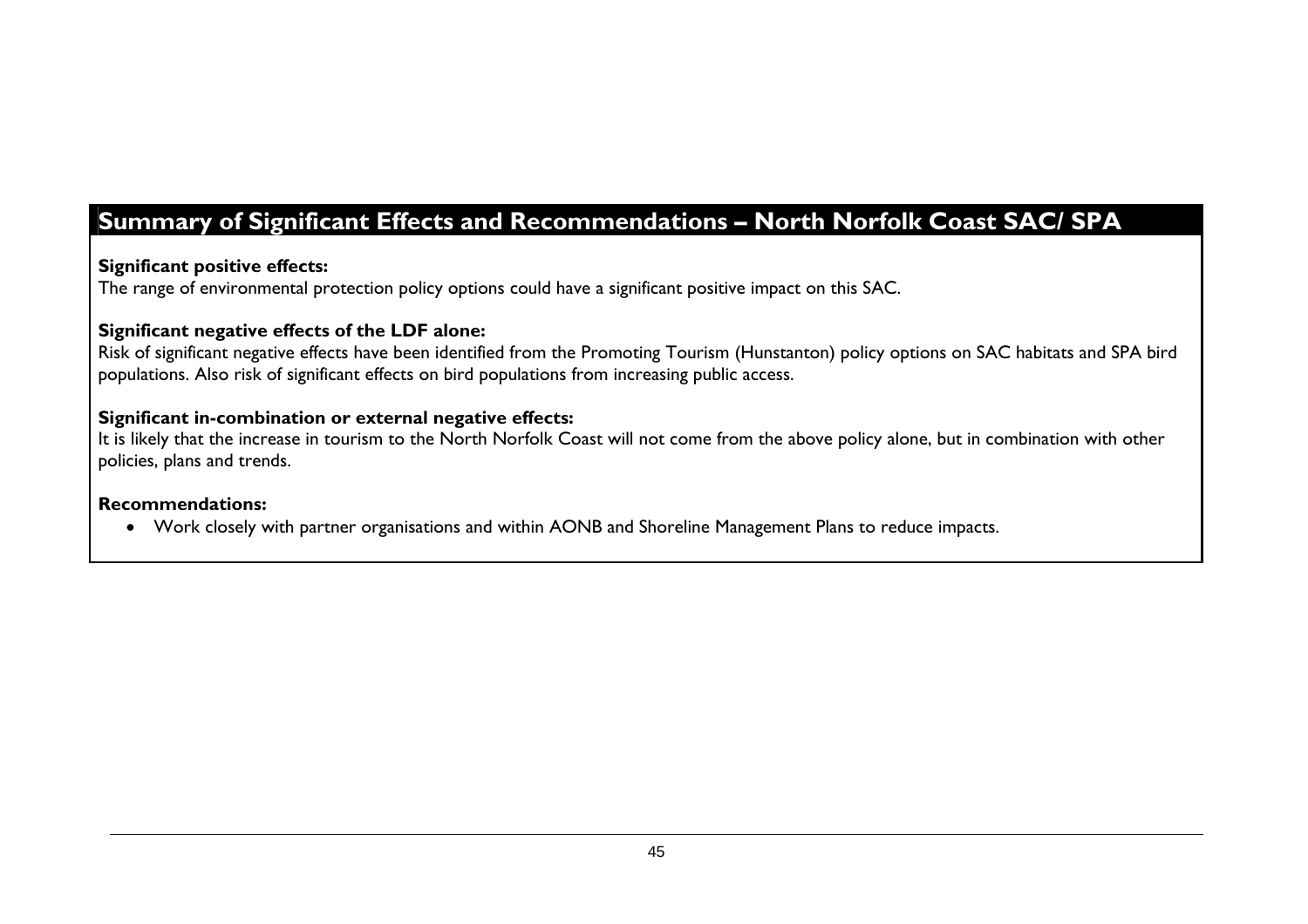#### **The Ouse Washes**

| <b>Ouse</b><br>Washes<br>SPA/<br><b>SAC</b> | <b>Qualifying Features</b>                                                                                                                                                                                                       | Key environmental<br>features and factors<br>that support site<br>integrity | Possible impacts from the LDF                                                                                                                        | <b>Possible impacts</b><br>from trends, other<br>plans and projects                                                                           | <b>Likely</b><br>effect on<br>site<br>integrity | <b>Possible measures to</b><br>alleviate impact on<br>Natura 2000 Site |
|---------------------------------------------|----------------------------------------------------------------------------------------------------------------------------------------------------------------------------------------------------------------------------------|-----------------------------------------------------------------------------|------------------------------------------------------------------------------------------------------------------------------------------------------|-----------------------------------------------------------------------------------------------------------------------------------------------|-------------------------------------------------|------------------------------------------------------------------------|
| <b>SACI</b>                                 | 1149 Spined loach Cobitis<br>taenia                                                                                                                                                                                              | Fluvial processes;<br>water quality; water<br>levels.                       | Main populations lie outside<br>Borough and upstream - therefore<br>no impacts anticipated.                                                          | Fenland LDF, East<br>Cambridgeshire LDF<br>Bedfordshire &<br>Cambridgeshire<br>Plans, East of England<br>Plan (all within site<br>catchment). | 0                                               | None identified                                                        |
| <b>SPA1</b>                                 | Breeding species; spotted<br>crake, ruff, shoveler,<br>gadwall, black-tailed<br>godwit, garganey                                                                                                                                 | Water levels; relative<br>lack of predators                                 | Water quality and drainage systems<br>policy option (38) will have<br>negligible impact on site water<br>levels.                                     | Water quality and<br>drainage systems<br>policy options of<br>neighbouring                                                                    |                                                 | None identified                                                        |
| SPA <sub>2</sub>                            | Wintering species;<br>bewick's swan, whooper<br>swan, hen harrier, ruff,<br>black-tailed godwit,<br>gadwall, pintail, pochard,<br>shoveler, wigeon.                                                                              | <b>Water levels</b>                                                         | However unspecified impacts on<br>water levels may come from water<br>quality and drainage (and other)<br>policies of LDFs of upstream<br>districts. | district's LDFs:<br>Fenland LDF, East<br>Cambridgeshire LDF<br>Bedfordshire &<br>Cambridgeshire                                               |                                                 |                                                                        |
| SPA3                                        | Wetland bird assemblage<br>(in addition to the<br>overwintering species<br>above): mallard, teal,<br>pochard, tufted duck,<br>mute swan, coot,<br>cormorant, snipe,<br>moorhen, oystercatcher,<br>shelduck, redshank,<br>lapwing | <b>Water levels</b>                                                         |                                                                                                                                                      | Plans, East of England<br>Plan (all within site<br>catchment).                                                                                |                                                 |                                                                        |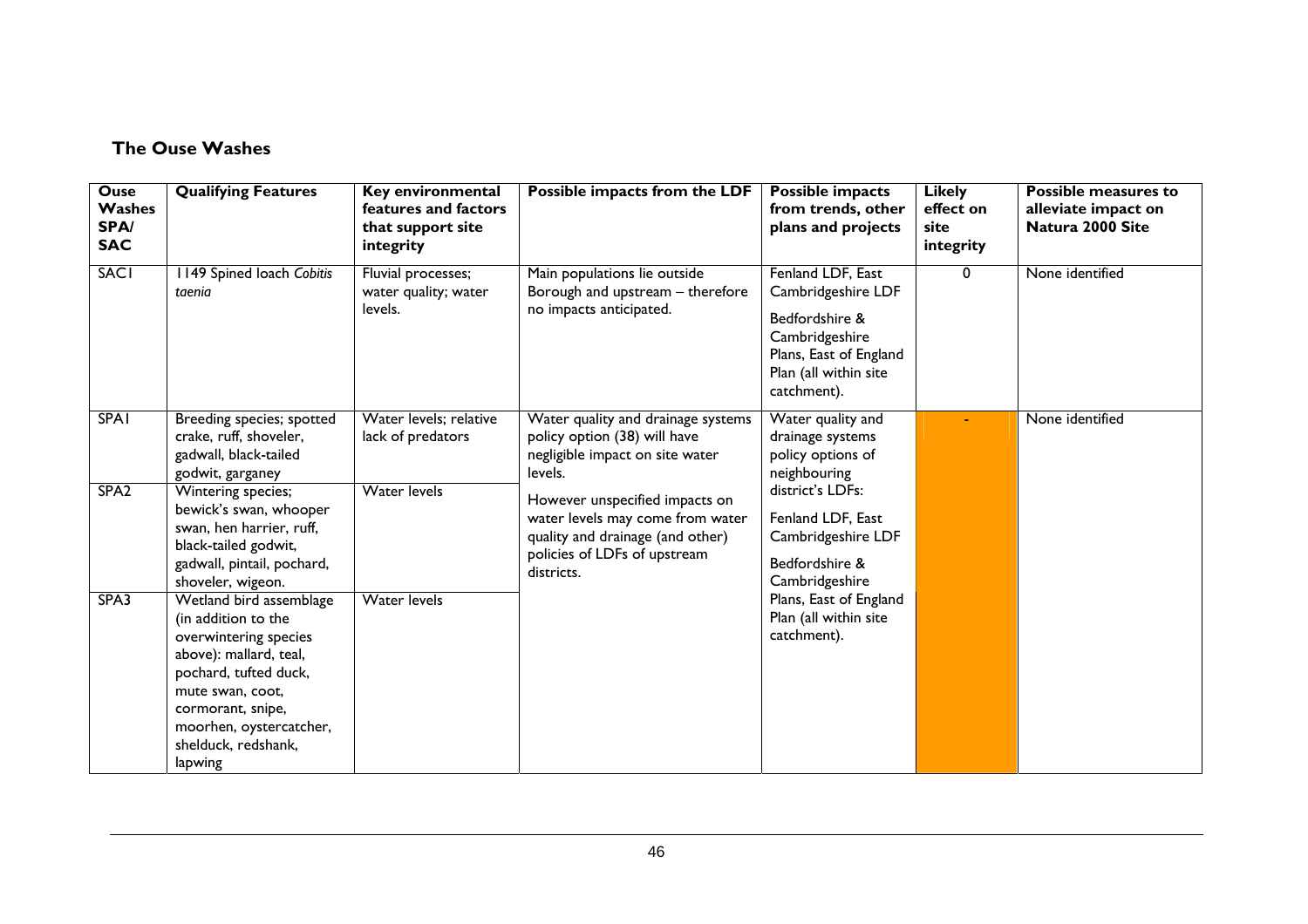| <b>Ouse</b><br>Washes<br>SPA/<br><b>SAC</b> | <b>Qualifying Features</b>    | Key environmental<br>features and factors<br>that support site<br>integrity | Possible impacts from the LDF                                                                                                                                                                                                                                                                                                                                                                                          | <b>Possible impacts</b><br>from trends, other<br>plans and projects                                                                           | <b>Likely</b><br>effect on<br>site<br>integrity | <b>Possible measures to</b><br>alleviate impact on<br>Natura 2000 Site                                                                            |
|---------------------------------------------|-------------------------------|-----------------------------------------------------------------------------|------------------------------------------------------------------------------------------------------------------------------------------------------------------------------------------------------------------------------------------------------------------------------------------------------------------------------------------------------------------------------------------------------------------------|-----------------------------------------------------------------------------------------------------------------------------------------------|-------------------------------------------------|---------------------------------------------------------------------------------------------------------------------------------------------------|
| SPA <sub>2</sub>                            | Bewick's and Whooper<br>Swans | As above                                                                    | Wild Swans in particular use<br>farmland adjacent to the Ouse<br>Washes Norfolk for foraging during<br>the winter. Therefore policy<br>options that affect this area and its<br>agriculture may impact on this<br>species, including farm<br>diversification, rural exception<br>housing, and renewable energy<br>development policy options<br>(2,9,28).                                                              | Fenland LDF, East<br>Cambridgeshire LDF<br>Bedfordshire &<br>Cambridgeshire<br>Plans, East of England<br>Plan (all within site<br>catchment). |                                                 | Identify areas within<br>borough used by wild<br>swans - take into account<br>in local plans.                                                     |
| $SPA1-3$                                    | As above                      | As above                                                                    | Renewable Energy Development<br>may result in negative impacts<br>through disturbance/ displacement,<br>barrier effects, collision with wind<br>turbines, and cumulative impacts of<br>all the above (2). The above effects<br>are in combination with other<br>plans.                                                                                                                                                 | Fenland LDF, East<br>Cambridgeshire LDF<br>Bedfordshire &<br>Cambridgeshire<br>Plans, East of England<br>Plan (all within site<br>catchment). | - -<br>(in<br>combination)                      | Wind turbine<br>developments should not<br>be permitted in areas<br>found by the RSPB to be<br>used regularly by wild<br>swans.                   |
| $SPA1-3$                                    | As above                      | As above                                                                    | Direct/ indirect effects from<br>policies of rural exception sites (9),<br>new dwellings in the countryside<br>(14), re-use of buildings in the<br>countryside for housing (16), and<br>provision for gypsies and travellers<br>(18). Effects could include impacts<br>from infrastructure/ roads as well<br>as housing - increased traffic, noise,<br>human disturbance, habitat<br>fragmentation, increased informal | Dependent upon the<br>location, scale and<br>type of development.                                                                             |                                                 | Policies could explicitly<br>state that Natura sites will<br>not be impacted on by<br>such development either<br>in isolation or<br>cumulatively. |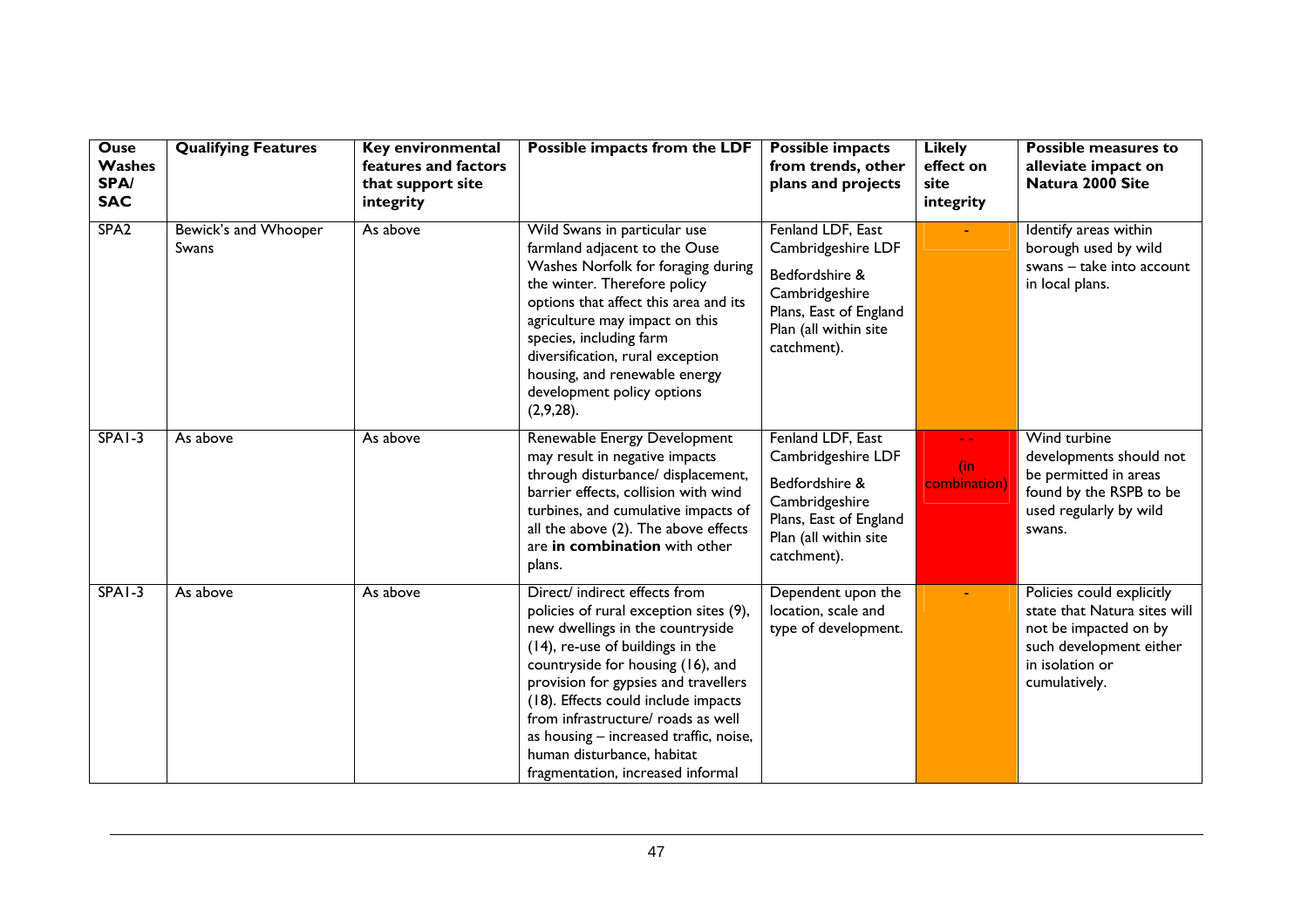| <b>Ouse</b><br>Washes<br>SPA/<br><b>SAC</b> | <b>Qualifying Features</b> | <b>Key environmental</b><br>features and factors<br>that support site<br>integrity | Possible impacts from the LDF                                                                                                             | <b>Possible impacts</b><br>from trends, other<br>plans and projects                                                                           | <b>Likely</b><br>effect on<br>site<br>integrity | Possible measures to<br>alleviate impact on<br>Natura 2000 Site |
|---------------------------------------------|----------------------------|------------------------------------------------------------------------------------|-------------------------------------------------------------------------------------------------------------------------------------------|-----------------------------------------------------------------------------------------------------------------------------------------------|-------------------------------------------------|-----------------------------------------------------------------|
|                                             |                            |                                                                                    | recreation, particularly dog walking.                                                                                                     |                                                                                                                                               |                                                 |                                                                 |
| SPA <sub>1</sub> -3                         | As above                   | As above                                                                           | Policies increasing disturbance/<br>recreation pressure on SPA (25).<br>However this is probably currently<br>well managed by landowners. | Fenland LDF, East<br>Cambridgeshire LDF<br>Bedfordshire &<br>Cambridgeshire<br>Plans, East of England<br>Plan (all within site<br>catchment). |                                                 | None identified                                                 |

# Summary of Significant Effects and Recommendations – Ouse Washes SAC/ SPA

**Significant positive effects:** 

The LDF will not have any significant positive effects on this site.

# **Significant negative effects of the LDF alone:**

None

#### **Significant in-combination or external negative effects:**

The cumulative effects of renewable energy development could have a significant negative impact on this site.

#### **Recommendations:**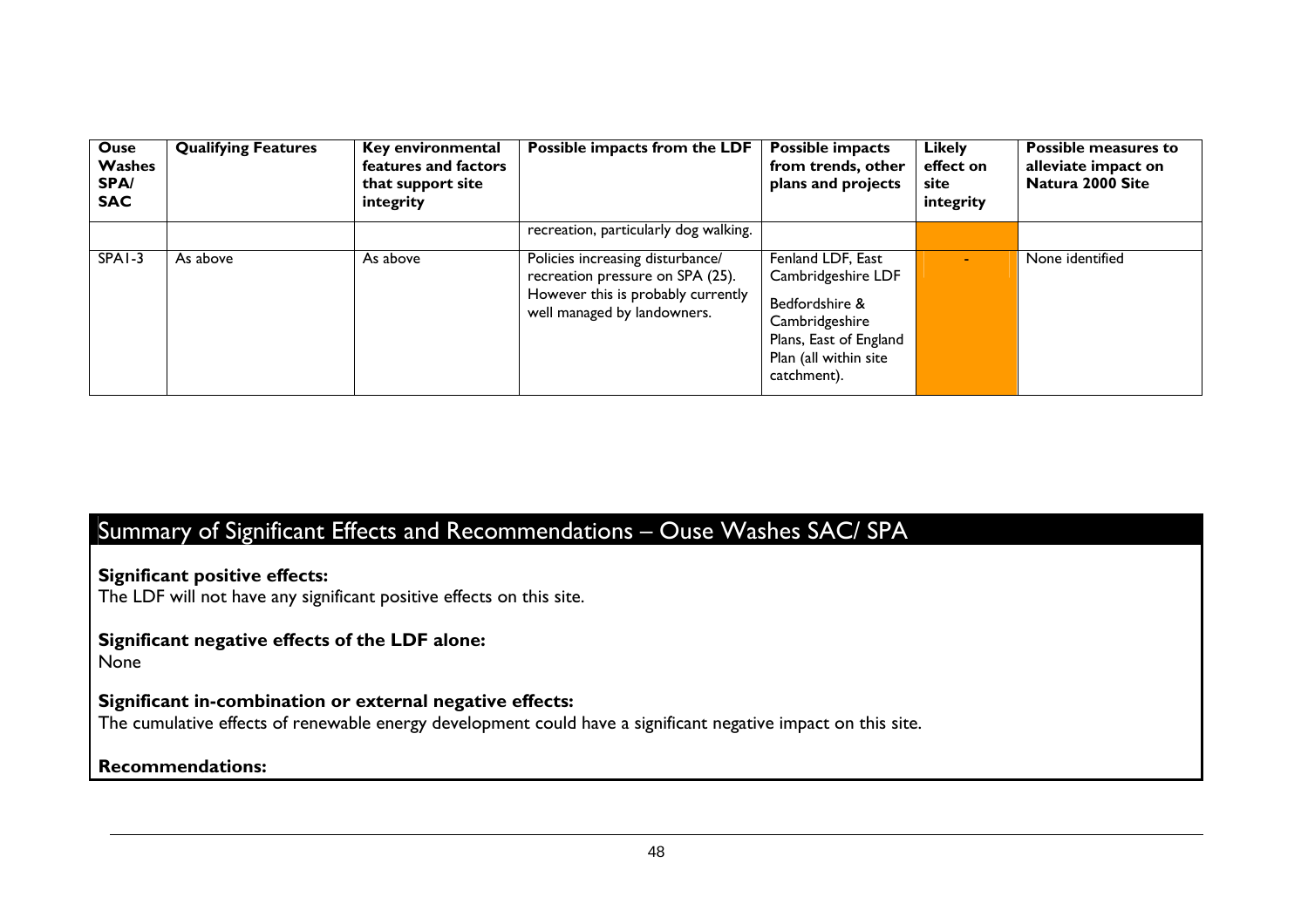# Summary of Significant Effects and Recommendations – Ouse Washes SAC/ SPA

• Cumulative effects of renewable energy development across administrative boundaries must be considered.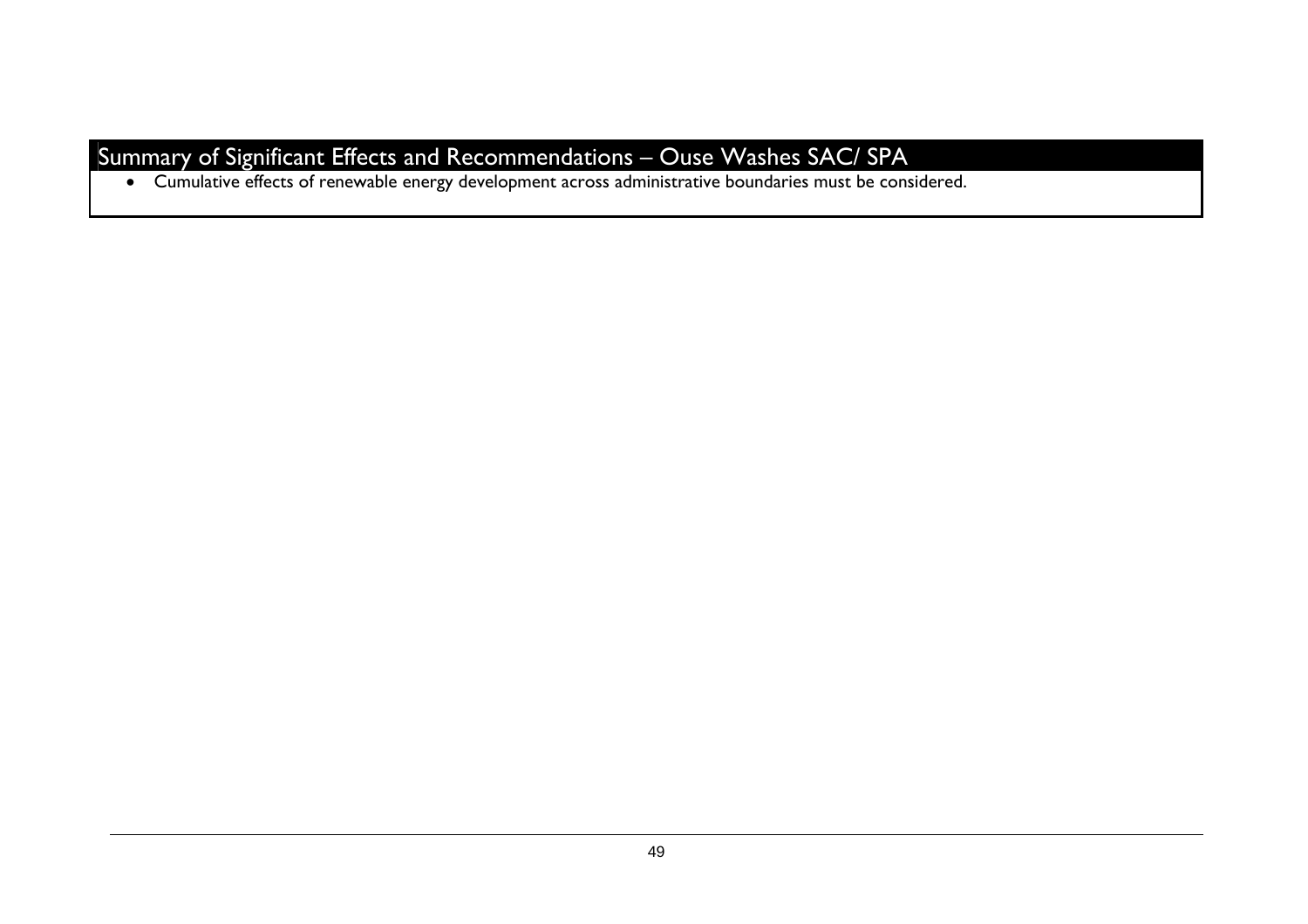# **The Wash (incorporating the Wash SPA and the Wash and North Norfolk Coast SAC)**

| Wash<br><b>SPA/</b><br>Wash and<br><b>North</b><br><b>Norfolk</b><br><b>Coast SAC</b> | <b>Qualifying Features</b>                                           | Key environmental<br>features and factors<br>that support site<br>integrity | Possible impacts from the LDF                                                                                                                                                                                                                                                                          | Possible impacts<br>from trends, other<br>plans and projects | <b>Likely</b><br>effect on<br>site<br>integrity        | Possible measures to<br>alleviate impact on<br>Natura 2000 Site |                 |
|---------------------------------------------------------------------------------------|----------------------------------------------------------------------|-----------------------------------------------------------------------------|--------------------------------------------------------------------------------------------------------------------------------------------------------------------------------------------------------------------------------------------------------------------------------------------------------|--------------------------------------------------------------|--------------------------------------------------------|-----------------------------------------------------------------|-----------------|
| <b>SACI</b>                                                                           | Sandbanks which are<br>slightly covered by sea<br>water all the time | Coastal processes                                                           | Coastal Management (43) - potential<br>negative impacts from offshore wind<br>turbines, and infrastructure coming<br>onshore. The development of<br>offshore turbines is outside the<br>control of the planning system. Risk<br>of potential negative impacts from<br>opening up access.               |                                                              | Neighbouring<br>authorities' LDF's<br>and The Wash SAC | $(\ln$<br>combination                                           | None identified |
| SAC3                                                                                  | Large shallow inlets and<br>bays                                     | Coastal processes                                                           |                                                                                                                                                                                                                                                                                                        | Management Plan and<br>Wash Estuary<br>Management Plan.      |                                                        |                                                                 |                 |
| SAC4                                                                                  | <b>Reefs</b>                                                         | Coastal processes                                                           |                                                                                                                                                                                                                                                                                                        | <b>UK Renewable</b><br>energy targets                        |                                                        |                                                                 |                 |
| SAC <sub>2</sub>                                                                      | Mudflats and sandflats not<br>covered by seawater at<br>low tide     | Coastal processes                                                           | Housing distribution policy option<br>(6): Impacts from infrastructure/<br>roads as well as housing - increased<br>traffic, noise, human disturbance,<br>habitat fragmentation, pollution risk,<br>lighting, informal recreation. Impacts<br>may be insignificant compared with<br>those from tourism. | Neighbouring<br>authorities' LDF's<br>and The Wash SAC       |                                                        | None identified within<br><b>LDF</b>                            |                 |
| SAC <sub>5</sub>                                                                      | Salicornia and other<br>annuals colonising mud<br>and sand           | Coastal processes                                                           |                                                                                                                                                                                                                                                                                                        | Management Plan and<br>Wash Estuary<br>Management Plan.      |                                                        |                                                                 |                 |
| SAC <sub>6</sub>                                                                      | Atlantic salt meadows                                                | Coastal processes                                                           |                                                                                                                                                                                                                                                                                                        | Norfolk Coast<br><b>AONB Management</b>                      |                                                        |                                                                 |                 |
| SAC7                                                                                  | Mediterranean and<br>thermo-Atlantic<br>halophilous scrubs           | Coastal processes                                                           |                                                                                                                                                                                                                                                                                                        | Plan<br>Shoreline                                            |                                                        |                                                                 |                 |
| SAC <sub>8</sub>                                                                      | Coastal lagoons                                                      | Topography, salinity,<br>drainage                                           |                                                                                                                                                                                                                                                                                                        | Management Plan                                              |                                                        |                                                                 |                 |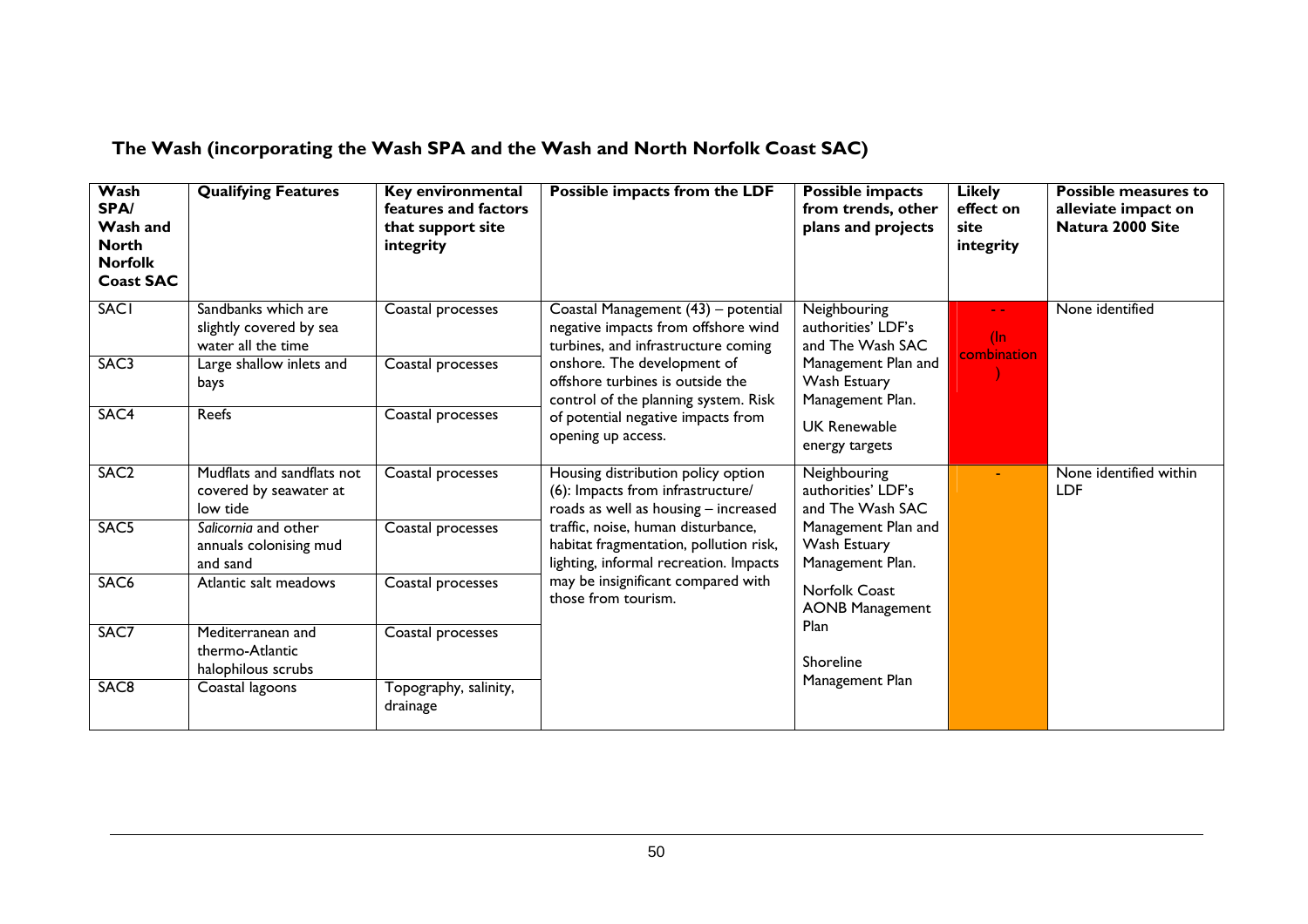| Wash<br>SPA/<br>Wash and<br><b>North</b><br><b>Norfolk</b><br><b>Coast SAC</b> | <b>Qualifying Features</b> | Key environmental<br>features and factors<br>that support site<br>integrity | Possible impacts from the LDF                                                                                                                                                                                                                                                                                                                                                                                                                                                                     | Possible impacts<br>from trends, other<br>plans and projects                                                      | <b>Likely</b><br>effect on<br>site<br>integrity | Possible measures to<br>alleviate impact on<br>Natura 2000 Site                                                                                   |
|--------------------------------------------------------------------------------|----------------------------|-----------------------------------------------------------------------------|---------------------------------------------------------------------------------------------------------------------------------------------------------------------------------------------------------------------------------------------------------------------------------------------------------------------------------------------------------------------------------------------------------------------------------------------------------------------------------------------------|-------------------------------------------------------------------------------------------------------------------|-------------------------------------------------|---------------------------------------------------------------------------------------------------------------------------------------------------|
| SACI-8                                                                         | As above                   | As above                                                                    | Water, air and soil - The policy<br>options (36, 38) seeking to<br>encourage sustainable use of soil<br>resources, protect international sites<br>from noise, dust, dirt and odour, and<br>protect designated sites from<br>pollution caused by development,<br>increased motor traffic and intensive<br>farming could have significant positive<br>effects                                                                                                                                       | Neighbouring<br>authorities' LDF's<br>and The Wash SAC<br>Management Plan and<br>Wash Estuary<br>Management Plan. | $+ +$                                           | None identified                                                                                                                                   |
| $SPA1-4$                                                                       | As above                   | As above                                                                    | Direct/ indirect effects from policies<br>of rural exception sites (9), new<br>housing in the AONB (10), new<br>dwellings in the countryside (14), re-<br>use of buildings in the countryside<br>for housing (16), and provision for<br>gypsies and travellers (18). Effects<br>could include impacts from<br>infrastructure/ roads as well as<br>housing - increased traffic, noise,<br>human disturbance, habitat<br>fragmentation, increased informal<br>recreation, particularly dog walking. | Dependent upon the<br>location, scale and<br>type of development.                                                 |                                                 | Policies could explicitly<br>state that Natura sites<br>will not be impacted on<br>by such development<br>either in isolation or<br>cumulatively. |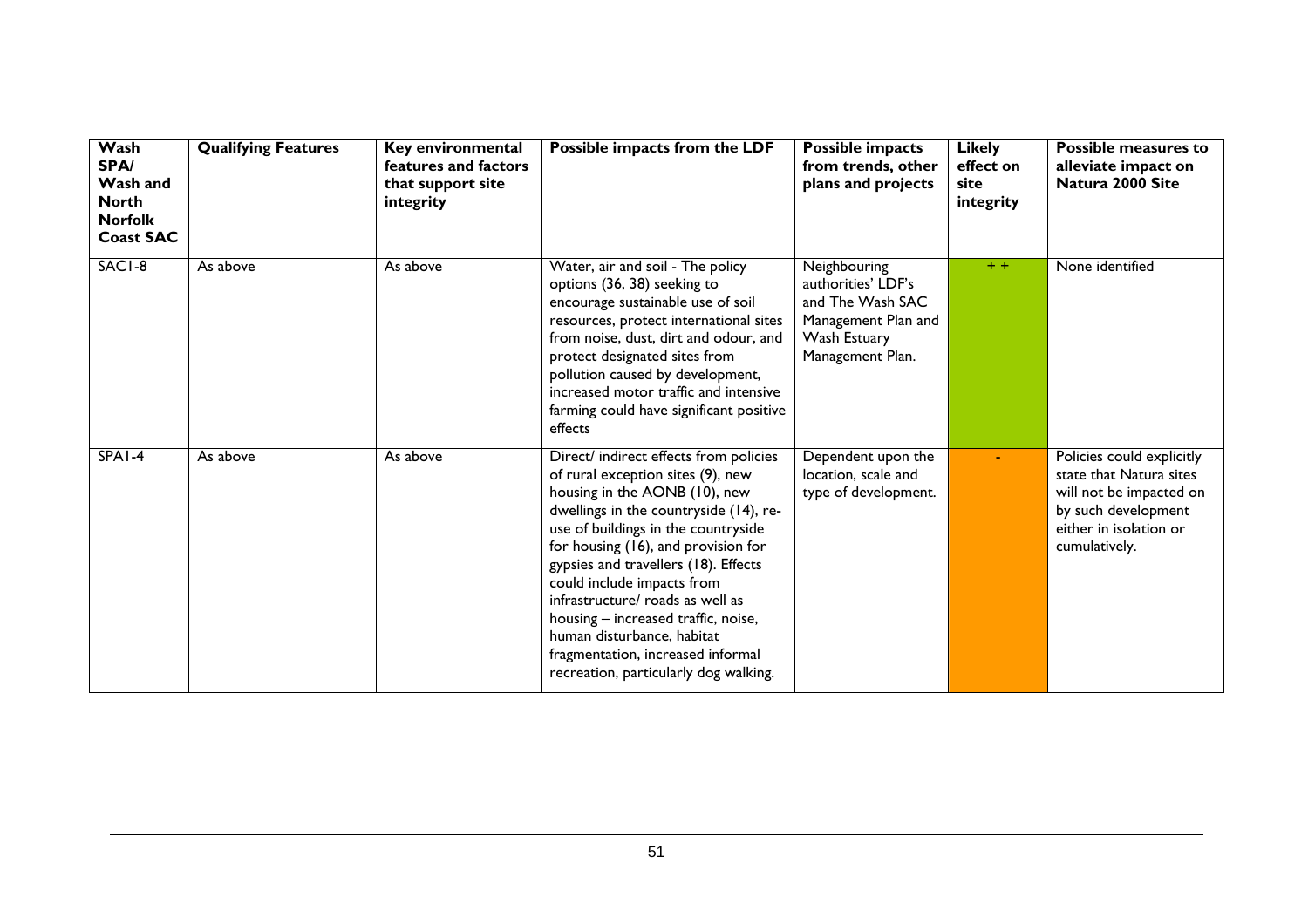| Wash<br>SPA/<br>Wash and<br><b>North</b><br><b>Norfolk</b><br><b>Coast SAC</b> | <b>Qualifying Features</b> | Key environmental<br>features and factors<br>that support site<br>integrity | Possible impacts from the LDF                                                                                                                                                                                                                                                                                                   | <b>Possible impacts</b><br>from trends, other<br>plans and projects                                                                                                                                   | <b>Likely</b><br>effect on<br>site<br>integrity | Possible measures to<br>alleviate impact on<br>Natura 2000 Site |
|--------------------------------------------------------------------------------|----------------------------|-----------------------------------------------------------------------------|---------------------------------------------------------------------------------------------------------------------------------------------------------------------------------------------------------------------------------------------------------------------------------------------------------------------------------|-------------------------------------------------------------------------------------------------------------------------------------------------------------------------------------------------------|-------------------------------------------------|-----------------------------------------------------------------|
| <b>SAC2, 5-8</b>                                                               | As above                   | As above                                                                    | Promoting Tourism policy option<br>(25) – Growth of Hunstanton as a<br>centre for tourism may have negative<br>impacts on SAC habitats through<br>increased informal recreation,<br>disturbance, trampling, erosion, and<br>dog walking.                                                                                        | Neighbouring<br>authorities' LDF's<br>and The Wash SAC<br>Management Plan and<br>Wash Estuary<br>Management Plan.<br>Norfolk Coast<br><b>AONB Management</b><br>Plan<br>Shoreline<br>Management Plans | $(\ln$<br>combination                           | Co-ordinate with AONB<br>and Shoreline<br>management plans.     |
| <b>SAC2, 5-8</b>                                                               | As above                   | As above                                                                    | Coastal management - potential<br>positive and negative impacts from<br>policy options (43) relating to coastal<br>engineering, development in the<br>coastal zone, and climate change<br>(some qualifying habitats may<br>decrease due to coastal processes).<br>Risk of potential negative impacts<br>from opening up access. | Neighbouring<br>authorities' LDF's<br>and The Wash SAC<br>Management Plan and<br>Wash Estuary<br>Management Plan.<br>Norfolk Coast<br><b>AONB Management</b><br>Plan<br>Shoreline<br>Management Plans |                                                 | None identified                                                 |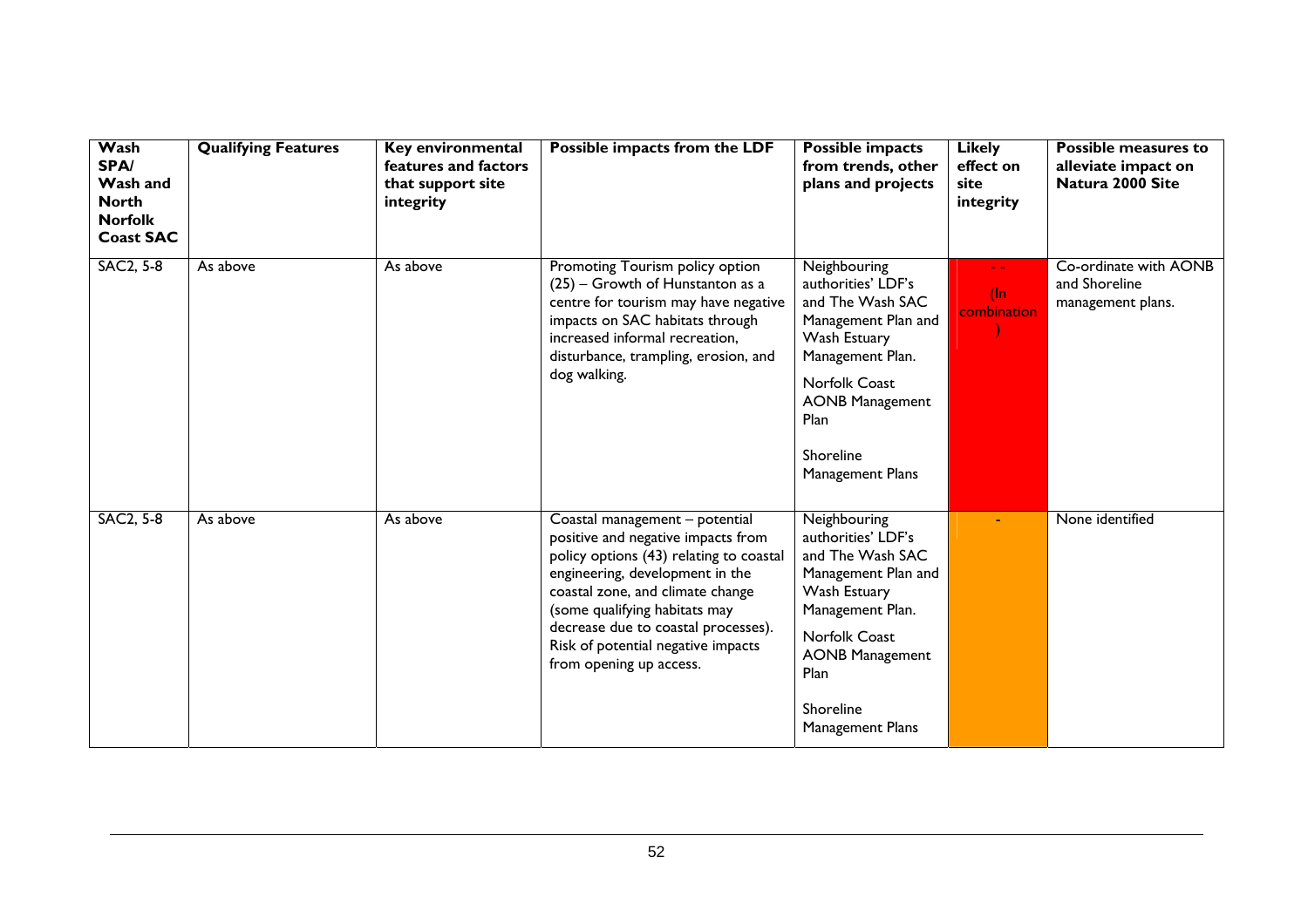| Wash<br>SPA/<br>Wash and<br><b>North</b><br><b>Norfolk</b><br><b>Coast SAC</b> | <b>Qualifying Features</b> | Key environmental<br>features and factors<br>that support site<br>integrity            | Possible impacts from the LDF                                                                                                                                                                                                                                                                                                   | <b>Possible impacts</b><br>from trends, other<br>plans and projects                                                                                                                                   | <b>Likely</b><br>effect on<br>site<br>integrity | <b>Possible measures to</b><br>alleviate impact on<br>Natura 2000 Site |
|--------------------------------------------------------------------------------|----------------------------|----------------------------------------------------------------------------------------|---------------------------------------------------------------------------------------------------------------------------------------------------------------------------------------------------------------------------------------------------------------------------------------------------------------------------------|-------------------------------------------------------------------------------------------------------------------------------------------------------------------------------------------------------|-------------------------------------------------|------------------------------------------------------------------------|
| SAC9                                                                           | Common seal                | Coastal processes,<br>relative tranquillity                                            | Coastal management - potential<br>positive and negative impacts from<br>policy options (43) relating to coastal<br>engineering, development in the<br>coastal zone, and climate change<br>(some qualifying features may<br>decrease due to coastal processes).<br>Risk of potential negative impacts<br>from opening up access. | Neighbouring<br>authorities' LDF's<br>and The Wash SAC<br>Management Plan and<br>Wash Estuary<br>Management Plan.<br>Norfolk Coast<br><b>AONB Management</b><br>Plan<br>Shoreline<br>Management Plans |                                                 | Safeguard important<br>sites for common seal                           |
| SAC9                                                                           | As above                   | As above                                                                               | Promoting Tourism policy option<br>(25) - Growth of Hunstanton as a<br>centre for tourism may have indirect<br>in-combination negative impacts on<br>common seals through increased<br>informal recreation, disturbance, dog<br>walking                                                                                         | <b>Norfolk Coast</b><br><b>AONB Management</b><br>Plan<br>Shoreline<br>Management Plans                                                                                                               |                                                 | None identified                                                        |
| SAC <sub>10</sub>                                                              | Otter                      | Extent of site, mosaic<br>of habitats, habitat<br>structure, relative<br>tranquillity. | Policy options of protected areas of<br>landscape quality and biodiversity<br>(45-49)- creating new BAP habitats<br>near site, enhancing ecological<br>networks.                                                                                                                                                                | None identified                                                                                                                                                                                       | $+$                                             | None identified                                                        |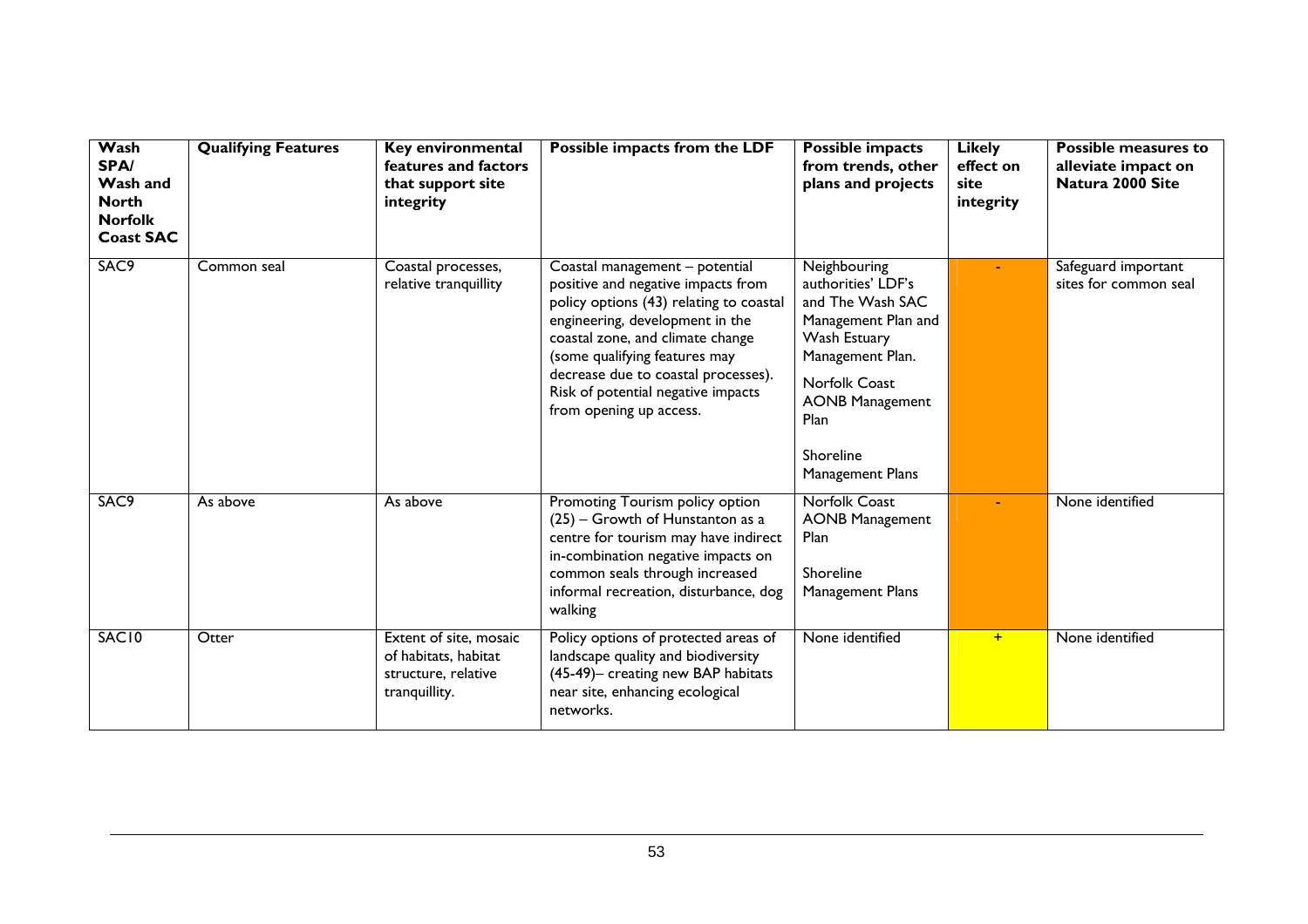| Wash<br><b>SPA/</b><br>Wash and<br><b>North</b><br><b>Norfolk</b><br><b>Coast SAC</b> | <b>Qualifying Features</b>                                      | Key environmental<br>features and factors<br>that support site<br>integrity                                  | Possible impacts from the LDF                                                                                                                                                                                                                                                                                                   | <b>Possible impacts</b><br>from trends, other<br>plans and projects                           | <b>Likely</b><br>effect on<br>site<br>integrity | Possible measures to<br>alleviate impact on<br>Natura 2000 Site |
|---------------------------------------------------------------------------------------|-----------------------------------------------------------------|--------------------------------------------------------------------------------------------------------------|---------------------------------------------------------------------------------------------------------------------------------------------------------------------------------------------------------------------------------------------------------------------------------------------------------------------------------|-----------------------------------------------------------------------------------------------|-------------------------------------------------|-----------------------------------------------------------------|
| SAC10                                                                                 | As above                                                        | As above                                                                                                     | Promoting Tourism policy option<br>(25) – Growth of Hunstanton as a<br>centre for tourism may have indirect<br>in-combination negative impacts on<br>otters through increased informal<br>recreation, disturbance, dog walking                                                                                                  | Norfolk Coast<br><b>AONB Management</b><br><b>Plan</b><br>Shoreline<br>Management Plans       |                                                 | None identified                                                 |
| SAC <sub>10</sub>                                                                     | As above                                                        | As above                                                                                                     | Coastal management - potential<br>positive and negative impacts from<br>policy options (43) relating to coastal<br>engineering, development in the<br>coastal zone, and climate change<br>(some qualifying habitats may<br>decrease due to coastal processes).<br>Risk of potential negative impacts<br>from opening up access. | <b>Norfolk Coast</b><br><b>AONB Management</b><br>Plan<br>Shoreline<br>Management Plans       |                                                 | None identified                                                 |
| <b>SPA1</b>                                                                           | Breeding species: common<br>tern, little tern, marsh<br>harrier | Coastal processes,<br>extent of site, mosaic<br>of habitats, habitat<br>structure, relative<br>tranquillity. | Affordable housing in the AONB<br>policy option (10): Indirect impacts<br>from infrastructure/ roads as well as<br>housing - increased traffic, noise,<br>human disturbance, habitat                                                                                                                                            | Neighbouring<br>authorities' LDF's<br>and The Wash SAC<br>Management Plan and<br>Wash Estuary |                                                 | None identified                                                 |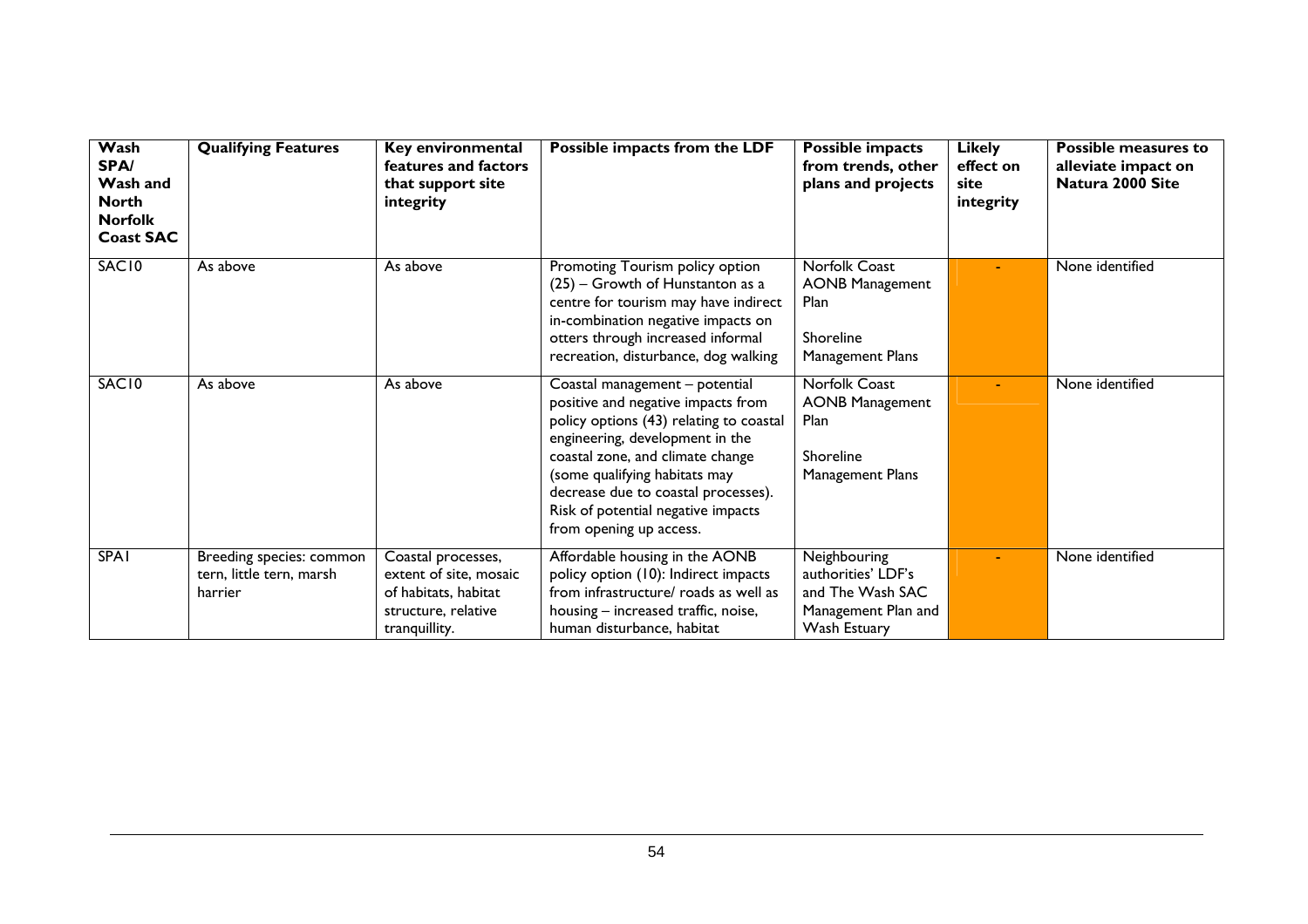| Wash<br>SPA/<br>Wash and<br><b>North</b> | <b>Qualifying Features</b>                                                                                                                                                                                                                                            | Key environmental<br>features and factors<br>that support site<br>integrity                                  | Possible impacts from the LDF                                                                                                                                                                       | <b>Possible impacts</b><br>from trends, other<br>plans and projects                                                                                 | <b>Likely</b><br>effect on<br>site<br>integrity | Possible measures to<br>alleviate impact on<br>Natura 2000 Site |
|------------------------------------------|-----------------------------------------------------------------------------------------------------------------------------------------------------------------------------------------------------------------------------------------------------------------------|--------------------------------------------------------------------------------------------------------------|-----------------------------------------------------------------------------------------------------------------------------------------------------------------------------------------------------|-----------------------------------------------------------------------------------------------------------------------------------------------------|-------------------------------------------------|-----------------------------------------------------------------|
| <b>Norfolk</b><br><b>Coast SAC</b>       |                                                                                                                                                                                                                                                                       |                                                                                                              |                                                                                                                                                                                                     |                                                                                                                                                     |                                                 |                                                                 |
| SPA <sub>2</sub>                         | Overwintering species:<br>bar-tailed godwit, avocet,<br>whooper swan, golden<br>plover, black-tailed godwit,<br>curlew, dark-bellied brent<br>goose, dunlin, grey plover,<br>knot, oystercatcher, pink-<br>footed goose, pintail,<br>redshank, shelduck,<br>turnstone | Coastal processes,<br>extent of site, mosaic<br>of habitats, habitat<br>structure, relative<br>tranquillity. | fragmentation, pollution risk, lighting,<br>informal recreation, increase in<br>predators such as cats. Populations<br>of qualifying species using land<br>outside the SPA could be impacted<br>on. | Management Plan.<br>North Norfolk<br><b>District LDF</b><br><b>Norfolk Coast</b><br><b>AONB Management</b><br>Plan<br>Shoreline<br>Management Plans |                                                 |                                                                 |
| SPA3                                     | Migratory species: ringed<br>plover, sanderling                                                                                                                                                                                                                       | Coastal processes,<br>extent of site, mosaic<br>of habitats, habitat<br>structure, relative<br>tranquillity. |                                                                                                                                                                                                     |                                                                                                                                                     |                                                 |                                                                 |
| SPA4                                     | Wetland bird assemblage<br>(in addition to the<br>overwintering and<br>migratory species above):<br>little grebe, cormorant,<br>white-fronted goose,<br>wigeon, mallard, lapwing,<br>whimbrel, common scoter,<br>goldeneye                                            | Coastal processes,<br>extent of site, mosaic<br>of habitats, habitat<br>structure, relative<br>tranquillity. |                                                                                                                                                                                                     |                                                                                                                                                     |                                                 |                                                                 |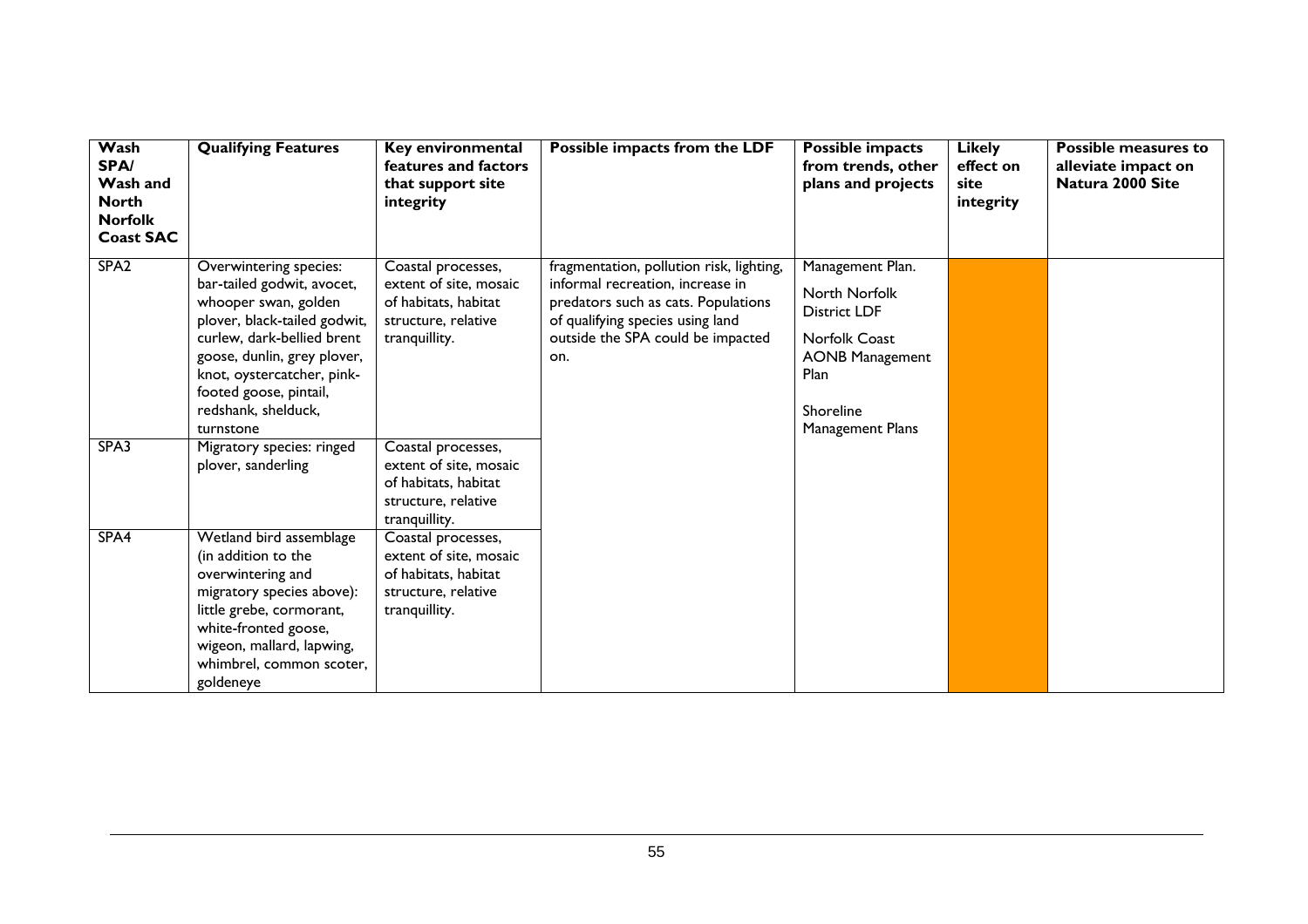| Wash<br>SPA/<br>Wash and<br><b>North</b><br><b>Norfolk</b><br><b>Coast SAC</b> | <b>Qualifying Features</b> | Key environmental<br>features and factors<br>that support site<br>integrity | Possible impacts from the LDF                                                                                                                                                                                                                                                                                                    | <b>Possible impacts</b><br>from trends, other<br>plans and projects                                                                                                                                         | <b>Likely</b><br>effect on<br>site<br>integrity | Possible measures to<br>alleviate impact on<br>Natura 2000 Site                                                                                   |
|--------------------------------------------------------------------------------|----------------------------|-----------------------------------------------------------------------------|----------------------------------------------------------------------------------------------------------------------------------------------------------------------------------------------------------------------------------------------------------------------------------------------------------------------------------|-------------------------------------------------------------------------------------------------------------------------------------------------------------------------------------------------------------|-------------------------------------------------|---------------------------------------------------------------------------------------------------------------------------------------------------|
| SPA1-4                                                                         | As above                   | As above                                                                    | Promoting Tourism policy option<br>(25) - Growth of Hunstanton as a<br>centre for tourism may have indirect<br>negative impacts on SPA populations<br>through increased informal<br>recreation, disturbance, dog walking                                                                                                         | Neighbouring<br>authorities' LDF's<br>and The Wash SAC<br>Management Plan and<br>Wash Estuary<br>Management Plan.<br><b>Norfolk Coast</b><br><b>AONB Management</b><br>Plan<br>Shoreline<br>Management Plan |                                                 | Co-ordinate with AONB<br>and Shoreline<br>management plans, and<br>landowners                                                                     |
| $SPA1-4$                                                                       | As above                   | As above                                                                    | Coastal management - potential<br>positive and negative impacts from<br>policy options (43) relating to coastal<br>engineering, development in the<br>coastal zone, and climate change<br>(some qualifying populations may<br>change due to coastal processes).<br>Risk of potential negative impacts<br>from opening up access. | Neighbouring<br>authorities' LDF's<br>and The Wash SAC<br>Management Plan and<br>Wash Estuary<br>Management Plan.<br>Shoreline<br>Management Plan                                                           |                                                 | None identified                                                                                                                                   |
| $SPA1-4$                                                                       | As above                   | As above                                                                    | Direct/ indirect effects from policies<br>of rural exception sites (9), new<br>housing in the AONB (10), new<br>dwellings in the countryside (14), re-<br>use of buildings in the countryside<br>for housing (16), and provision for                                                                                             | Dependent upon the<br>location, scale and<br>type of development.                                                                                                                                           |                                                 | Policies could explicitly<br>state that Natura sites<br>will not be impacted on<br>by such development<br>either in isolation or<br>cumulatively. |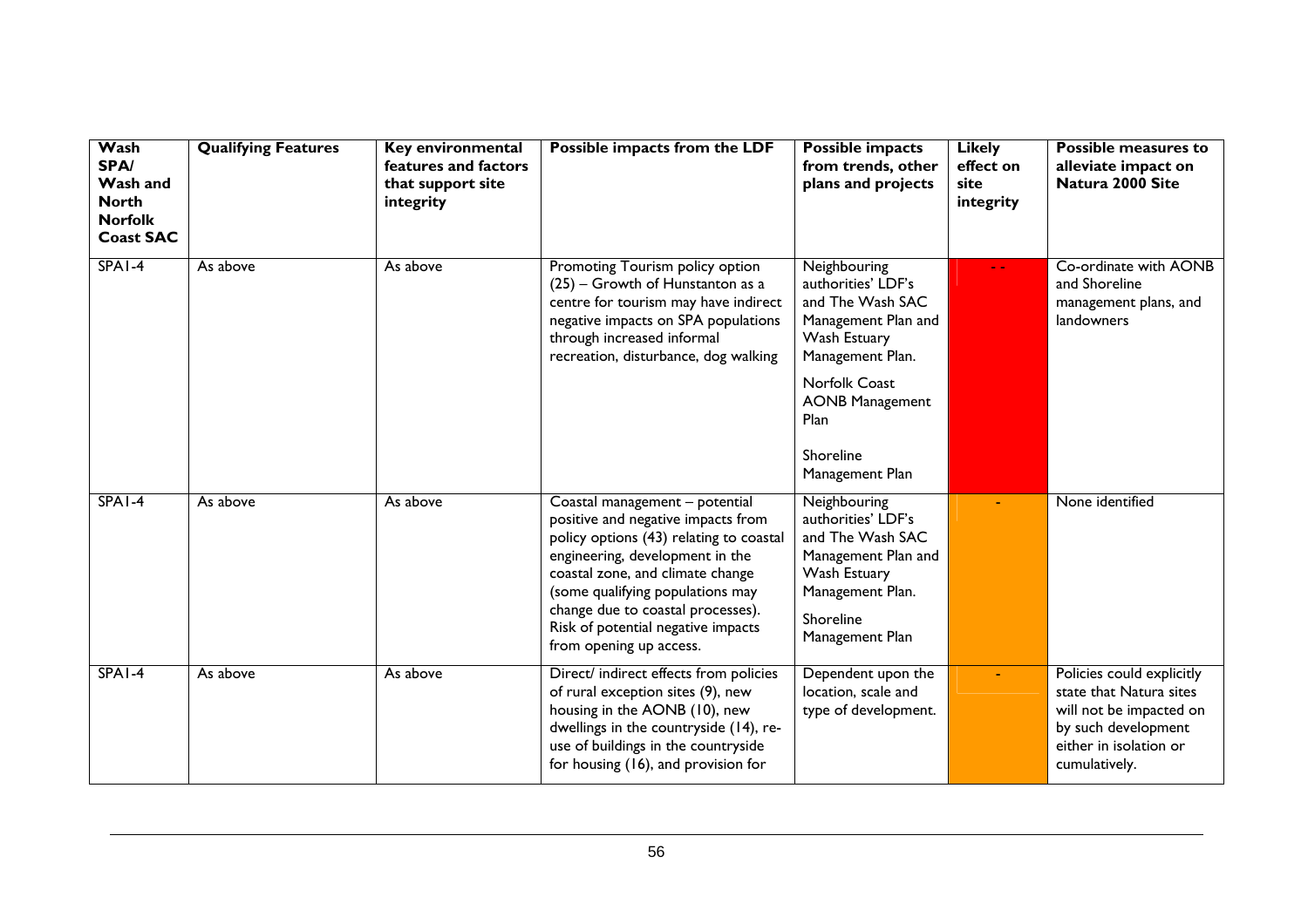| Wash<br><b>SPA/</b><br>Wash and<br><b>North</b><br><b>Norfolk</b><br><b>Coast SAC</b> | <b>Qualifying Features</b> | Key environmental<br>features and factors<br>that support site<br>integrity | Possible impacts from the LDF                                                                                                                                                                                                                                                                                                                             | Possible impacts<br>from trends, other<br>plans and projects | <b>Likely</b><br>effect on<br>site<br>integrity | <b>Possible measures to</b><br>alleviate impact on<br>Natura 2000 Site |
|---------------------------------------------------------------------------------------|----------------------------|-----------------------------------------------------------------------------|-----------------------------------------------------------------------------------------------------------------------------------------------------------------------------------------------------------------------------------------------------------------------------------------------------------------------------------------------------------|--------------------------------------------------------------|-------------------------------------------------|------------------------------------------------------------------------|
|                                                                                       |                            |                                                                             | gypsies and travellers (18). Effects<br>could include impacts from<br>infrastructure/ roads as well as<br>housing - increased traffic, noise,<br>human disturbance, habitat<br>fragmentation, increased informal<br>recreation, particularly dog walking.                                                                                                 |                                                              |                                                 |                                                                        |
| SPA <sub>2</sub>                                                                      | <b>Pink-footed Goose</b>   | Habitat structure                                                           | Pink footed geese in particular use<br>farmland throughout north-west<br>Norfolk for foraging during the<br>winter. Therefore policy options that<br>affect this area and its agriculture<br>may impact on this species, including<br>farm diversification, rural exception<br>housing, and renewable energy<br>development policy options (2, 9,<br>28). | None identified                                              |                                                 | None identified                                                        |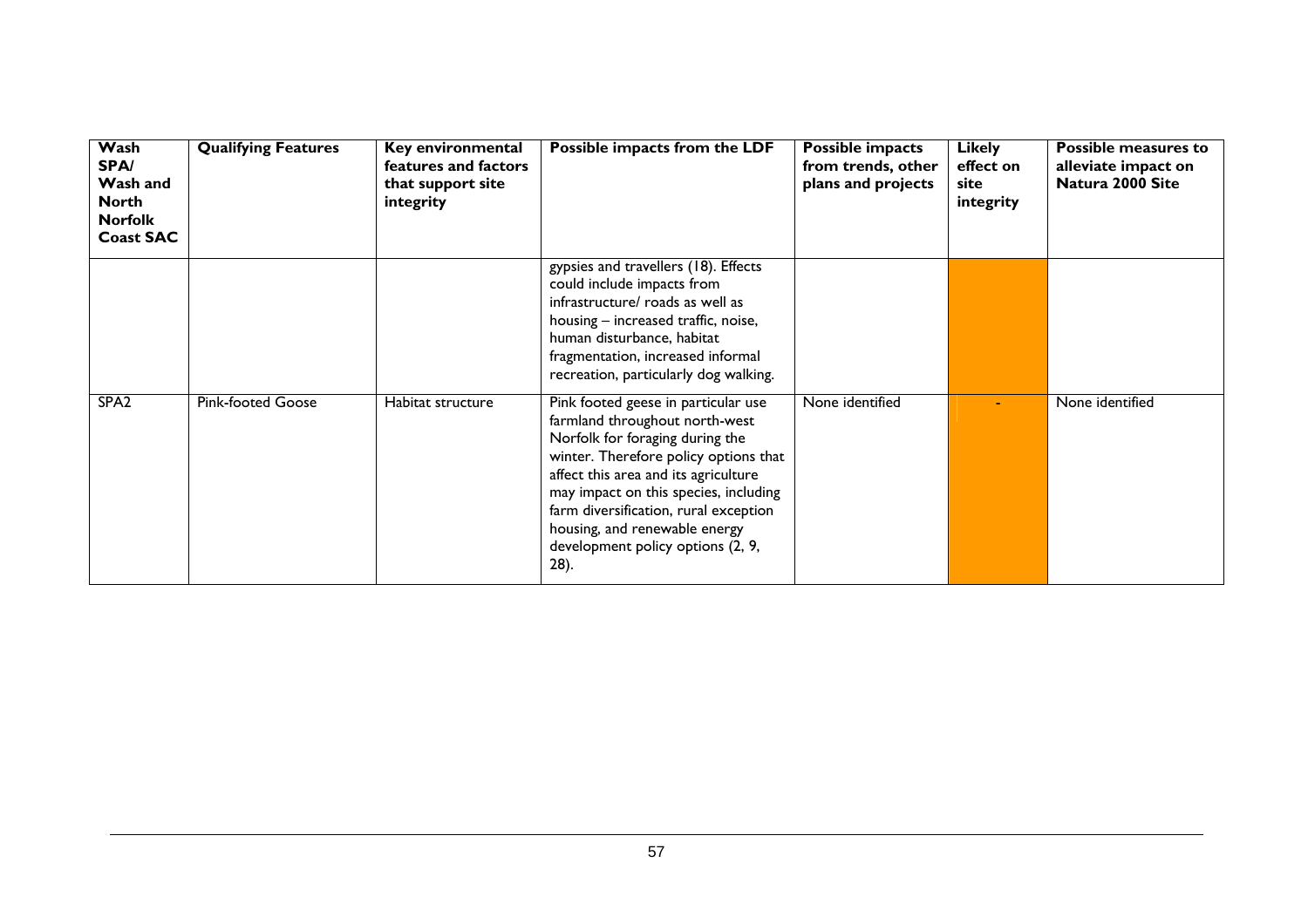# Summary of Significant Effects and Recommendations

#### **Significant positive effects:**

The range of environmental protection policy options could have a significant positive impact on this SAC.

#### **Significant negative effects of the LDF alone:**

Risk of significant negative effects have been identified from the policy options of Promoting Tourism policy options on SAC habitats and SPA bird populations.

#### **Significant in-combination or external negative effects:**

It is more likely that the increase in tourism to the Wash SPA and Wash and North Norfolk Coast SAC will not come from the above policy alone, but in combination with other policies, plans and trends. Additionally, the combination of development of a number of offshore wind turbines and infrastructure coming ashore may have significant negative effects on SPA bird populations.

#### **Recommendations:**

- Careful monitoring of the impacts of offshore developments on the condition of The Wash, particularly offshore wind turbine development.
- Monitoring of visitor pressures on The Wash.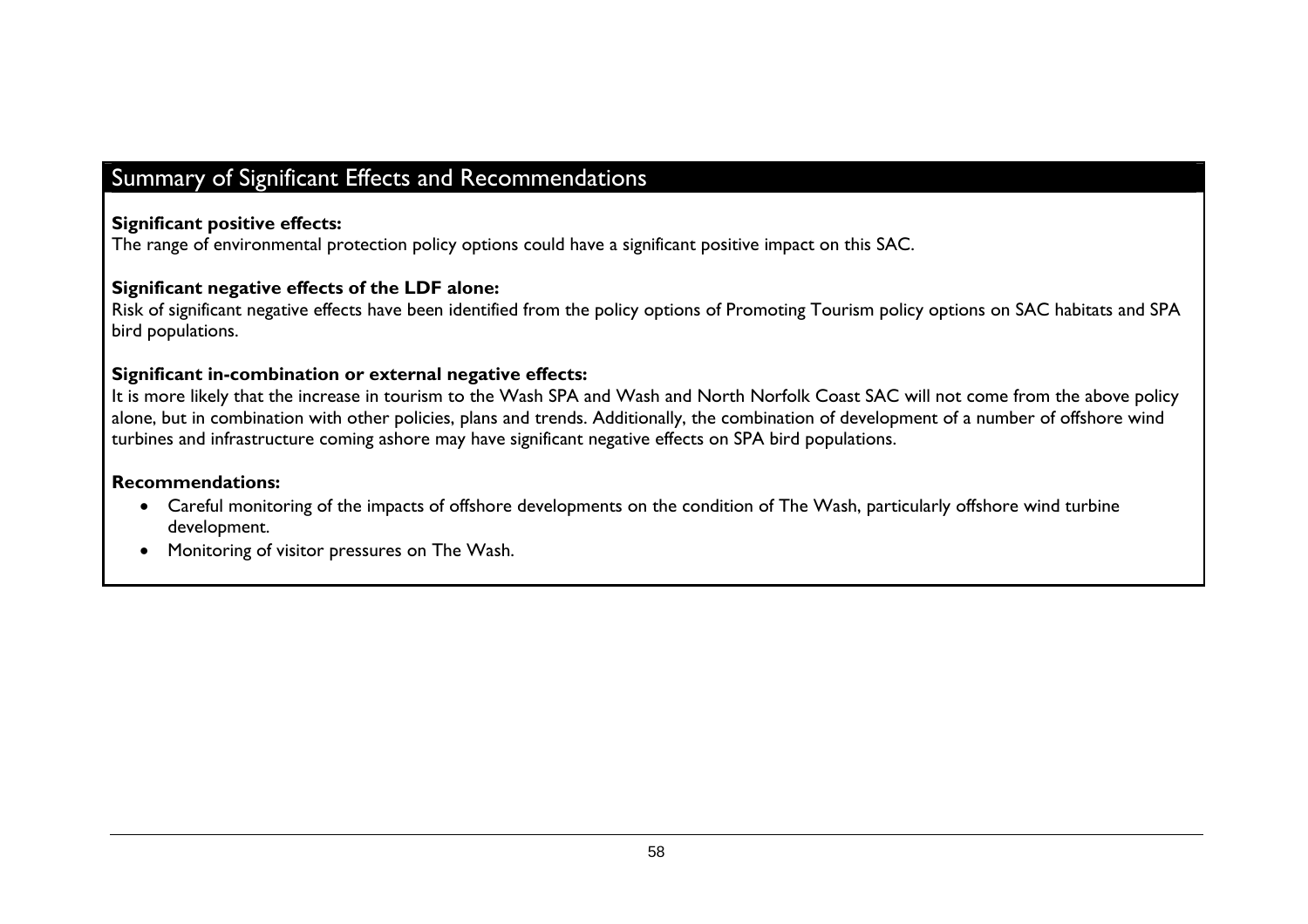#### **Stage D; Assessment and Mitigation**

The table below considers the significant effects identified above. Only those significant effects of the LDF policies alone, or where the LDF policy contributes to in-combination effects, are considered. These policies are the ones that are considered to adversely affect the integrity of the sites.

| <b>Site</b>                     | Likely significant effect                                                                                                                                                                                                                                                                                                                                                    | From LDF alone or in                                                                                                           | Measure taken to                                                                                            | <b>Residual impact once</b>                                                                                   |
|---------------------------------|------------------------------------------------------------------------------------------------------------------------------------------------------------------------------------------------------------------------------------------------------------------------------------------------------------------------------------------------------------------------------|--------------------------------------------------------------------------------------------------------------------------------|-------------------------------------------------------------------------------------------------------------|---------------------------------------------------------------------------------------------------------------|
|                                 | leading to adverse effect                                                                                                                                                                                                                                                                                                                                                    | combination with other                                                                                                         | alleviate impact                                                                                            | measure taken                                                                                                 |
|                                 | on site integrity                                                                                                                                                                                                                                                                                                                                                            | plans                                                                                                                          |                                                                                                             |                                                                                                               |
| <b>Breckland SPA</b>            | Policy 5; Establishing key service<br>centres; indirect effects from<br>increased disturbance through<br>increased informal recreation,<br>particularly dog walking. The<br>development of Methwold as a key<br>service centre is of particular<br>relevance.                                                                                                                | In-combination effect with other<br>plans: LDF produced by Breckland<br>District Council and Forest Heath<br>District Council. | Avoidance: <b>[SUBJECT TO</b><br><b>CONSULTATION AND</b><br><b>AGREEMENT WITH ENGLISH</b><br><b>NATURE]</b> | No impact from LDF, therefore<br>not contributing to potential in-<br>combination impact from other<br>plans. |
| Roydon and<br>Dersingham SAC    | Policies 21-24: From indirect<br>effects of industrial development<br>around Roydon Common, and<br>from indirect effects of housing<br>development at both Dersingham<br>Bog and Roydon Common.<br>Although effects may be indirect,<br>they are likely to be significant.<br>Also combined effects from<br>housing policies 9,10, 14, 16 and 18<br>could add to this impact | From LDF alone, though industrial<br>development may also be driven by<br>other plans/ strategies                              | Avoidance: [SUBJECT TO<br><b>CONSULTATION AND</b><br><b>AGREEMENT WITH ENGLISH</b><br><b>NATURET</b>        | No impact from LDF, therefore<br>not contributing to potential in-<br>combination impact from other<br>plans. |
| Norfolk Valley<br>Fens SAC      | Significant effect from depleting of<br>groundwater resources                                                                                                                                                                                                                                                                                                                | Not from LDF                                                                                                                   | No measures taken                                                                                           |                                                                                                               |
| North Norfolk<br>Coast SAC/ SPA | Policy 25: Risk of significant<br>negative effects have been<br>identified from the Promoting                                                                                                                                                                                                                                                                                | Probably in-combination with other<br>plans and trends                                                                         | Mitigation: <b>[SUBJECT TO</b><br><b>CONSULTATION AND</b><br><b>AGREEMENT WITH ENGLISH</b>                  | Mitigation measure should result in<br>maintenance of site integrity                                          |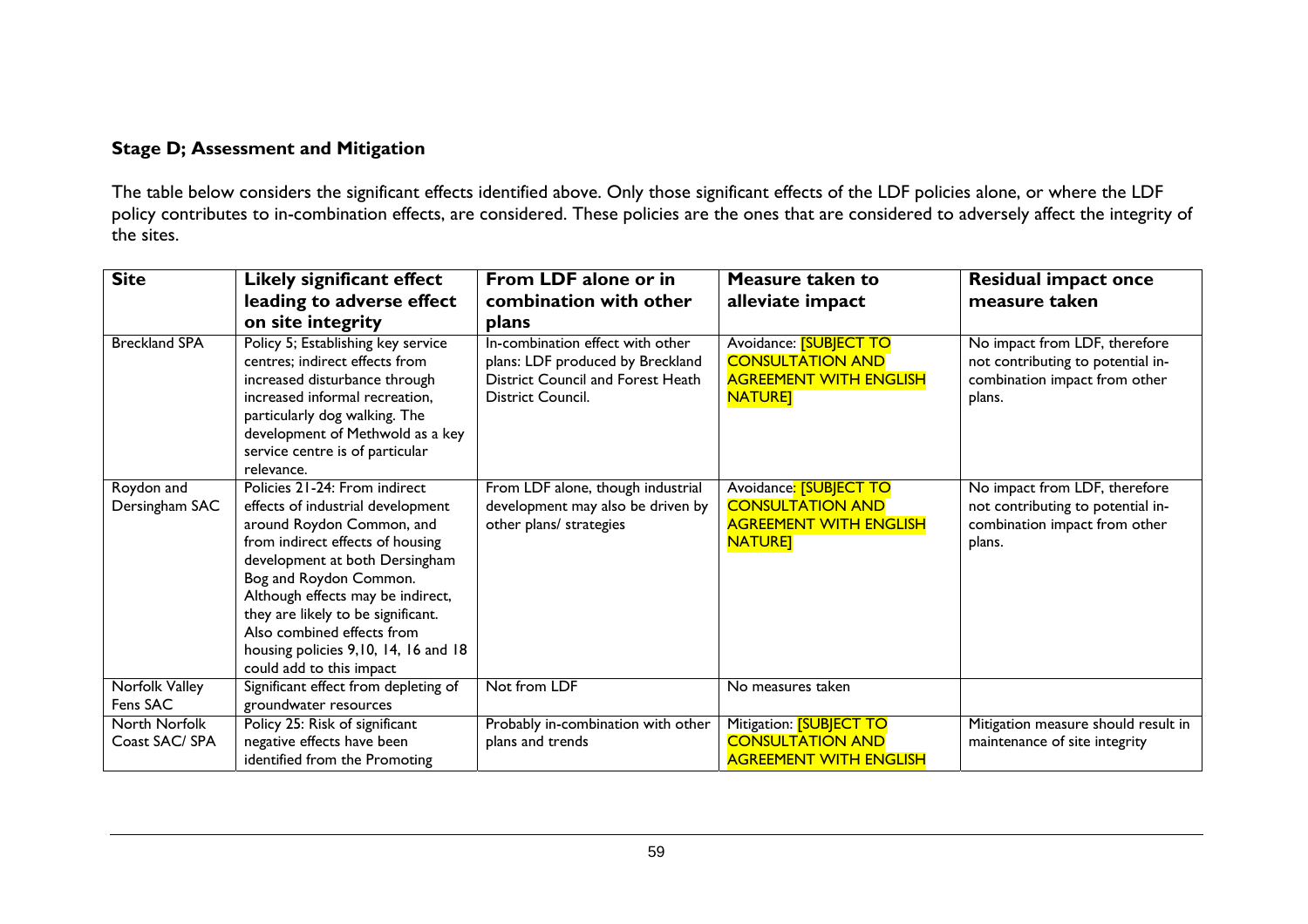| <b>Site</b>        | Likely significant effect           | From LDF alone or in               | Measure taken to                     | Residual impact once                |
|--------------------|-------------------------------------|------------------------------------|--------------------------------------|-------------------------------------|
|                    | leading to adverse effect           | combination with other             | alleviate impact                     | measure taken                       |
|                    | on site integrity                   | plans                              |                                      |                                     |
|                    | Tourism (Hunstanton) policy         |                                    | <b>NATURE</b>                        |                                     |
|                    | options on SAC habitats and SPA     |                                    |                                      |                                     |
|                    | bird populations.                   |                                    |                                      |                                     |
| <b>Ouse Washes</b> | Policy 2: The cumulative effects of | In combination with other LDFs,    | Avoidance: Avoid constructing        | No impact from LDF, therefore       |
| <b>SPA</b>         | renewable energy development        | UK renewable energy targets        | wind turbines in areas used by wild  | not contributing to potential in-   |
|                    | could have a significant negative   |                                    | swans for feeding or migrating.      | combination impact from other       |
|                    | impact on this site.                |                                    |                                      | plans.                              |
| The Wash SPA       | Policy 25: Risk of significant      | Probably in-combination with other | Mitigation: <b>[SUBJECT TO</b>       | Mitigation measure should result in |
| and North          | negative effects have been          | plans and trends                   | <b>CONSULTATION AND</b>              | maintenance of site integrity       |
| Norfolk Coast      | identified from the policy options  |                                    | <b>AGREEMENT WITH ENGLISH</b>        |                                     |
| and Wash SAC       | of Promoting Tourism policy         |                                    | <b>NATURE]</b>                       |                                     |
|                    | options on SAC habitats and SPA     |                                    |                                      |                                     |
|                    | bird populations.                   |                                    |                                      |                                     |
| The Wash SPA       | Policy 43: The combination of       | In combination with other LDFs,    | Avoidance: Avoid important areas     | No impact from LDF, therefore       |
| and North          | development of offshore wind        | UK renewable energy targets        | for SPA birds both for wind          | not contributing to potential in-   |
| Norfolk Coast      | turbines and infrastructure coming  |                                    | turbines, and for the infrastructure | combination impact from other       |
| and Wash SAC       | ashore may have significant         |                                    | coming ashore.                       | plans.                              |
|                    | negative effects on SPA bird        |                                    |                                      |                                     |
|                    | populations.                        |                                    |                                      |                                     |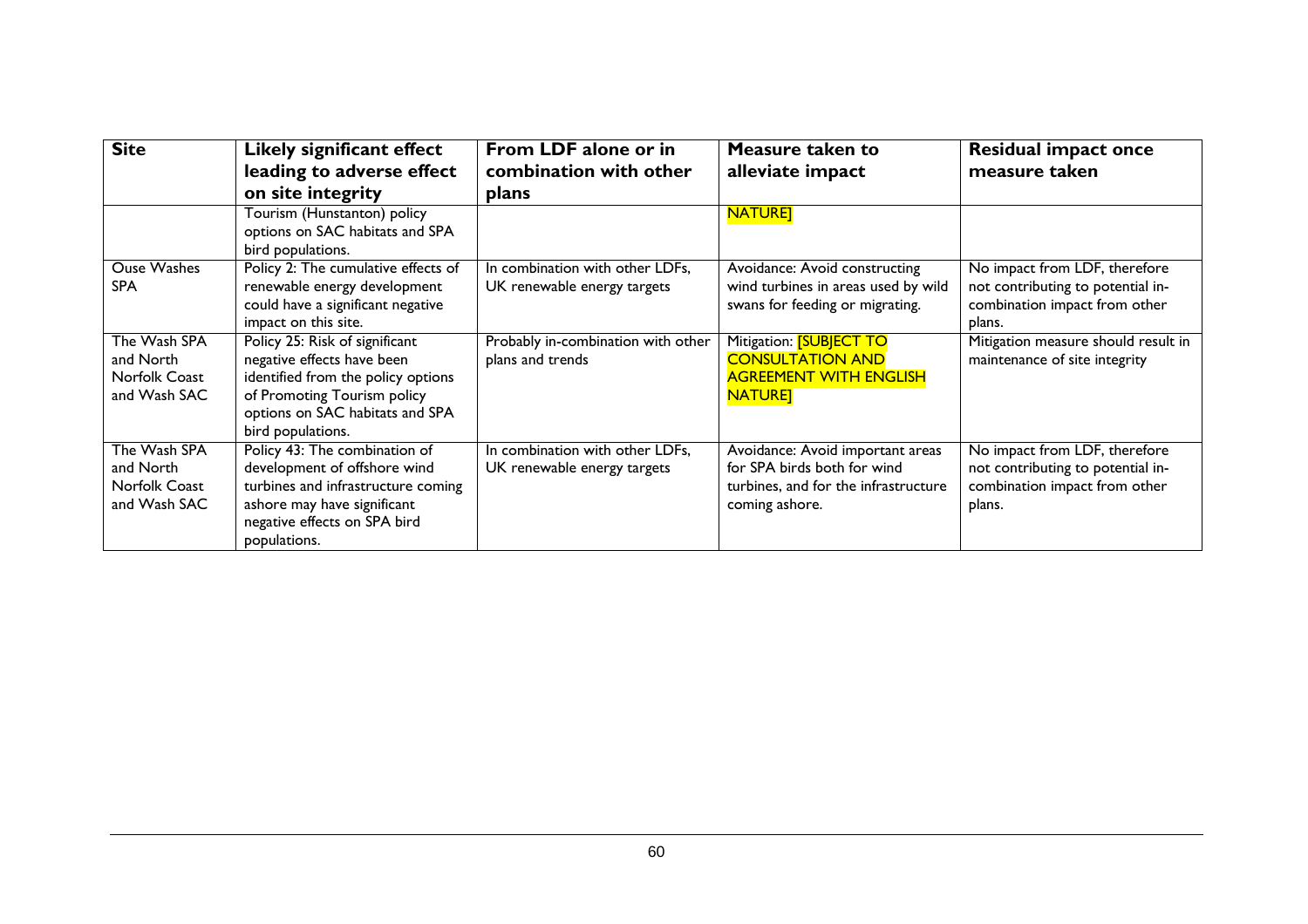# **Conclusions & Recommendations**

#### **Main Conclusion**

It is thought that it should be possible to **avoid** or **mitigate for** all impacts identified in Stage D, provided such mitigation can be agreed with the statutory consultee, English Nature (soon to become Natural England), avoiding the need for stages E and F. Discussions and consultation with English Nature is ongoing. The result of avoidance or mitigation should be **no impact on the site integrity** of the Natura sites from the LDF, although there may still be significant effects on these sites within the Borough from other plans, strategies, projects or trends.

#### **Other Conclusions**

The tables above identify potential risks of significant impacts on each of the Natura 2000 sites within the Borough. Risks have been identified using a precautionary approach, where if information or evidence is lacking, adverse effects have been assumed.

A theme that emerges through the potential significant negative impacts is that with an increase in housing and tourism in the Borough, there will be increased pressure on Natura sites from informal recreation, dog walking, and human disturbance. This is likely to be particularly acute on SPA where bird populations are among the qualifying features of the site – Breckland, North Norfolk Coast, Ouse Washes and The Wash.

In order to mitigate the potentially significant negative effects, provision and/ or promotion of informal recreation locations away from the Natura sites should be considered. The challenge should be to maintain human disturbance of the Natura sites at an acceptable level, which will demonstrably not adversely affect the integrity of the sites. There may be potential for achieving this through such policy options as farm diversification, and through such initiatives as Environmental Stewardship.

The establishment of development buffer zones around Breckland SPA and Roydon Common and Dersingham Bog SAC is suggested, but careful thought would need to ensure such zones achieved their aims i.e. to ensure the integrity of the SAC/ SPA is maintained. For example buffer zones may not alone succeed in reducing the negative impacts of informal recreation, or in reducing the impacts on groundwater supplies.

Many policy options within the LDF specify that development will only be permitted provided nature conservation interests are not adversely affected. Such policy options must take into account **indirect** and **cumulative** impacts of development.